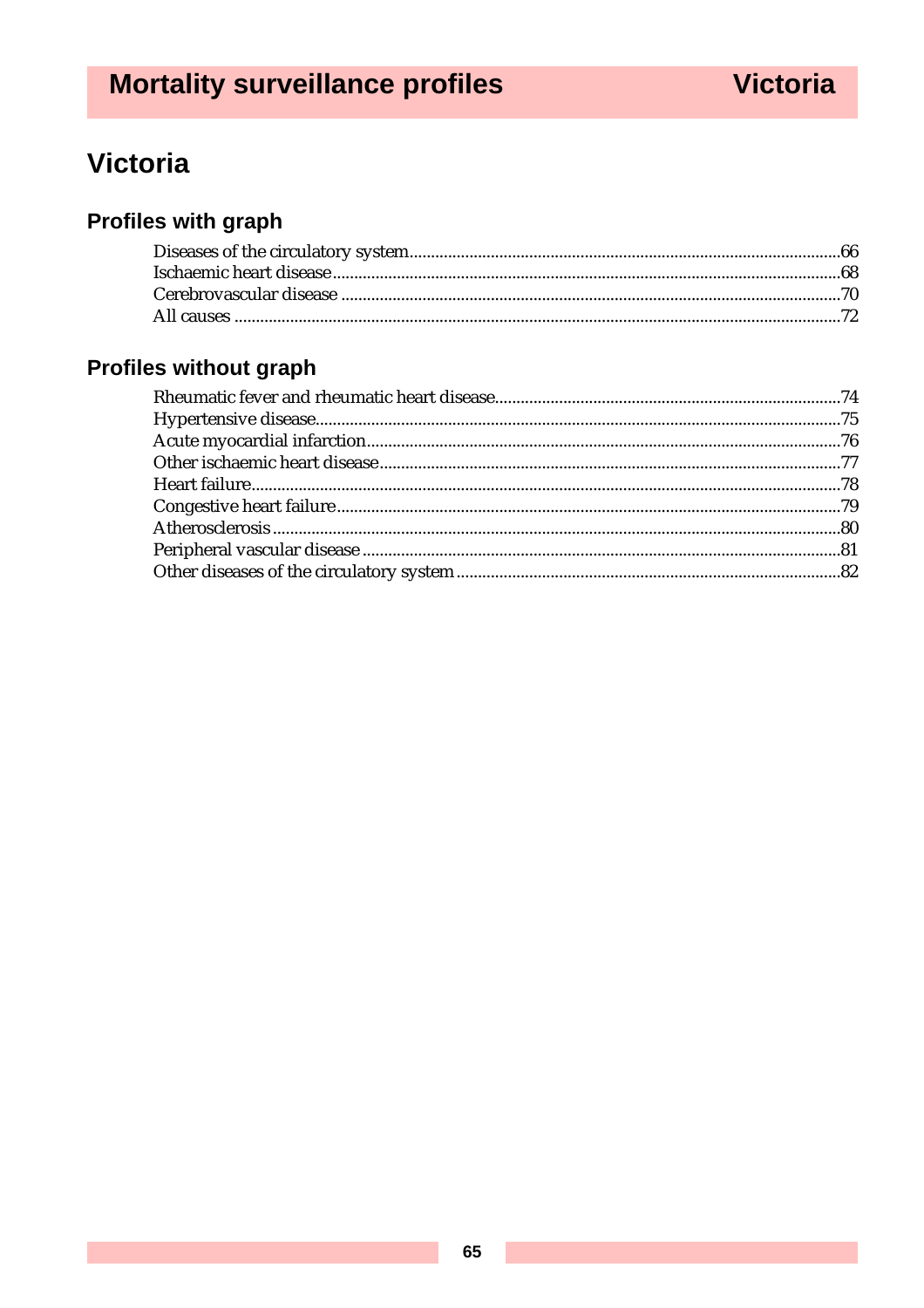## **ICD-9: 390–459 Diseases of the circulatory system**

#### **Victoria Males**

|                                                                       |        |        |                                         |        |        |        |          |        |             |        |        |          | <b>Statistical tests</b> |           |
|-----------------------------------------------------------------------|--------|--------|-----------------------------------------|--------|--------|--------|----------|--------|-------------|--------|--------|----------|--------------------------|-----------|
| Age group                                                             | 1983   | 1984   | 1985                                    | 1986   | 1987   | 1988   | 1989     | 1990   | 1991        | 1992   | 1993   | 1994     | <b>Trend</b>             | <b>RD</b> |
| Deaths (number)                                                       |        |        |                                         |        |        |        |          |        |             |        |        |          |                          |           |
| < 25                                                                  | 22     | 15     | 27                                      | 18     | 22     | 21     | 9        | 22     | 11          | 8      | 11     | 19       |                          |           |
| $25 - 34$                                                             | 40     | 37     | 45                                      | 30     | 27     | 31     | 33       | 19     | 31          | 24     | 21     | 20       |                          |           |
| $35 - 44$                                                             | 157    | 136    | 114                                     | 118    | 116    | 144    | 114      | 122    | 113         | 112    | 76     | 84       |                          |           |
| $45 - 54$                                                             | 460    | 400    | 404                                     | 378    | 364    | 310    | 313      | 305    | 273         | 293    | 284    | 268      |                          |           |
| $55 - 59$                                                             | 540    | 552    | 502                                     | 448    | 400    | 348    | 344      | 314    | 324         | 278    | 261    | 214      |                          |           |
| $60 - 64$                                                             | 772    | 740    | 739                                     | 731    | 689    | 577    | 613      | 614    | 551         | 526    | 480    | 409      |                          |           |
| $65 - 69$                                                             | 958    | 928    | 926                                     | 899    | 865    | 795    | 958      | 848    | 797         | 797    | 732    | 785      |                          |           |
| $70 - 74$                                                             | 1,208  | 1,287  | 1,257                                   | 1,138  | 1,190  | 1,083  | 1,100    | 1,036  | 1,039       | 1.034  | 1,036  | 1,046    |                          |           |
| $75 - 84$                                                             | 2,273  | 2,246  | 2,474                                   | 2,355  | 2,463  | 2,293  | 2,438    | 2,303  | 2,471       | 2,398  | 2,349  | 2,391    |                          |           |
| $85+$                                                                 | 809    | 904    | 967                                     | 946    | 998    | 995    | 1,057    | 1,000  | 1,070       | 1,242  | 1,207  | 1,336    |                          |           |
| Not stated                                                            | 2      | 5      | 2                                       | 2      | 4      | 1      | $\Omega$ | 0      | $\mathbf 0$ | 0      | 0      | $\Omega$ |                          |           |
| $25 - 74$                                                             | 4,135  | 4,080  | 3.987                                   | 3,742  | 3,651  | 3,288  | 3,475    | 3.258  | 3,128       | 3.064  | 2.890  | 2,826    |                          |           |
| All ages                                                              | 7,241  | 7,250  | 7,457                                   | 7,063  | 7,138  | 6,598  | 6,979    | 6,583  | 6,680       | 6,712  | 6,457  | 6,572    |                          |           |
| Age-specific rates (per million population)                           |        |        |                                         |        |        |        |          |        |             |        |        |          |                          |           |
| < 25                                                                  | 26     | 18     | 32                                      | 21     | 26     | 25     | 11       | 26     | 13          | 9      | 13     | 23       | $-4.9*$                  | 82.3      |
| $25 - 34$                                                             | 123    | 112    | 135                                     | 89     | 78     | 88     | 92       | 52     | 85          | 66     | 58     | 56       | $-7.1$ **                | 0.8       |
| $35 - 44$                                                             | 585    | 490    | 397                                     | 399    | 382    | 460    | 356      | 373    | 340         | 336    | 228    | 251      | $-6.1$ **                | $-6.5$    |
| $45 - 54$                                                             | 2,226  | 1,925  | 1,931                                   | 1,780  | 1,680  | 1,403  | 1,378    | 1,301  | 1,126       | 1,157  | 1,083  | 992      | $-7.0$ **                | 2.7       |
| $55 - 59$                                                             | 5,314  | 5,403  | 4,878                                   | 4,385  | 3,975  | 3,522  | 3,529    | 3,276  | 3,388       | 2,882  | 2,656  | 2,133    | $-7.3$ **                | $-14.5$   |
| $60 - 64$                                                             | 9,270  | 8,431  | 8,195                                   | 7,959  | 7,420  | 6,103  | 6,444    | 6,404  | 5,784       | 5,613  | 5,232  | 4,516    | $-5.7**$                 | $-8.1$    |
| $65 - 69$                                                             | 14,777 | 14,563 | 14,264                                  | 13,251 | 12,187 | 10,680 | 12,211   | 10,567 | 9,717       | 9,551  | 8,609  | 9,193    | $-5.0**$                 | 8.9       |
| $70 - 74$                                                             | 23.888 | 24.547 | 23.380                                  | 20,993 | 21,749 | 20,049 | 20,574   | 18.846 | 18,066      | 17,175 | 16.455 | 15,769   | $-3.9**$                 | $-1.9$    |
| $75 - 84$                                                             | 48,519 | 45,726 | 48,368                                  | 44,197 | 44,422 | 39,825 | 40,825   | 37,356 | 38,883      | 36,976 | 35,761 | 35,805   | $-3.0**$                 | 3.7       |
| $85+$                                                                 |        |        | 105,174 112,929 111,676 101,004 101,858 |        |        | 97,578 | 98,316   | 89,182 | 89,248      | 97,481 | 90,041 | 95,103   | $-1.7$ **                | $8.5*$    |
| All ages: Crude and age-standardised rates (per million population)   |        |        |                                         |        |        |        |          |        |             |        |        |          |                          |           |
| Crude                                                                 | 3,615  | 3.583  | 3,646                                   | 3,419  | 3,416  | 3,117  | 3,255    | 3,030  | 3,047       | 3.042  | 2.920  | 2,965    |                          |           |
| Age std                                                               | 4,947  | 4,849  | 4,849                                   | 4,439  | 4,376  | 3,969  | 4,076    | 3,732  | 3,689       | 3,624  | 3,400  | 3,385    | $-3.7$ **                | $3.1**$   |
| Ages 25-74: Crude and age-standardised rates (per million population) |        |        |                                         |        |        |        |          |        |             |        |        |          |                          |           |
| Crude                                                                 | 3,756  | 3.640  | 3,493                                   | 3,219  | 3,082  | 2,723  | 2,825    | 2,602  | 2,465       | 2,388  | 2,235  | 2,168    |                          |           |
| Age std                                                               | 3,893  | 3.777  | 3.625                                   | 3,343  | 3,211  | 2,863  | 2,988    | 2.746  | 2,579       | 2.474  | 2.286  | 2.187    | $-5.2$ **                | $-0.8$    |

Trend: Estimated annual change (%).

RD: Relative difference between observed and projected rate for 1994, as % of projected value.

Significance level: \*p < 0.05, \*\*p < 0.01.



Source: Australian Institute of Health and Welfare

**Diseases of the circulatory system, Victoria, males, age-standardised mortality rates (all ages) and fitted trend**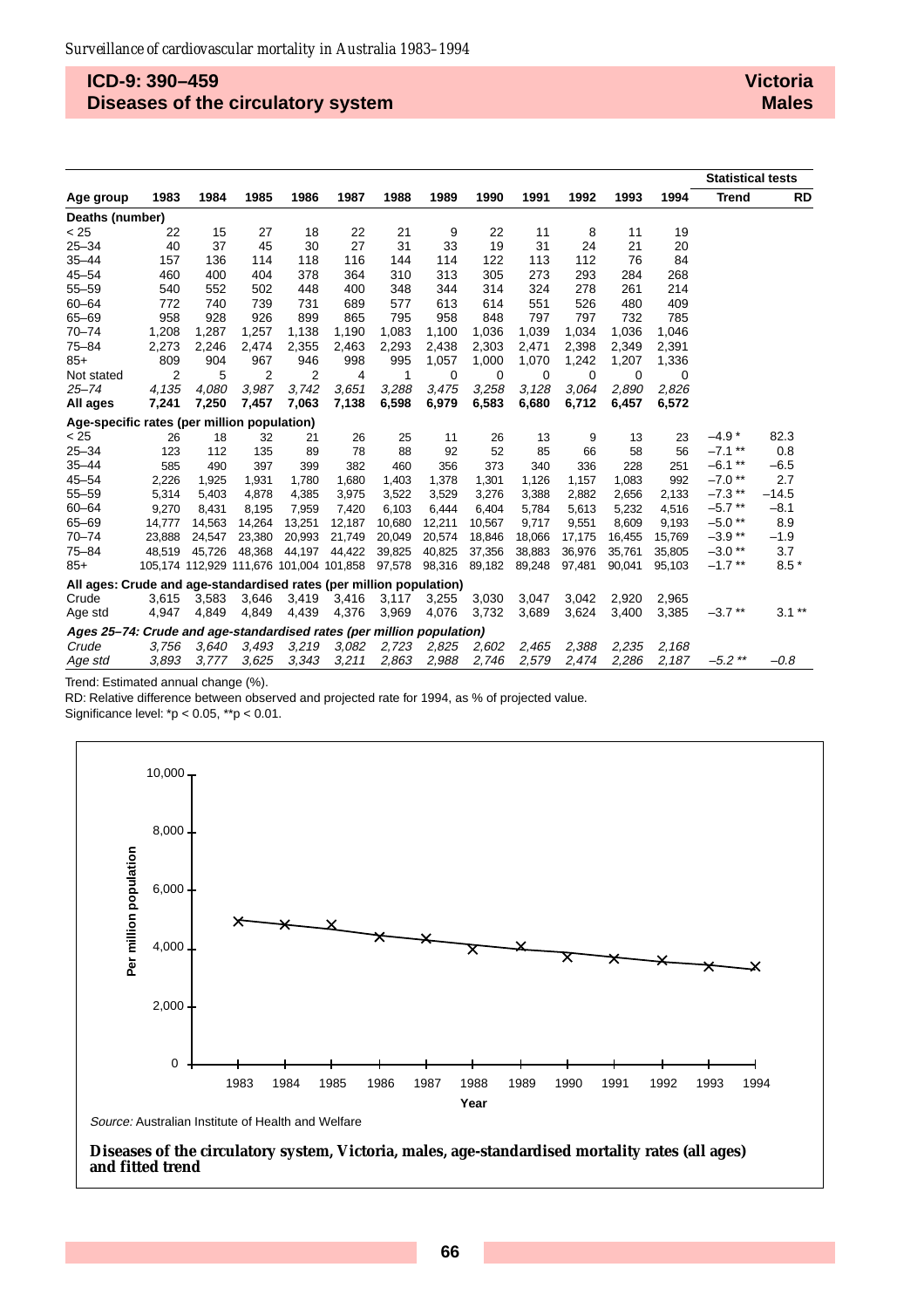## **ICD-9: 390–459 Diseases of the circulatory system**

**Victoria Females**

|                                                                       |        |          |                                 |        |        |        |          |        |        |             |        |        | <b>Statistical tests</b> |           |
|-----------------------------------------------------------------------|--------|----------|---------------------------------|--------|--------|--------|----------|--------|--------|-------------|--------|--------|--------------------------|-----------|
| Age group                                                             | 1983   | 1984     | 1985                            | 1986   | 1987   | 1988   | 1989     | 1990   | 1991   | 1992        | 1993   | 1994   | <b>Trend</b>             | <b>RD</b> |
| Deaths (number)                                                       |        |          |                                 |        |        |        |          |        |        |             |        |        |                          |           |
| < 25                                                                  | 12     | 9        | 15                              | 14     | 8      | 9      | 11       | 5      | 14     | 17          | 7      | 9      |                          |           |
| $25 - 34$                                                             | 10     | 22       | 21                              | 18     | 23     | 25     | 12       | 14     | 13     | 11          | 13     | 11     |                          |           |
| $35 - 44$                                                             | 51     | 50       | 43                              | 31     | 29     | 26     | 39       | 33     | 36     | 37          | 30     | 33     |                          |           |
| $45 - 54$                                                             | 137    | 146      | 108                             | 113    | 86     | 76     | 88       | 76     | 95     | 91          | 85     | 73     |                          |           |
| $55 - 59$                                                             | 201    | 150      | 132                             | 145    | 129    | 94     | 102      | 94     | 100    | 91          | 92     | 88     |                          |           |
| $60 - 64$                                                             | 304    | 314      | 316                             | 293    | 270    | 218    | 214      | 237    | 153    | 168         | 154    | 132    |                          |           |
| $65 - 69$                                                             | 500    | 474      | 495                             | 518    | 469    | 409    | 438      | 425    | 403    | 394         | 363    | 325    |                          |           |
| $70 - 74$                                                             | 878    | 851      | 860                             | 871    | 776    | 729    | 757      | 667    | 663    | 640         | 663    | 618    |                          |           |
| $75 - 84$                                                             | 2,536  | 2,677    | 2,876                           | 2,672  | 2,868  | 2,599  | 2,813    | 2,688  | 2,577  | 2,791       | 2,477  | 2,603  |                          |           |
| $85+$                                                                 | 2,305  | 2,479    | 2,738                           | 2,666  | 2,698  | 2,597  | 2,840    | 2,698  | 2,723  | 2,970       | 2,888  | 3,113  |                          |           |
| Not stated                                                            | 2      | $\Omega$ | 1                               | 0      | 1      | 0      | $\Omega$ | 0      | 0      | $\mathbf 0$ | 0      | 0      |                          |           |
| $25 - 74$                                                             | 2,081  | 2,007    | 1,975                           | 1,989  | 1,782  | 1,577  | 1,650    | 1,546  | 1,463  | 1,432       | 1,400  | 1,280  |                          |           |
| All ages                                                              | 6,936  | 7,172    | 7,605                           | 7,341  | 7,357  | 6,782  | 7,314    | 6,937  | 6,777  | 7,210       | 6,772  | 7,005  |                          |           |
| Age-specific rates (per million population)                           |        |          |                                 |        |        |        |          |        |        |             |        |        |                          |           |
| < 25                                                                  | 15     | 11       | 19                              | 17     | 10     | 11     | 14       | 6      | 17     | 21          | 9      | 11     | $-1.3$                   | $-12.2$   |
| $25 - 34$                                                             | 31     | 67       | 63                              | 53     | 67     | 71     | 34       | 39     | 36     | 30          | 36     | 31     | $-5.5*$                  | $-11.2$   |
| $35 - 44$                                                             | 196    | 186      | 154                             | 107    | 97     | 84     | 123      | 101    | 108    | 110         | 89     | 97     | $-5.9**$                 | 22.2      |
| $45 - 54$                                                             | 689    | 732      | 537                             | 556    | 414    | 358    | 402      | 336    | 406    | 371         | 333    | 276    | $-7.6$ **                | $-2.5$    |
| $55 - 59$                                                             | 1,990  | 1,487    | 1,314                           | 1,470  | 1,328  | 981    | 1,073    | 998    | 1,066  | 957         | 946    | 888    | $-6.4$ **                | 11.2      |
| $60 - 64$                                                             | 3,345  | 3,309    | 3,267                           | 2,999  | 2,760  | 2,225  | 2,189    | 2,434  | 1,582  | 1,772       | 1,662  | 1,445  | $-7.7$ **                | $-4.7$    |
| $65 - 69$                                                             | 6,546  | 6,323    | 6,516                           | 6,592  | 5,728  | 4,782  | 4,897    | 4,664  | 4,383  | 4,261       | 3,903  | 3,511  | $-5.7$ **                | $-6.2$    |
| $70 - 74$                                                             | 13,511 | 12,584   | 12,450                          | 12,452 | 11,056 | 10,491 | 11,085   | 9,600  | 9,146  | 8,505       | 8,481  | 7,579  | $-4.9**$                 | $-5.6$    |
| $75 - 84$                                                             | 32,691 | 33.299   | 34,728                          | 31,391 | 32,704 | 28,798 | 30,169   | 28,035 | 26,277 | 27,959      | 24,567 | 25,524 | $-2.9**$                 | 1.9       |
| $85+$                                                                 |        |          | 102,691 106,304 110,092 100,680 |        | 99,341 | 93,166 | 98,958   | 92,179 | 89,516 | 93,703      | 87.022 | 90.679 | $-1.7$ **                | 4.7       |
| All ages: Crude and age-standardised rates (per million population)   |        |          |                                 |        |        |        |          |        |        |             |        |        |                          |           |
| Crude                                                                 | 3,412  | 3,493    | 3,665                           | 3,504  | 3,470  | 3,160  | 3,361    | 3,145  | 3,041  | 3,212       | 3.006  | 3,101  |                          |           |
| Age std                                                               | 3,055  | 3,056    | 3,117                           | 2,908  | 2,832  | 2,541  | 2,672    | 2,477  | 2,344  | 2,412       | 2,200  | 2,198  | $-3.4$ **                | 1.0       |
| Ages 25–74: Crude and age-standardised rates (per million population) |        |          |                                 |        |        |        |          |        |        |             |        |        |                          |           |
| Crude                                                                 | 1,863  | 1,765    | 1,707                           | 1,690  | 1,486  | 1,291  | 1,326    | 1,220  | 1,137  | 1,099       | 1.064  | 964    |                          |           |
| Age std                                                               | 1,712  | 1,625    | 1,574                           | 1,557  | 1,375  | 1,205  | 1,255    | 1,159  | 1,073  | 1.031       | 986    | 883    | $-5.8$ **                | $-3.7*$   |

Trend: Estimated annual change (%).

RD: Relative difference between observed and projected rate for 1994, as % of projected value.

Significance level: \*p < 0.05, \*\*p < 0.01.



Source: Australian Institute of Health and Welfare

**Diseases of the circulatory system, Victoria, females, age-standardised mortality rates (all ages) and fitted trend**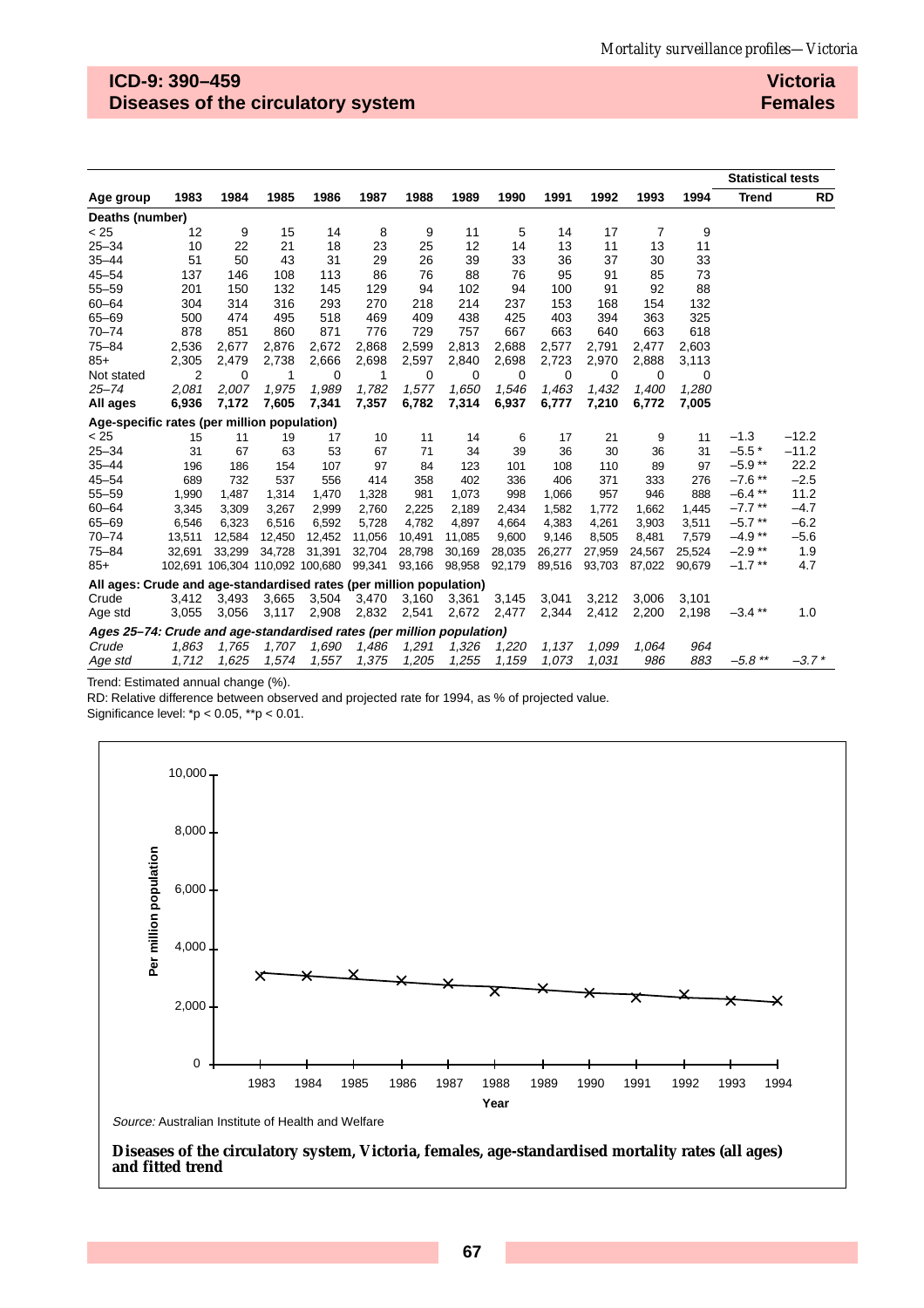## **ICD-9: 410–414 Ischaemic heart disease**

|                                                                       |       |                                                                                     |                |       |                |       |       |               |       |        |        |                | <b>Statistical tests</b> |           |
|-----------------------------------------------------------------------|-------|-------------------------------------------------------------------------------------|----------------|-------|----------------|-------|-------|---------------|-------|--------|--------|----------------|--------------------------|-----------|
| Age group                                                             | 1983  | 1984                                                                                | 1985           | 1986  | 1987           | 1988  | 1989  | 1990          | 1991  | 1992   | 1993   | 1994           | <b>Trend</b>             | <b>RD</b> |
| Deaths (number)                                                       |       |                                                                                     |                |       |                |       |       |               |       |        |        |                |                          |           |
| < 25                                                                  | 1     | 0                                                                                   | $\overline{2}$ | 3     | 2              | 0     | 1     | 3             | 3     | 1      | 0      | 2              |                          |           |
| $25 - 34$                                                             | 19    | 14                                                                                  | 16             | 6     | 11             | 11    | 14    | 5             | 12    | 10     | 8      | 7              |                          |           |
| $35 - 44$                                                             | 103   | 94                                                                                  | 73             | 87    | 85             | 104   | 74    | 87            | 79    | 62     | 45     | 50             |                          |           |
| $45 - 54$                                                             | 352   | 299                                                                                 | 305            | 292   | 269            | 226   | 246   | 210           | 185   | 215    | 207    | 186            |                          |           |
| $55 - 59$                                                             | 420   | 426                                                                                 | 387            | 333   | 301            | 258   | 242   | 242           | 243   | 194    | 184    | 151            |                          |           |
| $60 - 64$                                                             | 571   | 573                                                                                 | 543            | 561   | 499            | 419   | 458   | 422           | 390   | 380    | 335    | 273            |                          |           |
| $65 - 69$                                                             | 685   | 662                                                                                 | 689            | 635   | 605            | 582   | 654   | 597           | 548   | 546    | 501    | 541            |                          |           |
| $70 - 74$                                                             | 805   | 872                                                                                 | 851            | 772   | 775            | 699   | 748   | 682           | 700   | 695    | 695    | 672            |                          |           |
| $75 - 84$                                                             | 1,362 | 1,347                                                                               | 1,476          | 1,431 | 1,464          | 1,352 | 1,473 | 1,424         | 1,484 | 1,457  | 1,453  | 1,393          |                          |           |
| $85+$                                                                 | 384   | 441                                                                                 | 471            | 454   | 473            | 463   | 550   | 529           | 575   | 666    | 608    | 702            |                          |           |
| Not stated                                                            | 0     | 4                                                                                   | 2              | 2     | 3              | 0     | 0     | 0             | 0     | 0      | 0      | 0              |                          |           |
| $25 - 74$                                                             | 2,955 | 2.940                                                                               | 2,864          | 2,686 | 2,545          | 2,299 | 2,436 | 2,245         | 2,157 | 2,102  | 1.975  | 1.880          |                          |           |
| All ages                                                              | 4,702 | 4,732                                                                               | 4,815          | 4,576 | 4,487          | 4,114 | 4,460 | 4,201         | 4,219 | 4,226  | 4,036  | 3,977          |                          |           |
| Age-specific rates (per million population)                           |       |                                                                                     |                |       |                |       |       |               |       |        |        |                |                          |           |
| < 25                                                                  | 1     | 0                                                                                   | 2              | 4     | $\overline{2}$ | 0     | -1    | 4             | 4     | 1      | 0      | $\overline{2}$ |                          |           |
| $25 - 34$                                                             | 58    | 42                                                                                  | 48             | 18    | 32             | 31    | 39    | 14            | 33    | 28     | 22     | 20             | $-7.6*$                  | $-2.4$    |
| $35 - 44$                                                             | 384   | 339                                                                                 | 254            | 294   | 280            | 332   | 231   | 266           | 238   | 186    | 135    | 150            | $-7.1$ **                | $-13.0$   |
| $45 - 54$                                                             | 1,704 | 1,439                                                                               | 1,458          | 1,375 | 1,242          | 1,022 | 1,083 | 896           | 763   | 849    | 790    | 688            | $-7.8**$                 | 0.8       |
| $55 - 59$                                                             | 4,133 | 4,170                                                                               | 3,760          | 3,259 | 2,991          | 2,611 | 2,482 | 2,525         | 2,541 | 2,011  | 1,872  | 1.505          | $-8.1***$                | $-14.5$   |
| $60 - 64$                                                             | 6,856 | 6,528                                                                               | 6,022          | 6,108 | 5,374          | 4,432 | 4,815 | 4,402         | 4,094 | 4,055  | 3,651  | 3,014          | $-6.5$ **                | $-11.9$   |
| $65 - 69$                                                             |       | 10.566 10.389                                                                       | 10.613         | 9,359 | 8,524          | 7,818 | 8,336 | 7,439         | 6.681 | 6.543  | 5.892  | 6.336          | $-5.5$ **                | 10.3      |
| $70 - 74$                                                             |       | 15,919 16,632 15,829 14,241 14,164 12,940 13,990                                    |                |       |                |       |       | 12,406 12,171 |       | 11,544 | 11,039 | 10,131         | $-4.1***$                | $-5.5$    |
| $75 - 84$                                                             |       | 29,073 27,423 28,856 26,856 26,404 23,482 24,666 23,098 23,352 22,466 22,120        |                |       |                |       |       |               |       |        |        | 20.860         | $-2.9**$                 | $-1.4$    |
| $85+$                                                                 |       | 49,922 55,091 54,394 48,473 48,275 45,406 51,158 47,177 47,961 52,272 45,356 49,972 |                |       |                |       |       |               |       |        |        |                | $-0.6$                   | 6.6       |
| All ages: Crude and age-standardised rates (per million population)   |       |                                                                                     |                |       |                |       |       |               |       |        |        |                |                          |           |
| Crude                                                                 | 2,347 | 2,339                                                                               | 2,354          | 2,215 | 2,147          | 1,944 | 2,080 | 1,934         | 1,925 | 1,915  | 1,825  | 1,794          |                          |           |
| Age std                                                               | 3,088 | 3,045                                                                               | 3,023          | 2,782 | 2,668          | 2,400 | 2,550 | 2,340         | 2,293 | 2,249  | 2,092  | 2,024          | $-3.9**$                 | $-0.1$    |
| Ages 25–74: Crude and age-standardised rates (per million population) |       |                                                                                     |                |       |                |       |       |               |       |        |        |                |                          |           |
| Crude                                                                 | 2,684 | 2,623                                                                               | 2,509          | 2,310 | 2,149          | 1,904 | 1,980 | 1,793         | 1,700 | 1,638  | 1,528  | 1,442          |                          |           |
| Age std                                                               | 2,768 | 2,710                                                                               | 2,599          | 2,391 | 2,231          | 1,995 | 2,089 | 1,888         | 1,776 | 1,695  | 1,561  | 1,454          | $-5.7$ **                | $-2.7*$   |

Trend: Estimated annual change (%).

RD: Relative difference between observed and projected rate for 1994, as % of projected value.



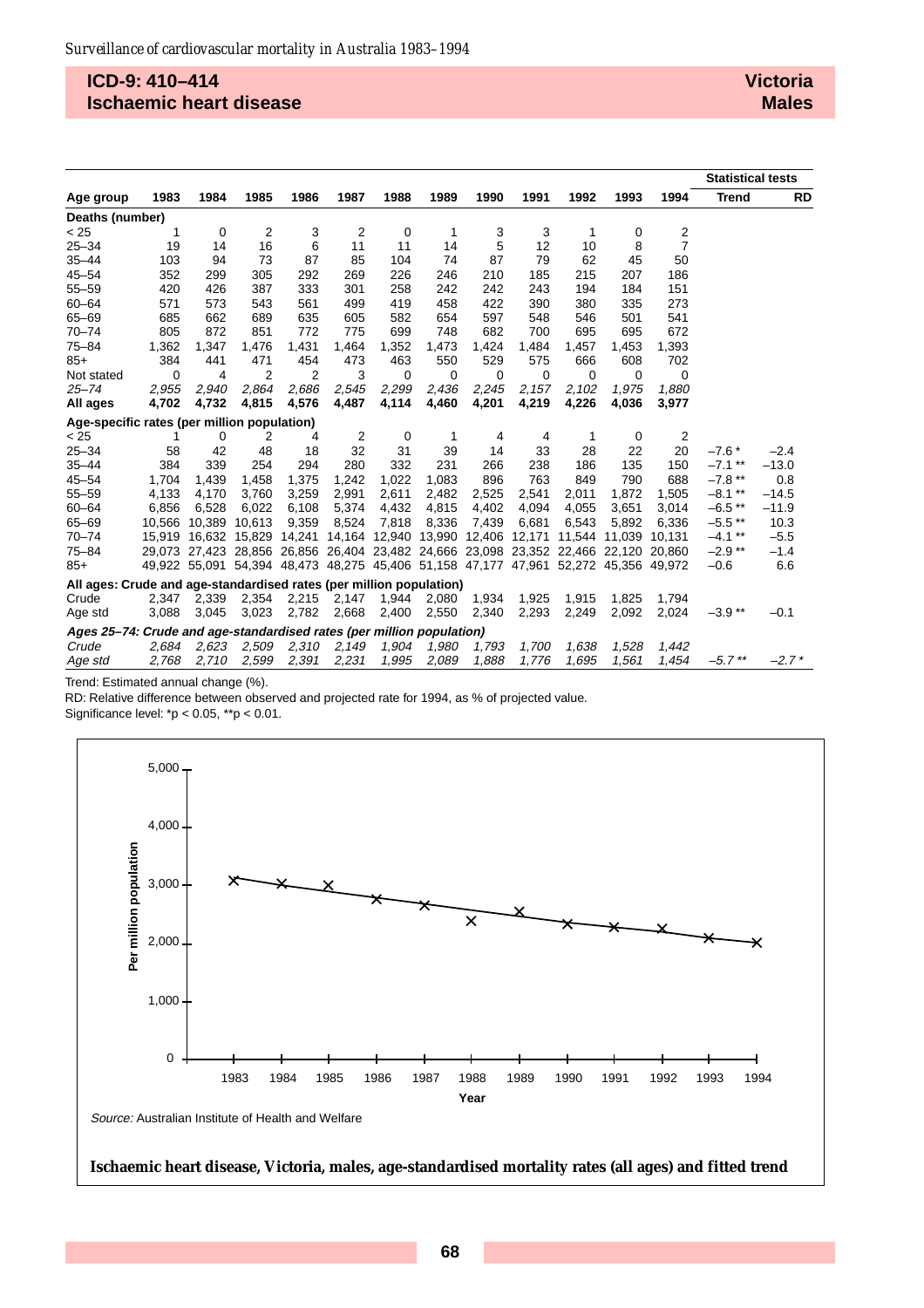## **ICD-9: 410–414 Ischaemic heart disease**

**Victoria Females**

|                                                                       |        |                                                                              |               |        |        |        |        |        |                |                      |       |        | <b>Statistical tests</b> |           |
|-----------------------------------------------------------------------|--------|------------------------------------------------------------------------------|---------------|--------|--------|--------|--------|--------|----------------|----------------------|-------|--------|--------------------------|-----------|
| Age group                                                             | 1983   | 1984                                                                         | 1985          | 1986   | 1987   | 1988   | 1989   | 1990   | 1991           | 1992                 | 1993  | 1994   | <b>Trend</b>             | <b>RD</b> |
| Deaths (number)                                                       |        |                                                                              |               |        |        |        |        |        |                |                      |       |        |                          |           |
| < 25                                                                  | 0      | 0                                                                            | 2             | 0      | 0      | 0      | 1      | 1      | 0              | 0                    | 1     | 0      |                          |           |
| $25 - 34$                                                             | 0      | 4                                                                            | 4             | 3      | 3      | 4      | 5      | 1      | 1              | 3                    | 3     | 1      |                          |           |
| $35 - 44$                                                             | 17     | 14                                                                           | 14            | 8      | 9      | 8      | 10     | 15     | $\overline{7}$ | 13                   | 10    | 13     |                          |           |
| $45 - 54$                                                             | 79     | 82                                                                           | 53            | 54     | 45     | 39     | 31     | 37     | 37             | 43                   | 39    | 38     |                          |           |
| $55 - 59$                                                             | 108    | 77                                                                           | 74            | 81     | 66     | 52     | 55     | 47     | 57             | 58                   | 52    | 49     |                          |           |
| $60 - 64$                                                             | 172    | 204                                                                          | 181           | 175    | 167    | 123    | 127    | 150    | 90             | 96                   | 90    | 78     |                          |           |
| $65 - 69$                                                             | 313    | 301                                                                          | 296           | 322    | 315    | 241    | 262    | 269    | 240            | 244                  | 215   | 206    |                          |           |
| $70 - 74$                                                             | 512    | 496                                                                          | 511           | 488    | 475    | 423    | 465    | 416    | 409            | 382                  | 383   | 347    |                          |           |
| $75 - 84$                                                             | 1,276  | 1,358                                                                        | 1,434         | 1,402  | 1,455  | 1,350  | 1,512  | 1,393  | 1,401          | 1,543                | 1,236 | 1,345  |                          |           |
| $85+$                                                                 | 897    | 965                                                                          | 1,055         | 1,076  | 1,098  | 1,071  | 1,213  | 1,174  | 1,167          | 1,344                | 1,265 | 1,394  |                          |           |
| Not stated                                                            | 2      | $\Omega$                                                                     | 1             | 0      | 0      | 0      | 0      | 0      | 0              | 0                    | 0     | 0      |                          |           |
| $25 - 74$                                                             | 1,201  | 1,178                                                                        | 1,133         | 1,131  | 1.080  | 890    | 955    | 935    | 841            | 839                  | 792   | 732    |                          |           |
| All ages                                                              | 3,376  | 3,501                                                                        | 3,625         | 3,609  | 3,633  | 3,311  | 3,681  | 3,503  | 3,409          | 3,726                | 3,294 | 3,471  |                          |           |
| Age-specific rates (per million population)                           |        |                                                                              |               |        |        |        |        |        |                |                      |       |        |                          |           |
| < 25                                                                  | 0      | 0                                                                            | 2             | 0      | 0      | 0      | 1      | 1      | 0              | 0                    | 1     | 0      |                          |           |
| $25 - 34$                                                             | 0      | 12                                                                           | 12            | 9      | 9      | 11     | 14     | 3      | 3              | 8                    | 8     | 3      | $-3.7$                   | $-63.0$   |
| $35 - 44$                                                             | 65     | 52                                                                           | 50            | 28     | 30     | 26     | 31     | 46     | 21             | 39                   | 30    | 38     | $-4.6$                   | 51.5      |
| $45 - 54$                                                             | 397    | 411                                                                          | 264           | 266    | 217    | 184    | 142    | 164    | 158            | 175                  | 153   | 144    | $-9.6**$                 | 27.1      |
| $55 - 59$                                                             | 1,069  | 763                                                                          | 737           | 821    | 680    | 543    | 579    | 499    | 608            | 610                  | 535   | 494    | $-5.6**$                 | 6.6       |
| $60 - 64$                                                             | 1,892  | 2,150                                                                        | 1,871         | 1,791  | 1,707  | 1,255  | 1,299  | 1,540  | 931            | 1,013                | 971   | 854    | $-7.8**$                 | $-4.8$    |
| $65 - 69$                                                             | 4.098  | 4,016                                                                        | 3,896         | 4,098  | 3,847  | 2,818  | 2,929  | 2,952  | 2,610          | 2,639                | 2,311 | 2,226  | $-5.9**$                 | $-1.2$    |
| $70 - 74$                                                             | 7,879  | 7,334                                                                        | 7,398         | 6,977  | 6,767  | 6,087  | 6,809  | 5,988  | 5,642          | 5,077                | 4,899 | 4,256  | $-4.8**$                 | $-12.8$   |
| $75 - 84$                                                             | 16,448 |                                                                              | 16,892 17,316 | 16,471 | 16,591 | 14,958 | 16,216 | 14,529 |                | 14,286 15,457 12,259 |       | 13,188 | $-2.4$ **                | $-2.0$    |
| $85+$                                                                 |        | 39,963 41,381 42,421 40,634 40,429 38,422 42,266 40,111 38,364 42,403 38,117 |               |        |        |        |        |        |                |                      |       | 40.606 | $-0.3$                   | 2.9       |
| All ages: Crude and age-standardised rates (per million population)   |        |                                                                              |               |        |        |        |        |        |                |                      |       |        |                          |           |
| Crude                                                                 | 1,661  | 1,705                                                                        | 1,747         | 1,723  | 1,713  | 1,543  | 1,692  | 1,588  | 1,530          | 1,660                | 1,462 | 1,536  |                          |           |
| Age std                                                               | 1,506  | 1,512                                                                        | 1,508         | 1,454  | 1,425  | 1,260  | 1,365  | 1,272  | 1,198          | 1,266                | 1,089 | 1,107  | $-3.0**$                 | $-1.5$    |
| Ages 25-74: Crude and age-standardised rates (per million population) |        |                                                                              |               |        |        |        |        |        |                |                      |       |        |                          |           |
| Crude                                                                 | 1,075  | 1,036                                                                        | 979           | 961    | 901    | 729    | 767    | 738    | 654            | 644                  | 602   | 551    |                          |           |
| Age std                                                               | 988    | 953                                                                          | 900           | 885    | 832    | 678    | 723    | 699    | 614            | 603                  | 557   | 506    | $-5.8$ **                | $-4.7*$   |

Trend: Estimated annual change (%).

RD: Relative difference between observed and projected rate for 1994, as % of projected value.

Significance level: \*p < 0.05, \*\*p < 0.01.



#### **Ischaemic heart disease, Victoria, females, age-standardised mortality rates (all ages) and fitted trend**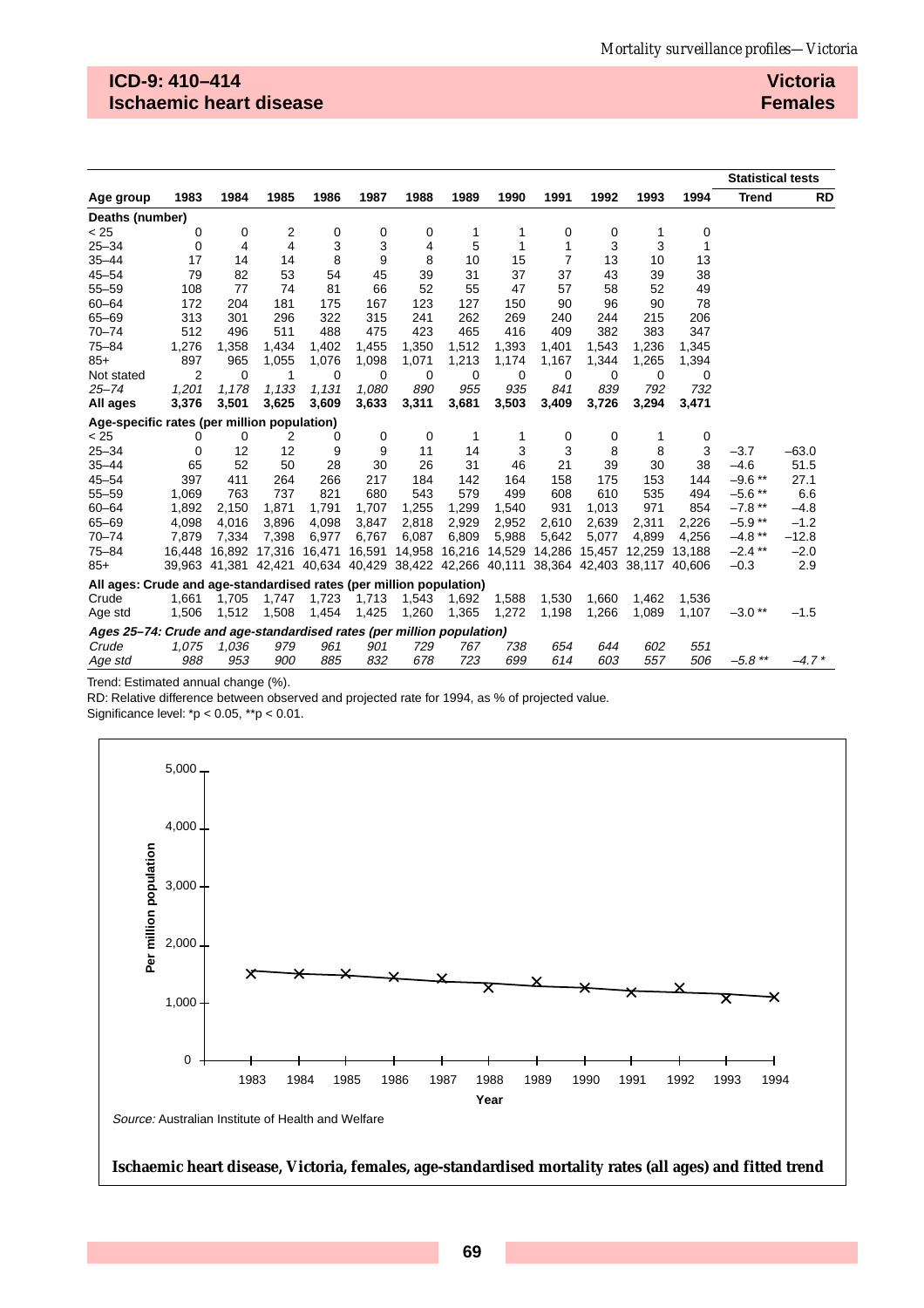### **ICD-9: 430–438 Cerebrovascular disease**

|                                                                       |        |       |       |                                                         |       |       |                |                |             |       |                             |       | <b>Statistical tests</b> |           |
|-----------------------------------------------------------------------|--------|-------|-------|---------------------------------------------------------|-------|-------|----------------|----------------|-------------|-------|-----------------------------|-------|--------------------------|-----------|
| Age group                                                             | 1983   | 1984  | 1985  | 1986                                                    | 1987  | 1988  | 1989           | 1990           | 1991        | 1992  | 1993                        | 1994  | <b>Trend</b>             | <b>RD</b> |
| Deaths (number)                                                       |        |       |       |                                                         |       |       |                |                |             |       |                             |       |                          |           |
| < 25                                                                  | 7      | 4     | 6     | 4                                                       | 2     | 8     | 2              | 3              | 0           | 3     | 1                           | 6     |                          |           |
| $25 - 34$                                                             | 9      | 9     | 11    | 12                                                      | 6     | 6     | $\overline{7}$ | $\overline{7}$ | 6           | 5     | 1                           | 4     |                          |           |
| $35 - 44$                                                             | 19     | 16    | 21    | 16                                                      | 12    | 14    | 14             | 16             | 18          | 20    | 12                          | 16    |                          |           |
| $45 - 54$                                                             | 56     | 50    | 55    | 31                                                      | 42    | 29    | 26             | 41             | 42          | 38    | 32                          | 34    |                          |           |
| $55 - 59$                                                             | 57     | 62    | 46    | 53                                                      | 39    | 30    | 45             | 31             | 36          | 30    | 30                          | 30    |                          |           |
| $60 - 64$                                                             | 96     | 83    | 85    | 80                                                      | 88    | 71    | 63             | 77             | 61          | 50    | 69                          | 57    |                          |           |
| $65 - 69$                                                             | 138    | 152   | 114   | 129                                                     | 122   | 104   | 143            | 105            | 122         | 109   | 96                          | 95    |                          |           |
| $70 - 74$                                                             | 220    | 224   | 214   | 200                                                     | 194   | 201   | 158            | 171            | 161         | 161   | 158                         | 191   |                          |           |
| $75 - 84$                                                             | 487    | 467   | 508   | 461                                                     | 503   | 484   | 502            | 427            | 493         | 441   | 449                         | 538   |                          |           |
| $85+$                                                                 | 179    | 202   | 208   | 220                                                     | 241   | 251   | 227            | 219            | 230         | 243   | 271                         | 319   |                          |           |
| Not stated                                                            | 2      | 1     | 0     | 0                                                       | 0     | 0     | 0              | 0              | $\mathbf 0$ | 0     | 0                           | 0     |                          |           |
| $25 - 74$                                                             | 595    | 596   | 546   | 521                                                     | 503   | 455   | 456            | 448            | 446         | 413   | 398                         | 427   |                          |           |
| All ages                                                              | 1,270  | 1,270 | 1,268 | 1,206                                                   | 1,249 | 1,198 | 1,187          | 1,097          | 1,169       | 1,100 | 1,119                       | 1,290 |                          |           |
| Age-specific rates (per million population)                           |        |       |       |                                                         |       |       |                |                |             |       |                             |       |                          |           |
| < 25                                                                  | 8      | 5     | 7     | 5                                                       | 2     | 10    | 2              | 4              | 0           | 4     | 1                           | 7     | $-7.3$                   | 326.9 *   |
| $25 - 34$                                                             | 28     | 27    | 33    | 35                                                      | 17    | 17    | 20             | 19             | 17          | 14    | 3                           | 11    | $-10.6**$                | 15.3      |
| $35 - 44$                                                             | 71     | 58    | 73    | 54                                                      | 39    | 45    | 44             | 49             | 54          | 60    | 36                          | 48    | $-3.2$                   | 14.2      |
| $45 - 54$                                                             | 271    | 241   | 263   | 146                                                     | 194   | 131   | 114            | 175            | 173         | 150   | 122                         | 126   | $-6.5$ **                | 8.6       |
| $55 - 59$                                                             | 561    | 607   | 447   | 519                                                     | 388   | 304   | 462            | 323            | 376         | 311   | 305                         | 299   | $-6.1$ **                | 8.3       |
| $60 - 64$                                                             | 1,153  | 946   | 943   | 871                                                     | 948   | 751   | 662            | 803            | 640         | 534   | 752                         | 629   | $-5.1$ **                | 9.1       |
| $65 - 69$                                                             | 2,129  | 2,385 | 1,756 | 1,901                                                   | 1.719 | 1,397 | 1,823          | 1,308          | 1,487       | 1,306 | 1.129                       | 1,113 | $-6.0**$                 | $-1.7$    |
| $70 - 74$                                                             | 4,350  | 4,272 | 3,980 | 3,689                                                   | 3,546 | 3,721 | 2,955          | 3,111          | 2,799       | 2,674 | 2,510                       | 2,879 | $-4.8**$                 | 19.8      |
| $75 - 84$                                                             | 10.395 | 9.508 | 9,932 | 8,652                                                   | 9,072 | 8,406 | 8,406          | 6.926          | 7,758       | 6.800 | 6.836                       | 8.057 | $-3.3$ **                | $24.6**$  |
| $85+$                                                                 |        |       |       | 23,271 25,234 24,021 23,489 24,597 24,615 21,114 19,531 |       |       |                |                |             |       | 19,184 19,072 20,216 22,708 |       | $-1.9**$                 | $21.3*$   |
| All ages: Crude and age-standardised rates (per million population)   |        |       |       |                                                         |       |       |                |                |             |       |                             |       |                          |           |
| Crude                                                                 | 634    | 628   | 620   | 584                                                     | 598   | 566   | 554            | 505            | 533         | 499   | 506                         | 582   |                          |           |
| Age std                                                               | 917    | 896   | 868   | 799                                                     | 809   | 761   | 722            | 645            | 665         | 608   | 606                         | 681   | $-3.8**$                 | $19.3**$  |
| Ages 25-74: Crude and age-standardised rates (per million population) |        |       |       |                                                         |       |       |                |                |             |       |                             |       |                          |           |
| Crude                                                                 | 540    | 532   | 478   | 448                                                     | 425   | 377   | 371            | 358            | 351         | 322   | 308                         | 328   |                          |           |
| Age std                                                               | 570    | 561   | 503   | 472                                                     | 448   | 404   | 395            | 382            | 370         | 335   | 316                         | 330   | $-5.4$ **                | $11.1***$ |

Trend: Estimated annual change (%).

RD: Relative difference between observed and projected rate for 1994, as % of projected value.

Significance level: \*p < 0.05, \*\*p < 0.01.



#### **Cerebrovascular disease, Victoria, males, age-standardised mortality rates (all ages) and fitted trend**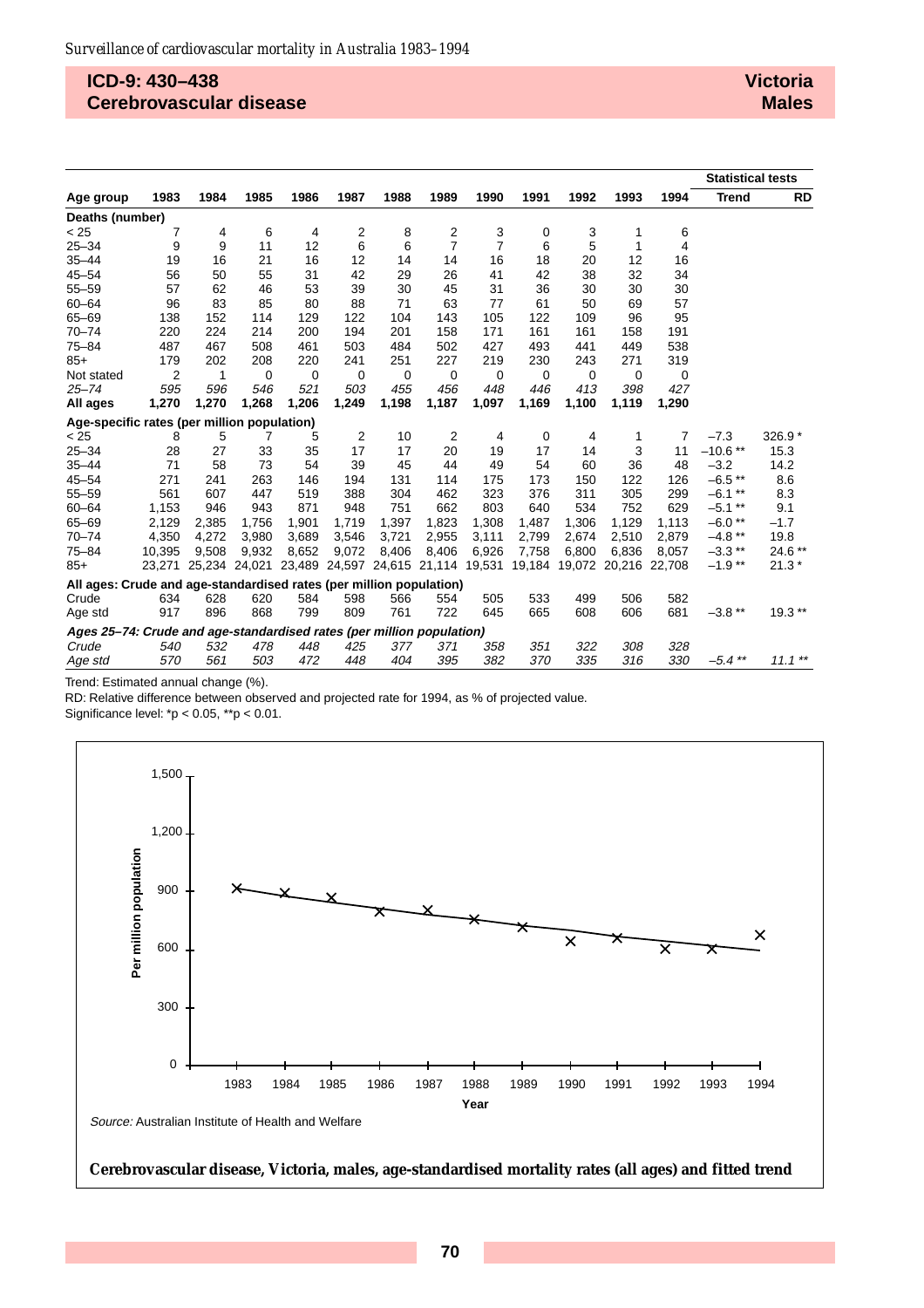## **ICD-9: 430–438 Cerebrovascular disease**

**Victoria Females**

|                                                                       |       |       |             |                                                                              |       |             |                |       |             |       |       |        | <b>Statistical tests</b> |           |
|-----------------------------------------------------------------------|-------|-------|-------------|------------------------------------------------------------------------------|-------|-------------|----------------|-------|-------------|-------|-------|--------|--------------------------|-----------|
| Age group                                                             | 1983  | 1984  | 1985        | 1986                                                                         | 1987  | 1988        | 1989           | 1990  | 1991        | 1992  | 1993  | 1994   | <b>Trend</b>             | <b>RD</b> |
| Deaths (number)                                                       |       |       |             |                                                                              |       |             |                |       |             |       |       |        |                          |           |
| < 25                                                                  | 5     | 3     | 5           | 4                                                                            | 2     | 2           | 2              | 2     | 3           | 2     | 2     | 2      |                          |           |
| $25 - 34$                                                             | 8     | 10    | 9           | 9                                                                            | 10    | 10          | $\overline{2}$ | 5     | 5           | 4     | 3     | 3      |                          |           |
| $35 - 44$                                                             | 21    | 21    | 19          | 15                                                                           | 8     | 8           | 15             | 9     | 15          | 11    | 11    | 6      |                          |           |
| $45 - 54$                                                             | 32    | 36    | 37          | 33                                                                           | 18    | 23          | 26             | 20    | 33          | 28    | 30    | 22     |                          |           |
| $55 - 59$                                                             | 53    | 44    | 27          | 40                                                                           | 36    | 29          | 28             | 22    | 30          | 13    | 17    | 25     |                          |           |
| $60 - 64$                                                             | 85    | 61    | 84          | 61                                                                           | 64    | 52          | 41             | 46    | 30          | 35    | 28    | 28     |                          |           |
| $65 - 69$                                                             | 105   | 99    | 116         | 106                                                                          | 81    | 88          | 89             | 78    | 78          | 71    | 65    | 59     |                          |           |
| $70 - 74$                                                             | 211   | 218   | 190         | 223                                                                          | 162   | 186         | 148            | 152   | 130         | 117   | 160   | 132    |                          |           |
| $75 - 84$                                                             | 723   | 768   | 851         | 748                                                                          | 771   | 699         | 702            | 726   | 661         | 683   | 731   | 675    |                          |           |
| $85+$                                                                 | 689   | 715   | 817         | 816                                                                          | 764   | 737         | 779            | 746   | 750         | 797   | 816   | 885    |                          |           |
| Not stated                                                            | 0     | 0     | $\mathbf 0$ | 0                                                                            | 0     | $\mathbf 0$ | 0              | 0     | $\mathbf 0$ | 0     | 0     | 0      |                          |           |
| $25 - 74$                                                             | 515   | 489   | 482         | 487                                                                          | 379   | 396         | 349            | 332   | 321         | 279   | 314   | 275    |                          |           |
| All ages                                                              | 1,932 | 1,975 | 2,155       | 2,055                                                                        | 1,916 | 1,834       | 1,832          | 1,806 | 1,735       | 1,761 | 1,863 | 1,837  |                          |           |
| Age-specific rates (per million population)                           |       |       |             |                                                                              |       |             |                |       |             |       |       |        |                          |           |
| < 25                                                                  | 6     | 4     | 6           | 5                                                                            | 2     | 2           | 2              | 2     | 4           | 2     | 2     | 3      | $-8.1$                   | 26.6      |
| $25 - 34$                                                             | 25    | 30    | 27          | 27                                                                           | 29    | 29          | 6              | 14    | 14          | 11    | 8     | 8      | $-11.3**$                | $-8.7$    |
| $35 - 44$                                                             | 81    | 78    | 68          | 52                                                                           | 27    | 26          | 47             | 28    | 45          | 33    | 33    | 18     | $-10.2**$                | $-28.2$   |
| $45 - 54$                                                             | 161   | 180   | 184         | 162                                                                          | 87    | 108         | 119            | 88    | 141         | 114   | 118   | 83     | $-5.2**$                 | $-15.8$   |
| $55 - 59$                                                             | 525   | 436   | 269         | 405                                                                          | 371   | 303         | 295            | 233   | 320         | 137   | 175   | 252    | $-7.8$ **                | 47.5      |
| $60 - 64$                                                             | 935   | 643   | 869         | 624                                                                          | 654   | 531         | 419            | 472   | 310         | 369   | 302   | 307    | $-10.0**$                | 11.5      |
| $65 - 69$                                                             | 1,375 | 1,321 | 1,527       | 1,349                                                                        | 989   | 1,029       | 995            | 856   | 848         | 768   | 699   | 637    | $-7.3$ **                | $-4.2$    |
| $70 - 74$                                                             | 3,247 | 3,224 | 2,751       | 3,188                                                                        | 2,308 | 2,677       | 2,167          | 2,188 | 1,793       | 1,555 | 2,047 | 1,619  | $-6.4$ **                | $-0.7$    |
| $75 - 84$                                                             | 9,320 | 9.553 | 10,276      | 8,788                                                                        | 8.792 | 7,745       | 7,529          | 7,572 | 6,740       | 6,842 | 7.250 | 6,619  | $-3.8**$                 | 2.8       |
| $85+$                                                                 |       |       |             | 30,696 30,660 32,851 30,816 28,131 26,439 27,144 25,488 24,656 25,145 24,588 |       |             |                |       |             |       |       | 25,779 | $-2.5$ **                | $10.6*$   |
| All ages: Crude and age-standardised rates (per million population)   |       |       |             |                                                                              |       |             |                |       |             |       |       |        |                          |           |
| Crude                                                                 | 951   | 962   | 1,039       | 981                                                                          | 904   | 855         | 842            | 819   | 779         | 785   | 827   | 813    |                          |           |
| Age std                                                               | 846   | 837   | 880         | 805                                                                          | 728   | 683         | 661            | 637   | 593         | 579   | 597   | 567    | $-4.3$ **                | $5.4***$  |
| Ages 25-74: Crude and age-standardised rates (per million population) |       |       |             |                                                                              |       |             |                |       |             |       |       |        |                          |           |
| Crude                                                                 | 461   | 430   | 417         | 414                                                                          | 316   | 324         | 280            | 262   | 250         | 214   | 239   | 207    |                          |           |
| Age std                                                               | 424   | 396   | 388         | 381                                                                          | 292   | 303         | 267            | 249   | 237         | 202   | 220   | 189    | $-7.3$ **                | 0.9       |

Trend: Estimated annual change (%).

RD: Relative difference between observed and projected rate for 1994, as % of projected value.

Significance level: \*p < 0.05, \*\*p < 0.01.



**Cerebrovascular disease, Victoria, females, age-standardised mortality rates (all ages) and fitted trend**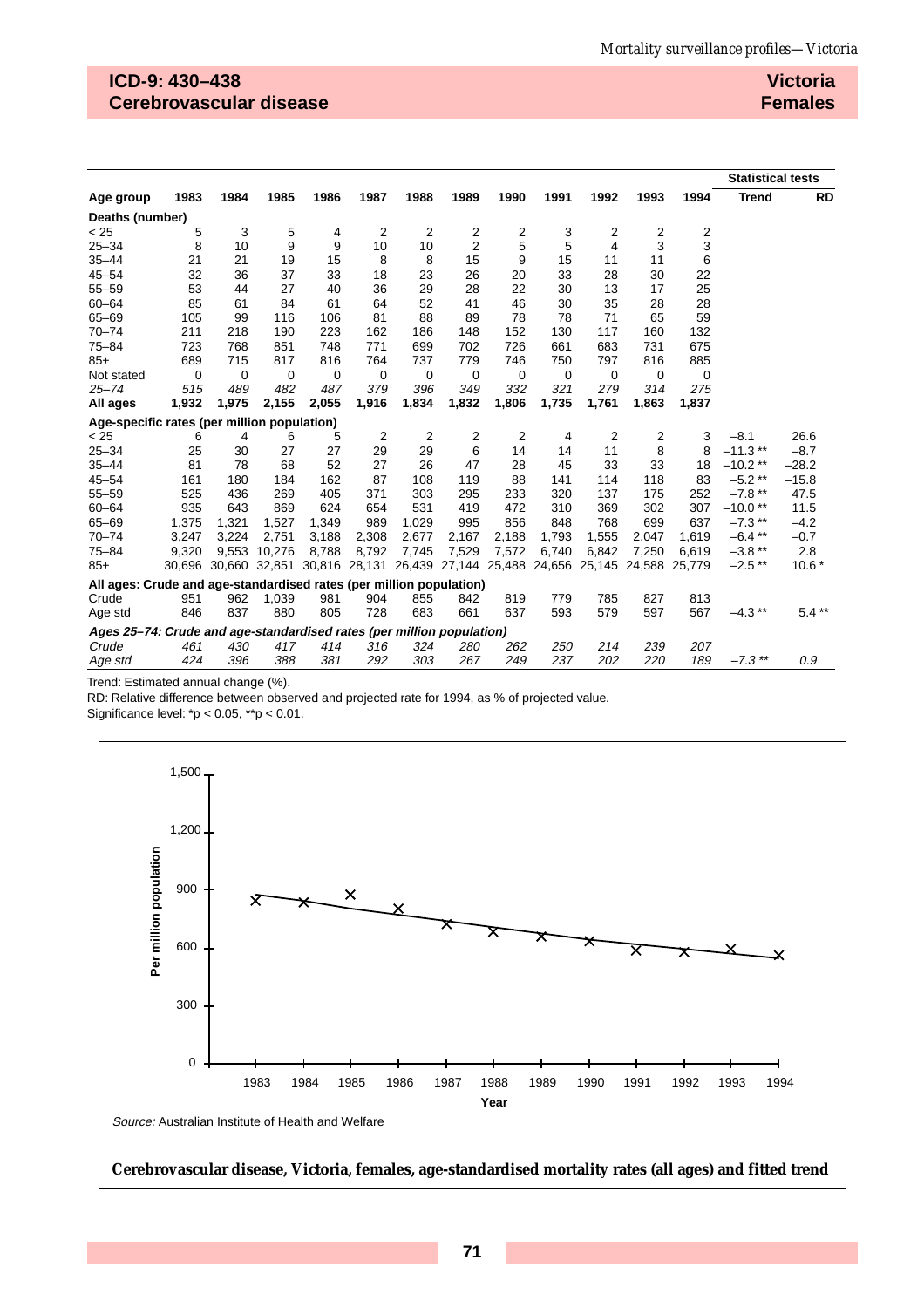**ICD-9: 001–999 All causes**

|                                                                       |        |                      |                                                                                                 |        |        |        |                                           |        |        |        |        |        | <b>Statistical tests</b> |           |
|-----------------------------------------------------------------------|--------|----------------------|-------------------------------------------------------------------------------------------------|--------|--------|--------|-------------------------------------------|--------|--------|--------|--------|--------|--------------------------|-----------|
| Age group                                                             | 1983   | 1984                 | 1985                                                                                            | 1986   | 1987   | 1988   | 1989                                      | 1990   | 1991   | 1992   | 1993   | 1994   | <b>Trend</b>             | RD        |
| Deaths (number)                                                       |        |                      |                                                                                                 |        |        |        |                                           |        |        |        |        |        |                          |           |
| < 25                                                                  | 897    | 855                  | 888                                                                                             | 892    | 910    | 888    | 802                                       | 816    | 750    | 655    | 669    | 564    |                          |           |
| $25 - 34$                                                             | 394    | 385                  | 398                                                                                             | 430    | 447    | 509    | 508                                       | 468    | 430    | 437    | 389    | 357    |                          |           |
| $35 - 44$                                                             | 485    | 478                  | 435                                                                                             | 462    | 487    | 555    | 535                                       | 561    | 542    | 569    | 503    | 511    |                          |           |
| $45 - 54$                                                             | 1,114  | 1.033                | 1,022                                                                                           | 932    | 997    | 919    | 976                                       | 865    | 924    | 979    | 965    | 933    |                          |           |
| $55 - 59$                                                             | 1,227  | 1,205                | 1,128                                                                                           | 1.039  | 1.034  | 911    | 955                                       | 862    | 870    | 806    | 768    | 740    |                          |           |
| $60 - 64$                                                             | 1,591  | 1.610                | 1,686                                                                                           | 1.642  | 1,647  | 1,539  | 1,548                                     | 1.483  | 1,507  | 1,374  | 1.296  | 1,210  |                          |           |
| $65 - 69$                                                             | 2,032  | 1,904                | 1,969                                                                                           | 1,941  | 1,961  | 1,881  | 2,161                                     | 2,074  | 1,975  | 2,039  | 1,922  | 2,033  |                          |           |
| $70 - 74$                                                             | 2,360  | 2,485                | 2,518                                                                                           | 2,459  | 2,503  | 2,395  | 2,382                                     | 2,287  | 2,323  | 2,372  | 2,396  | 2,583  |                          |           |
| $75 - 84$                                                             | 4,241  | 4,257                | 4,669                                                                                           | 4,502  | 4,819  | 4,901  | 5,110                                     | 4,848  | 5,141  | 5,195  | 5,011  | 5,155  |                          |           |
| $85+$                                                                 | 1,479  | 1,622                | 1,798                                                                                           | 1,719  | 1,902  | 1,926  | 2,098                                     | 2,055  | 2,044  | 2,390  | 2,469  | 2,679  |                          |           |
| Not stated                                                            | 3      | 9                    | 5                                                                                               | 3      | 7      | 2      | 4                                         | 2      | 2      | 0      | 1      | 0      |                          |           |
| $25 - 74$                                                             | 9,203  | 9.100                | 9.156                                                                                           | 8,905  | 9,076  | 8,709  | 9.065                                     | 8.600  | 8,571  | 8.576  | 8,239  | 8.367  |                          |           |
| All ages                                                              | 15,823 |                      | 15,843 16,516 16,021                                                                            |        |        |        | 16,714 16,426 17,079 16,321 16,508 16,816 |        |        |        | 16,389 | 16.765 |                          |           |
| Age-specific rates (per million population)                           |        |                      |                                                                                                 |        |        |        |                                           |        |        |        |        |        |                          |           |
| < 25                                                                  | 1,058  | 1,011                | 1,052                                                                                           | 1,061  | 1,083  | 1,055  | 951                                       | 963    | 885    | 774    | 797    | 678    | $-3.4$ **                | $-16.7**$ |
| $25 - 34$                                                             | 1,210  | 1,169                | 1,195                                                                                           | 1,271  | 1,296  | 1,448  | 1,418                                     | 1,288  | 1,183  | 1,205  | 1,083  | 1,003  | $-1.0*$                  | $-18.4**$ |
| $35 - 44$                                                             | 1,806  | 1,722                | 1,513                                                                                           | 1,562  | 1,603  | 1,773  | 1,671                                     | 1,713  | 1,630  | 1,706  | 1,508  | 1,528  | $-0.6$                   | $-5.2$    |
| $45 - 54$                                                             | 5,391  | 4.973                | 4.884                                                                                           | 4.388  | 4.602  | 4,158  | 4.296                                     | 3.690  | 3.810  | 3.867  | 3.681  | 3,452  | $-3.6**$                 | 0.1       |
| $55 - 59$                                                             | 12,075 | 11,794               | 10,960                                                                                          | 10,169 | 10,276 | 9,221  | 9,796                                     | 8,993  | 9,098  | 8,355  | 7,814  | 7,374  | $-4.1***$                | $-4.1$    |
| $60 - 64$                                                             | 19,104 | 18.343               | 18.697                                                                                          | 17,878 | 17,737 | 16,278 | 16,273                                    | 15.469 | 15,818 | 14.663 | 14.126 | 13,360 | $-3.1$ **                | $-4.3$    |
| $65 - 69$                                                             | 31,344 | 29,879               | 30,330                                                                                          | 28,609 | 27,628 | 25,268 | 27,544                                    | 25,844 | 24,080 | 24,436 | 22,604 | 23,808 | $-2.8**$                 | 6.0       |
| $70 - 74$                                                             | 46.668 | 47.397               | 46,835                                                                                          | 45,361 | 45,745 | 44,336 | 44,552                                    | 41,602 | 40,392 | 39,399 | 38.057 | 38,939 | $-2.1***$                | 1.9       |
| $75 - 84$                                                             | 90,527 | 86.667               | 91.281                                                                                          | 84,491 | 86,913 | 85,121 | 85,567                                    | 78,637 | 80,898 | 80,104 | 76.287 | 77,196 | $-1.5$ **                | 0.7       |
| $85+$                                                                 |        |                      | 192,278 202,623 207,645 183,536 194,121 188,879 195,145 183,269 170,490 187,583 184,185 190,703 |        |        |        |                                           |        |        |        |        |        | $-0.7$ **                | $6.7*$    |
| All ages: Crude and age-standardised rates (per million population)   |        |                      |                                                                                                 |        |        |        |                                           |        |        |        |        |        |                          |           |
| Crude                                                                 | 7.899  | 7.830                | 8.076                                                                                           | 7,756  | 7,998  | 7,761  | 7,965                                     | 7,512  | 7,531  | 7,621  | 7.411  | 7.564  |                          |           |
| Age std                                                               |        | 10,362 10,162 10,337 |                                                                                                 | 9,674  | 9,853  | 9,485  | 9,628                                     | 8,963  | 8,801  | 8,798  | 8,400  | 8,418  | $-2.0**$                 | 0.5       |
| Ages 25-74: Crude and age-standardised rates (per million population) |        |                      |                                                                                                 |        |        |        |                                           |        |        |        |        |        |                          |           |
| Crude                                                                 | 8.359  | 8.119                | 8.022                                                                                           | 7,660  | 7,662  | 7,213  | 7,369                                     | 6.868  | 6,755  | 6.684  | 6.373  | 6.420  |                          |           |
| Age std                                                               | 8.604  | 8.369                | 8,273                                                                                           | 7,912  | 7,915  | 7,504  | 7,699                                     | 7.178  | 7,003  | 6.877  | 6.487  | 6.464  | $-2.6$ **                | $-0.3$    |

Trend: Estimated annual change (%).

RD: Relative difference between observed and projected rate for 1994, as % of projected value.

Significance level: \*p < 0.05, \*\*p < 0.01.



#### **All causes, Victoria, males, age-standardised mortality rates (all ages) and fitted trend**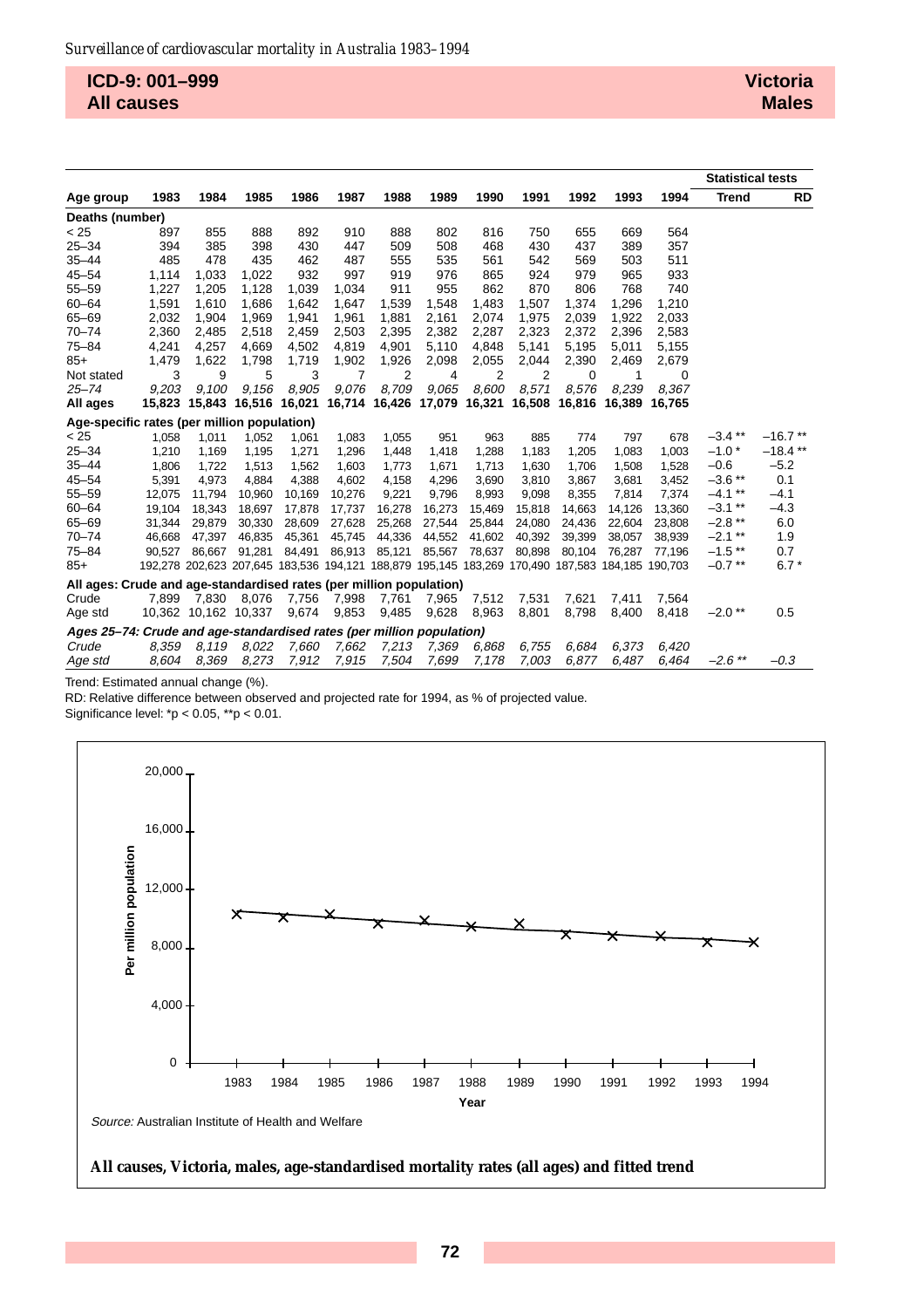|                                                                       |        |        |                                                                |        |        |        |        |        |        |        |                                                                                                 |               | <b>Statistical tests</b> |           |
|-----------------------------------------------------------------------|--------|--------|----------------------------------------------------------------|--------|--------|--------|--------|--------|--------|--------|-------------------------------------------------------------------------------------------------|---------------|--------------------------|-----------|
| Age group                                                             | 1983   | 1984   | 1985                                                           | 1986   | 1987   | 1988   | 1989   | 1990   | 1991   | 1992   | 1993                                                                                            | 1994          | <b>Trend</b>             | <b>RD</b> |
| Deaths (number)                                                       |        |        |                                                                |        |        |        |        |        |        |        |                                                                                                 |               |                          |           |
| < 25                                                                  | 509    | 440    | 485                                                            | 477    | 456    | 450    | 419    | 446    | 390    | 348    | 368                                                                                             | 303           |                          |           |
| $25 - 34$                                                             | 156    | 162    | 163                                                            | 162    | 182    | 192    | 192    | 176    | 196    | 140    | 155                                                                                             | 153           |                          |           |
| $35 - 44$                                                             | 250    | 264    | 238                                                            | 268    | 289    | 311    | 337    | 287    | 319    | 307    | 293                                                                                             | 306           |                          |           |
| $45 - 54$                                                             | 612    | 565    | 559                                                            | 540    | 522    | 523    | 546    | 536    | 586    | 540    | 483                                                                                             | 525           |                          |           |
| $55 - 59$                                                             | 611    | 574    | 590                                                            | 520    | 562    | 515    | 465    | 441    | 447    | 448    | 448                                                                                             | 442           |                          |           |
| $60 - 64$                                                             | 865    | 867    | 928                                                            | 825    | 855    | 824    | 821    | 789    | 746    | 677    | 673                                                                                             | 667           |                          |           |
| $65 - 69$                                                             | 1,148  | 1,093  | 1,205                                                          | 1,177  | 1,149  | 1,151  | 1,220  | 1,212  | 1,218  | 1,155  | 1,116                                                                                           | 1,152         |                          |           |
| $70 - 74$                                                             | 1,758  | 1,687  | 1,782                                                          | 1,723  | 1,665  | 1,564  | 1,650  | 1,566  | 1,614  | 1,593  | 1,642                                                                                           | 1,660         |                          |           |
| $75 - 84$                                                             | 4,186  | 4,362  | 4,720                                                          | 4,458  | 4,880  | 4,706  | 5,047  | 4,844  | 4,839  | 5,112  | 4,824                                                                                           | 5,113         |                          |           |
| $85+$                                                                 | 3,445  | 3,674  | 4,165                                                          | 4,004  | 4,273  | 4,064  | 4,603  | 4,368  | 4,353  | 4,815  | 4,806                                                                                           | 5,267         |                          |           |
| Not stated                                                            | 2      | 1      | 2                                                              | 0      | 2      | 0      | 0      | 0      | 0      | 0      | 0                                                                                               | 0             |                          |           |
| $25 - 74$                                                             | 5.400  | 5,212  | 5.465                                                          | 5,215  | 5,224  | 5,080  | 5,231  | 5,007  | 5,126  | 4,860  | 4.810                                                                                           | 4.905         |                          |           |
| All ages                                                              | 13,542 |        | 13,689 14,837 14,154 14,835 14,300 15,300 14,665 14,708 15,135 |        |        |        |        |        |        |        |                                                                                                 | 14.808 15.588 |                          |           |
| Age-specific rates (per million population)                           |        |        |                                                                |        |        |        |        |        |        |        |                                                                                                 |               |                          |           |
| < 25                                                                  | 624    | 542    | 599                                                            | 591    | 566    | 558    | 518    | 548    | 480    | 430    | 458                                                                                             | 381           | $-3.4$ **                | $-14.7*$  |
| $25 - 34$                                                             | 479    | 491    | 488                                                            | 479    | 528    | 548    | 537    | 485    | 537    | 384    | 428                                                                                             | 425           | $-1.3$                   | $-7.7$    |
| $35 - 44$                                                             | 962    | 980    | 850                                                            | 922    | 964    | 1,004  | 1,061  | 880    | 959    | 915    | 870                                                                                             | 903           | $-0.5$                   | $-1.9$    |
| $45 - 54$                                                             | 3.079  | 2,831  | 2,781                                                          | 2.657  | 2,513  | 2,465  | 2,496  | 2,371  | 2,502  | 2,203  | 1.893                                                                                           | 1.986         | $-3.6$ **                | $-1.8$    |
| $55 - 59$                                                             | 6,049  | 5,691  | 5,875                                                          | 5,271  | 5,787  | 5,374  | 4,892  | 4,680  | 4,766  | 4,711  | 4,609                                                                                           | 4,459         | $-2.8$ **                | 1.3       |
| $60 - 64$                                                             | 9,516  | 9,137  | 9,595                                                          | 8,444  | 8.740  | 8,411  | 8,397  | 8,102  | 7,715  | 7,141  | 7.264                                                                                           | 7,302         | $-2.7$ **                | 3.2       |
| $65 - 69$                                                             | 15,029 | 14,581 | 15,861                                                         | 14,979 | 14,033 | 13,457 | 13,639 | 13,301 | 13,246 | 12,490 | 11,998                                                                                          | 12,446        | $-2.2$ **                | 3.4       |
| $70 - 74$                                                             | 27.052 | 24,945 | 25,798                                                         | 24,633 | 23,721 | 22,508 | 24,161 | 22,540 | 22,264 | 21,170 | 21,005                                                                                          | 20,358        | $-2.3$ **                | $-0.8$    |
| $75 - 84$                                                             | 53.960 | 54.258 | 56.995                                                         | 52,373 | 55,647 | 52,144 | 54,129 | 50,521 | 49,343 | 51,209 | 47.845                                                                                          | 50,136        | $-1.1$ **                | 2.9       |
| $85+$                                                                 |        |        |                                                                |        |        |        |        |        |        |        | 153,479 157,547 167,471 151,208 157,333 145,794 160,389 149,236 143,101 151,912 144,816 153,423 |               | $-0.6$ **                | $5.6**$   |
| All ages: Crude and age-standardised rates (per million population)   |        |        |                                                                |        |        |        |        |        |        |        |                                                                                                 |               |                          |           |
| Crude                                                                 | 6,663  | 6,667  | 7,150                                                          | 6,756  | 6,997  | 6,664  | 7,032  | 6,648  | 6,601  | 6,743  | 6,574                                                                                           | 6,900         |                          |           |
| Age std                                                               | 6,110  | 5,990  | 6,283                                                          | 5,827  | 5,947  | 5,631  | 5,863  | 5,510  | 5,396  | 5,365  | 5,131                                                                                           | 5,252         | $-1.6$ **                | $1.7***$  |
| Ages 25–74: Crude and age-standardised rates (per million population) |        |        |                                                                |        |        |        |        |        |        |        |                                                                                                 |               |                          |           |
| Crude                                                                 | 4.833  | 4,584  | 4,723                                                          | 4,432  | 4,356  | 4,160  | 4,204  | 3.951  | 3,985  | 3.730  | 3.657                                                                                           | 3.693         |                          |           |
| Age std                                                               | 4.496  | 4.273  | 4,413                                                          | 4,155  | 4,103  | 3.955  | 4,034  | 3.804  | 3.825  | 3.563  | 3.467                                                                                           | 3.481         | $-2.3$ **                | 0.5       |

Trend: Estimated annual change (%).

RD: Relative difference between observed and projected rate for 1994, as % of projected value.

Significance level: \*p < 0.05, \*\*p < 0.01.



#### **All causes, Victoria, females, age-standardised mortality rates (all ages) and fitted trend**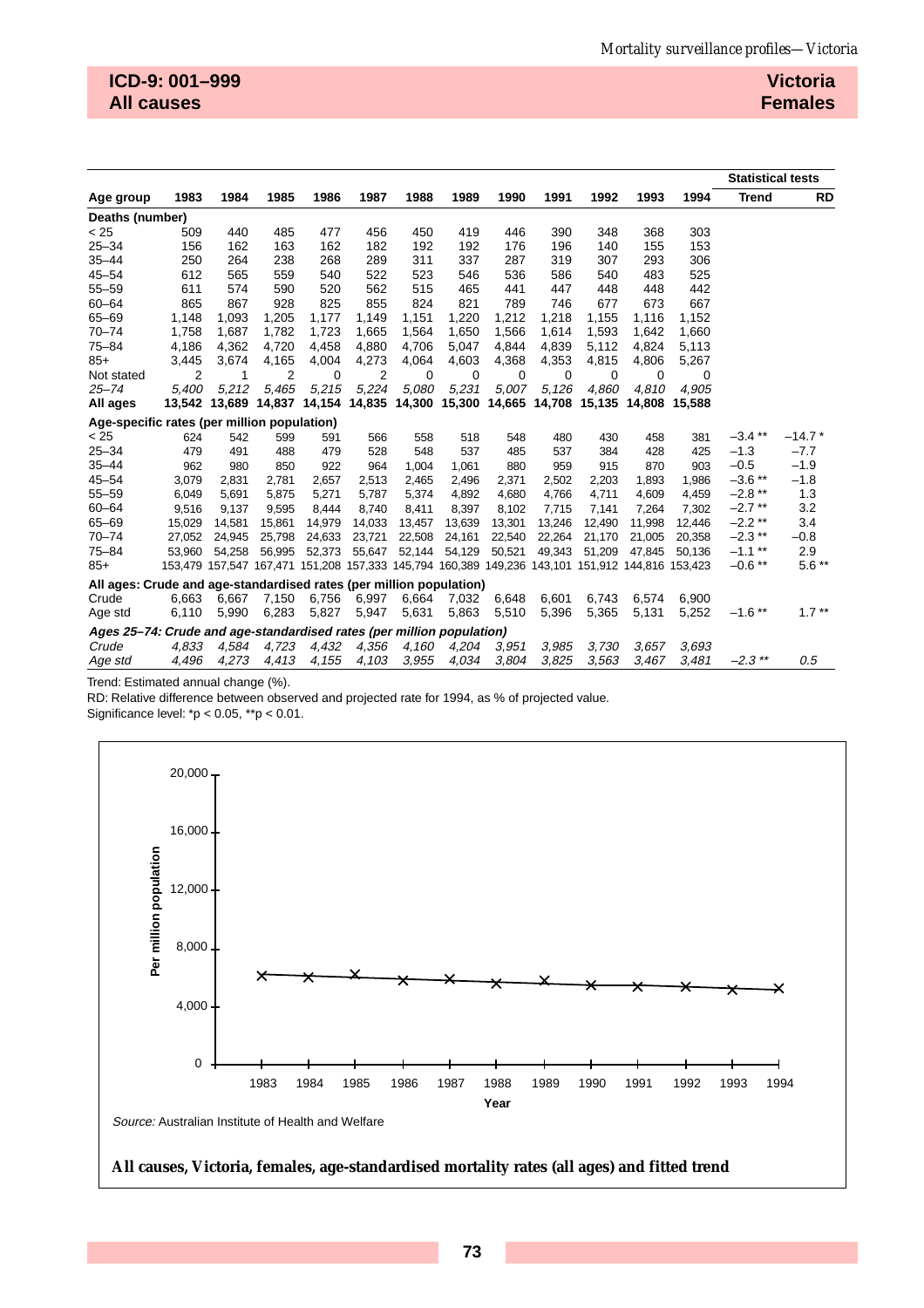## **ICD-9: 390–398 Rheumatic fever and rheumatic heart disease**

**Victoria Males and females**

|                                                                              |          |          |                         |                |                |                |             |          |          |          |                |                     | <b>Statistical tests</b> |           |
|------------------------------------------------------------------------------|----------|----------|-------------------------|----------------|----------------|----------------|-------------|----------|----------|----------|----------------|---------------------|--------------------------|-----------|
| Age group                                                                    | 1983     | 1984     | 1985                    | 1986           | 1987           | 1988           | 1989        | 1990     | 1991     | 1992     | 1993           | 1994                | <b>Trend</b>             | <b>RD</b> |
|                                                                              |          |          |                         |                |                | <b>Males</b>   |             |          |          |          |                |                     |                          |           |
| Deaths (number)                                                              |          |          |                         |                |                |                |             |          |          |          |                |                     |                          |           |
| < 25                                                                         | 1        | 0        | 0                       | 0              | 0              | 0              | 0           | 1        | 0        | 0        | 0              | 0                   |                          |           |
| $25 - 34$                                                                    | 2        | 1        | 1                       | 1              | 1              | 1              | 0           | 0        | 1        | 0        | 0              | 1                   |                          |           |
| $35 - 44$                                                                    | 1        | 1        | 0                       | 2              | $\overline{2}$ | 4              | 3           | 0        | 0        | 0        | $\overline{2}$ | 1                   |                          |           |
| $45 - 54$                                                                    | 7        | 4        | 1                       | 7              | 1              | 7              | 1           | 1        | 2        | 2        | 3              | 2                   |                          |           |
| $55 - 59$                                                                    | 3        | 5        | 2                       | 2              | 6              | 1              | 1           | 1        | 2        | 2        | 1              | 1                   |                          |           |
| $60 - 64$<br>$65 - 69$                                                       | 6<br>6   | 3<br>3   | 3<br>6                  | 5<br>6         | 6<br>3         | 7<br>2         | 7<br>6      | 5<br>3   | 5<br>1   | 0<br>5   | 5<br>8         | $\overline{c}$<br>5 |                          |           |
| 70–74                                                                        | 5        | 6        | 2                       | 5              | 4              | 7              | 3           | 5        | 7        | 1        | 4              | 9                   |                          |           |
| 75-84                                                                        | 6        | 5        | 10                      | 12             | 13             | 11             | 3           | 3        | 6        | 5        | 7              | 7                   |                          |           |
| 85+                                                                          | 1        | 0        | 8                       | 2              | 2              | 0              | 6           | 4        | 2        | 3        | 3              | 2                   |                          |           |
| Not stated                                                                   | 0        | 0        | 0                       | 0              | $\mathbf 0$    | 0              | 0           | 0        | 0        | 0        | $\mathbf 0$    | 0                   |                          |           |
| 25–74                                                                        | 30       | 23       | 15                      | 28             | 23             | 29             | 21          | 15       | 18       | 10       | 23             | 21                  |                          |           |
| All ages                                                                     | 38       | 28       | 33                      | 42             | 38             | 40             | 30          | 23       | 26       | 18       | 33             | 30                  |                          |           |
| Age-specific rates (per million population)                                  |          |          |                         |                |                |                |             |          |          |          |                |                     |                          |           |
| < 25<br>$25 - 34$                                                            | 1<br>6   | 0<br>3   | 0<br>3                  | 0<br>3         | 0<br>3         | 0<br>3         | 0<br>0      | 1<br>0   | 0<br>3   | 0<br>0   | 0<br>0         | 0<br>3              |                          |           |
| $35 - 44$                                                                    | 4        | 4        | 0                       | $\overline{7}$ | 7              | 13             | 9           | 0        | 0        | 0        | 6              | 3                   |                          |           |
| $45 - 54$                                                                    | 34       | 19       | 5                       | 33             | 5              | 32             | 4           | 4        | 8        | 8        | 11             | 7                   | $-11.6*$                 | 15.9      |
| $55 - 59$                                                                    | 30       | 49       | 19                      | 20             | 60             | 10             | 10          | 10       | 21       | 21       | 10             | 10                  | $-10.5$                  | $-15.0$   |
| $60 - 64$                                                                    | 72       | 34       | 33                      | 54             | 65             | 74             | 74          | 52       | 52       | 0        | 54             | 22                  | $-4.6$                   | $-48.8$   |
| $65 - 69$                                                                    | 93       | 47       | 92                      | 88             | 42             | 27             | 76          | 37       | 12       | 60       | 94             | 59                  | $-2.6$                   | 17.8      |
| $70 - 74$                                                                    | 99       | 114      | 37                      | 92             | 73             | 130            | 56          | 91       | 122      | 17       | 64             | 136                 | $-0.0$                   | 113.4     |
| $75 - 84$                                                                    | 128      | 102      | 196                     | 225            | 234            | 191            | 50          | 49       | 94       | 77       | 107            | 105                 | $-6.7$                   | 30.9      |
| $85+$                                                                        | 130      | 0        | 924                     | 214            | 204            | 0              | 558         | 357      | 167      | 235      | 224            | 142                 | $-3.5$                   | $-42.8$   |
| All ages: Crude and age-standardised rates (per million population)          |          |          |                         |                |                |                |             |          |          |          |                |                     |                          |           |
| Crude                                                                        | 19       | 14       | 16                      | 20             | 18             | 19             | 14          | 11       | 12       | 8        | 15             | 14                  |                          |           |
| Age std                                                                      | 22       | 15       | 23                      | 24             | 22             | 21             | 17          | 13       | 13       | 9        | 16             | 14                  | $-5.0**$                 | 14.9      |
| Ages 25-74: Crude and age-standardised rates (per million population)        |          |          |                         |                |                |                |             |          |          |          |                |                     |                          |           |
| Crude                                                                        | 27<br>28 | 21<br>20 | 13<br>14                | 24<br>25       | 19<br>19       | 24<br>25       | 17<br>17    | 12<br>13 | 14<br>15 | 8<br>8   | 18<br>18       | 16<br>16            | $-5.0$ **                |           |
| Age std                                                                      |          |          |                         |                |                |                |             |          |          |          |                |                     |                          | 30.6 *    |
|                                                                              |          |          |                         |                |                | <b>Females</b> |             |          |          |          |                |                     |                          |           |
| Deaths (number)                                                              |          |          |                         |                |                |                |             |          |          |          |                |                     |                          |           |
| < 25<br>$25 - 34$                                                            | 0<br>1   | 0<br>0   | 0<br>2                  | 1<br>0         | 0<br>0         | 0<br>2         | 1<br>0      | 0<br>0   | 0<br>1   | 0<br>0   | 0<br>0         | 0<br>1              |                          |           |
| $35 - 44$                                                                    | 0        | 1        | $\overline{\mathbf{c}}$ | 1              | 1              | 2              | 0           | 1        | 0        | 0        | 1              | 0                   |                          |           |
| $45 - 54$                                                                    | 8        | 6        | 2                       | 7              | 6              | 2              | 5           | 6        | 2        | 1        | 4              | 3                   |                          |           |
| $55 - 59$                                                                    | 12       | 3        | 9                       | 4              | 4              | 1              | 4           | 4        | 2        | 1        | 3              | 4                   |                          |           |
| $60 - 64$                                                                    | 9        | 12       | 3                       | 7              | 4              | 5              | 4           | 4        | 8        | 3        | 4              | 0                   |                          |           |
| $65 - 69$                                                                    | 12       | 10       | 12                      | 15             | 8              | 11             | 8           | 6        | 5        | 7        | 10             | 4                   |                          |           |
| $70 - 74$                                                                    | 14       | 17       | 26                      | 17             | $\overline{7}$ | 10             | 16          | 5        | 7        | 11       | 13             | 11                  |                          |           |
| $75 - 84$                                                                    | 15       | 24       | 32                      | 16             | 27             | 15             | 31          | 21       | 26       | 11       | 21             | 34                  |                          |           |
| $85+$                                                                        | 6        | 11       | 13                      | 14             | 15             | 10             | 9           | 9        | 5        | 6        | 19             | 10                  |                          |           |
| Not stated                                                                   | 0        | 0        | 0                       | 0              | 0              | 0              | 0           | 0        | 0        | 0        | 0              | 0                   |                          |           |
| $25 - 74$<br>All ages                                                        | 56<br>77 | 49<br>84 | 56<br>101               | 51<br>82       | 30<br>72       | 33<br>58       | 37<br>78    | 26<br>56 | 25<br>56 | 23<br>40 | 35<br>75       | 23<br>67            |                          |           |
| Age-specific rates (per million population)                                  |          |          |                         |                |                |                |             |          |          |          |                |                     |                          |           |
| < 25                                                                         | 0        | 0        | 0                       | 1              | 0              | 0              | 1           | 0        | 0        | 0        | 0              | 0                   |                          |           |
| $25 - 34$                                                                    | 3        | 0        | 6                       | 0              | 0              | 6              | $\mathbf 0$ | 0        | 3        | 0        | 0              | 3                   |                          |           |
| $35 - 44$                                                                    | 0        | 4        | 7                       | 3              | 3              | 6              | 0           | 3        | 0        | 0        | 3              | 0                   |                          |           |
| $45 - 54$                                                                    | 40       | 30       | 10                      | 34             | 29             | 9              | 23          | 27       | 9        | 4        | 16             | 11                  | $-10.3*$                 | 13.4      |
| $55 - 59$                                                                    | 119      | 30       | 90                      | 41             | 41             | 10             | 42          | 42       | 21       | 11       | 31             | 40                  | $-11.6*$                 | 170.5     |
| $60 - 64$                                                                    | 99       | 126      | 31                      | 72             | 41             | 51             | 41          | 41       | 83       | 32       | 43             | 0                   | $-11.0*$                 | $-100.0$  |
| $65 - 69$                                                                    | 157      | 133      | 158                     | 191            | 98             | 129            | 89          | 66       | 54       | 76       | 108            | 43                  | $-9.1**$                 | $-34.8$   |
| $70 - 74$                                                                    | 215      | 251      | 376                     | 243            | 100            | 144            | 234         | 72       | 97       | 146      | 166            | 135                 | $-7.4$ **                | 24.0      |
| $75 - 84$                                                                    | 193      | 299      | 386                     | 188            | 308            | 166            | 332         | 219      | 265      | 110      | 208            | 333                 | $-1.3$                   | $73.3*$   |
| $85+$                                                                        | 267      | 472      | 523                     | 529            | 552            | 359            | 314         | 307      | 164      | 189      | 573            | 291                 | $-3.5$                   | $-8.2$    |
| All ages: Crude and age-standardised rates (per million population)<br>Crude |          | 41       |                         | 39             |                |                |             | 25       | 25       | 18       | 33             | 30                  |                          |           |
| Age std                                                                      | 38<br>36 | 38       | 49<br>44                | 35             | 34<br>30       | 27<br>24       | 36<br>31    | 22       | 22       | 15       | 27             | 23                  | $-6.1***$                | 24.4**    |
| Ages 25-74: Crude and age-standardised rates (per million population)        |          |          |                         |                |                |                |             |          |          |          |                |                     |                          |           |
| Crude                                                                        | 50       | 43       | 48                      | 43             | 25             | 27             | 30          | 21       | 19       | 18       | 27             | 17                  |                          |           |
| Age std                                                                      | 46       | 40       | 44                      | 41             | 24             | 26             | 28          | 20       | 19       | 16       | 25             | 16                  | $-9.2**$                 | $-2.1$    |

Trend: Estimated annual change (%).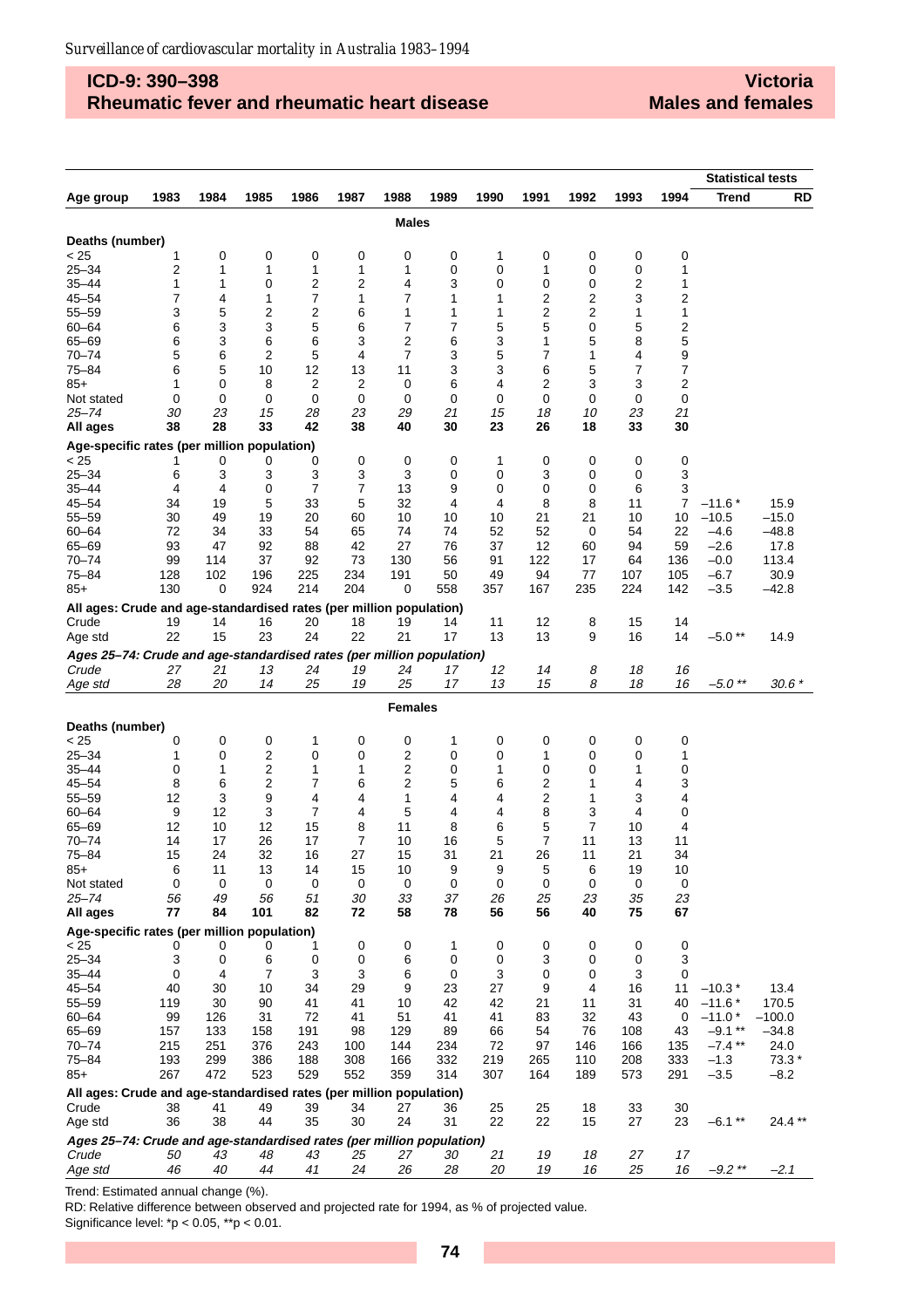## **ICD-9: 401–405 Hypertensive disease**

## **Victoria Males and females**

|                                                                              |                              |           |              |             |           |                |              |           |                |                |          |           | <b>Statistical tests</b> |                   |
|------------------------------------------------------------------------------|------------------------------|-----------|--------------|-------------|-----------|----------------|--------------|-----------|----------------|----------------|----------|-----------|--------------------------|-------------------|
| Age group                                                                    | 1983                         | 1984      | 1985         | 1986        | 1987      | 1988           | 1989         | 1990      | 1991           | 1992           | 1993     | 1994      | <b>Trend</b>             | RD                |
|                                                                              |                              |           |              |             |           | <b>Males</b>   |              |           |                |                |          |           |                          |                   |
| Deaths (number)                                                              |                              |           |              |             |           |                |              |           |                |                |          |           |                          |                   |
| < 25                                                                         | 0                            | 0         | 0            | 1           | 0         | 2              | 0            | 1         | 0              | 0              | 0        | 0         |                          |                   |
| $25 - 34$                                                                    | 2                            | 2         | 0            | 0           | 1         | 2              | 0            | 1         | 1              | 0              | 0        | 0         |                          |                   |
| $35 - 44$                                                                    | 10                           | 3         | 3            | $\mathbf 0$ | 2         | 1              | 2            | 1         | 2              | 2              | 0        | 0         |                          |                   |
| $45 - 54$                                                                    | 7                            | 11        | 4            | 2           | 3         | 4              | 5            | 5         | 7              | $\overline{c}$ | 3        | 4         |                          |                   |
| $55 - 59$                                                                    | 13                           | 8         | 6            | 1           | 2         | 6              | 7            | 5         | 5              | 3              | 5        | 3         |                          |                   |
| $60 - 64$                                                                    | 17                           | 15        | 10           | 6           | 9         | 4              | 7<br>14      | 8         | $\overline{7}$ | 15             | 5        | 9         |                          |                   |
| 65-69<br>$70 - 74$                                                           | 23<br>27                     | 14<br>29  | 13<br>22     | 15<br>22    | 13<br>23  | 7<br>20        | 19           | 12<br>18  | 9<br>15        | 19<br>10       | 10<br>17 | 11<br>20  |                          |                   |
| $75 - 84$                                                                    | 42                           | 43        | 39           | 48          | 50        | 49             | 39           | 31        | 42             | 36             | 41       | 28        |                          |                   |
| $85+$                                                                        | 15                           | 23        | 19           | 23          | 19        | 22             | 31           | 18        | 20             | 23             | 18       | 19        |                          |                   |
| Not stated                                                                   | 0                            | 0         | 0            | 0           | 0         | 0              | 0            | 0         | 0              | 0              | 0        | 0         |                          |                   |
| $25 - 74$                                                                    | 99                           | 82        | 58           | 46          | 53        | 44             | 54           | 50        | 46             | 51             | 40       | 47        |                          |                   |
| All ages                                                                     | 156                          | 148       | 116          | 118         | 122       | 117            | 124          | 100       | 108            | 110            | 99       | 94        |                          |                   |
| Age-specific rates (per million population)                                  |                              |           |              |             |           |                |              |           |                |                |          |           |                          |                   |
| < 25                                                                         | 0                            | 0         | 0            | 1           | 0         | 2              | 0            | 1         | 0              | 0              | 0        | 0         |                          |                   |
| $25 - 34$<br>$35 - 44$                                                       | 6<br>37                      | 6<br>11   | 0<br>10      | 0<br>0      | 3<br>7    | 6<br>3         | 0<br>6       | 3<br>3    | 3<br>6         | 0<br>6         | 0<br>0   | 0<br>0    | $-24.1**$                | $-100.0$          |
| $45 - 54$                                                                    | 34                           | 53        | 19           | 9           | 14        | 18             | 22           | 21        | 29             | 8              | 11       | 15        | $-8.5*$                  | 28.0              |
| $55 - 59$                                                                    | 128                          | 78        | 58           | 10          | 20        | 61             | 72           | 52        | 52             | 31             | 51       | 30        | $-7.7$                   | $-12.7$           |
| $60 - 64$                                                                    | 204                          | 171       | 111          | 65          | 97        | 42             | 74           | 83        | 73             | 160            | 54       | 99        | $-5.8$                   | 57.9              |
| 65-69                                                                        | 355                          | 220       | 200          | 221         | 183       | 94             | 178          | 150       | 110            | 228            | 118      | 129       | $-6.8*$                  | 10.5              |
| $70 - 74$                                                                    | 534                          | 553       | 409          | 406         | 420       | 370            | 355          | 327       | 261            | 166            | 270      | 302       | $-7.2**$                 | 44.0              |
| $75 - 84$                                                                    | 897                          | 875       | 762<br>2,194 | 901         | 902       | 851            | 653          | 503       | 661            | 555            | 624      | 419       | $-5.7**$                 | $-23.0$           |
| $85+$                                                                        | 1,950                        | 2,873     |              | 2,456       | 1,939     | 2,157          | 2,883        | 1,605     | 1,668          | 1,805          | 1,343    | 1,353     | $-5.0*$                  | $-13.2$           |
| All ages: Crude and age-standardised rates (per million population)<br>Crude | 78                           | 73        | 57           | 57          | 58        | 55             | 58           | 46        | 49             | 50             | 45       | 42        |                          |                   |
| Age std                                                                      | 104                          | 102       | 78           | 80          | 78        | 73             | 76           | 57        | 61             | 60             | 53       | 48        | $-6.3**$                 | $-3.6$            |
| Ages 25-74: Crude and age-standardised rates (per million population)        |                              |           |              |             |           |                |              |           |                |                |          |           |                          |                   |
| Crude                                                                        | 90                           | 73        | 51           | 40          | 45        | 36             | 44           | 40        | 36             | 40             | 31       | 36        |                          |                   |
| Age std                                                                      | 94                           | 76        | 53           | 43          | 48        | 39             | 47           | 42        | 38             | 41             | 32       | 36        | $-8.0$ **                | $31.3**$          |
|                                                                              |                              |           |              |             |           | <b>Females</b> |              |           |                |                |          |           |                          |                   |
| Deaths (number)                                                              |                              |           |              |             |           |                |              |           |                |                |          |           |                          |                   |
| < 25                                                                         | 0                            | 0         | 0            | 0           | 1         | 0              | 0            | 0         | 0              | 1              | 0        | 0         |                          |                   |
| $25 - 34$                                                                    | 0                            | 0         | 0            | $\mathbf 0$ | 0         | 1              | 0            | 0         | 0              | 0              | 0        | 0         |                          |                   |
| $35 - 44$                                                                    | 2                            | 2         | 0            | 1<br>1      | 1         | 1              | 1<br>1       | 0         | 1              | 2              | 0<br>1   | 1         |                          |                   |
| $45 - 54$<br>$55 - 59$                                                       | $\overline{\mathbf{c}}$<br>9 | 4<br>2    | 0<br>1       | 2           | 1<br>1    | 2<br>1         | 2            | 2<br>1    | 2<br>1         | 2<br>3         | 2        | 1<br>1    |                          |                   |
| $60 - 64$                                                                    | 6                            | 4         | 10           | 6           | 6         | 5              | $\mathbf{1}$ | 4         | 6              | 9              | 4        | 1         |                          |                   |
| 65-69                                                                        | 15                           | 11        | 10           | 10          | 8         | 10             | 14           | 8         | 17             | 9              | 5        | 12        |                          |                   |
| $70 - 74$                                                                    | 19                           | 21        | 18           | 26          | 17        | 16             | 17           | 11        | 17             | 15             | 11       | 18        |                          |                   |
| $75 - 84$                                                                    | 64                           | 64        | 87           | 75          | 84        | 74             | 78           | 69        | 61             | 78             | 64       | 60        |                          |                   |
| 85+                                                                          | 81                           | 74        | 84           | 84          | 84        | 70             | 81           | 84        | 79             | 91             | 80       | 78        |                          |                   |
| Not stated                                                                   | 0<br>53                      | 0         | 0<br>39      | 0<br>46     | 0         | 0              | 0            | 0         | 0<br>44        | 0<br>40        | 0<br>23  | 0         |                          |                   |
| $25 - 74$<br>All ages                                                        | 198                          | 44<br>182 | 210          | 205         | 34<br>203 | 36<br>180      | 36<br>195    | 26<br>179 | 184            | 210            | 167      | 34<br>172 |                          |                   |
| Age-specific rates (per million population)                                  |                              |           |              |             |           |                |              |           |                |                |          |           |                          |                   |
| < 25                                                                         | 0                            | 0         | 0            | 0           | 1         | 0              | 0            | 0         | 0              | 1              | 0        | 0         |                          |                   |
| $25 - 34$                                                                    | 0                            | 0         | 0            | 0           | 0         | 3              | 0            | 0         | 0              | $\mathbf 0$    | 0        | 0         |                          |                   |
| $35 - 44$                                                                    | 8                            | 7         | 0            | 3           | 3         | 3              | 3            | 0         | 3              | 6              | 0        | 3         |                          |                   |
| $45 - 54$                                                                    | 10                           | 20        | 0            | 5           | 5         | 9              | 5            | 9         | 9              | 8              | 4        | 4         |                          |                   |
| $55 - 59$<br>$60 - 64$                                                       | 89<br>66                     | 20<br>42  | 10<br>103    | 20<br>61    | 10<br>61  | 10<br>51       | 21<br>10     | 11<br>41  | 11<br>62       | 32<br>95       | 21<br>43 | 10<br>11  | $-11.7$<br>$-4.8$        | $-0.8$<br>$-78.7$ |
| 65-69                                                                        | 196                          | 147       | 132          | 127         | 98        | 117            | 157          | 88        | 185            | 97             | 54       | 130       | $-4.0$                   | 44.1              |
| $70 - 74$                                                                    | 292                          | 311       | 261          | 372         | 242       | 230            | 249          | 158       | 235            | 199            | 141      | 221       | $-5.2*$                  | 35.9              |
| $75 - 84$                                                                    | 825                          | 796       | 1,051        | 881         | 958       | 820            | 837          | 720       | 622            | 781            | 635      | 588       | $-3.6**$                 | $-11.6$           |
| $85+$                                                                        | 3,609                        | 3,173     | 3,378        | 3,172       | 3,093     | 2,511          | 2,822        | 2,870     | 2,597          | 2,871          | 2,411    | 2,272     | $-3.4$ **                | $-6.6$            |
| All ages: Crude and age-standardised rates (per million population)          |                              |           |              |             |           |                |              |           |                |                |          |           |                          |                   |
| Crude                                                                        | 97                           | 89        | 101          | 98          | 96        | 84             | 90           | 81        | 83             | 94             | 74       | 76        |                          |                   |
| Age std                                                                      | 86                           | 77        | 85           | 80          | 77        | 67             | 70           | 62        | 64             | 70             | 53       | 54        | $-3.9**$                 | $-5.6$            |
| Ages 25-74: Crude and age-standardised rates (per million population)        |                              |           |              |             |           |                |              |           |                |                |          |           |                          |                   |
| Crude                                                                        | 47                           | 39        | 34           | 39          | 28        | 29             | 29           | 21        | 34             | 31             | 17       | 26        |                          |                   |
| Age std                                                                      | 43                           | 36        | 31           | 35          | 26        | 28             | 27           | 19        | 32             | 29             | 16       | 23        | $-5.3$ **                | 13.5              |

Trend: Estimated annual change (%).

RD: Relative difference between observed and projected rate for 1994, as % of projected value.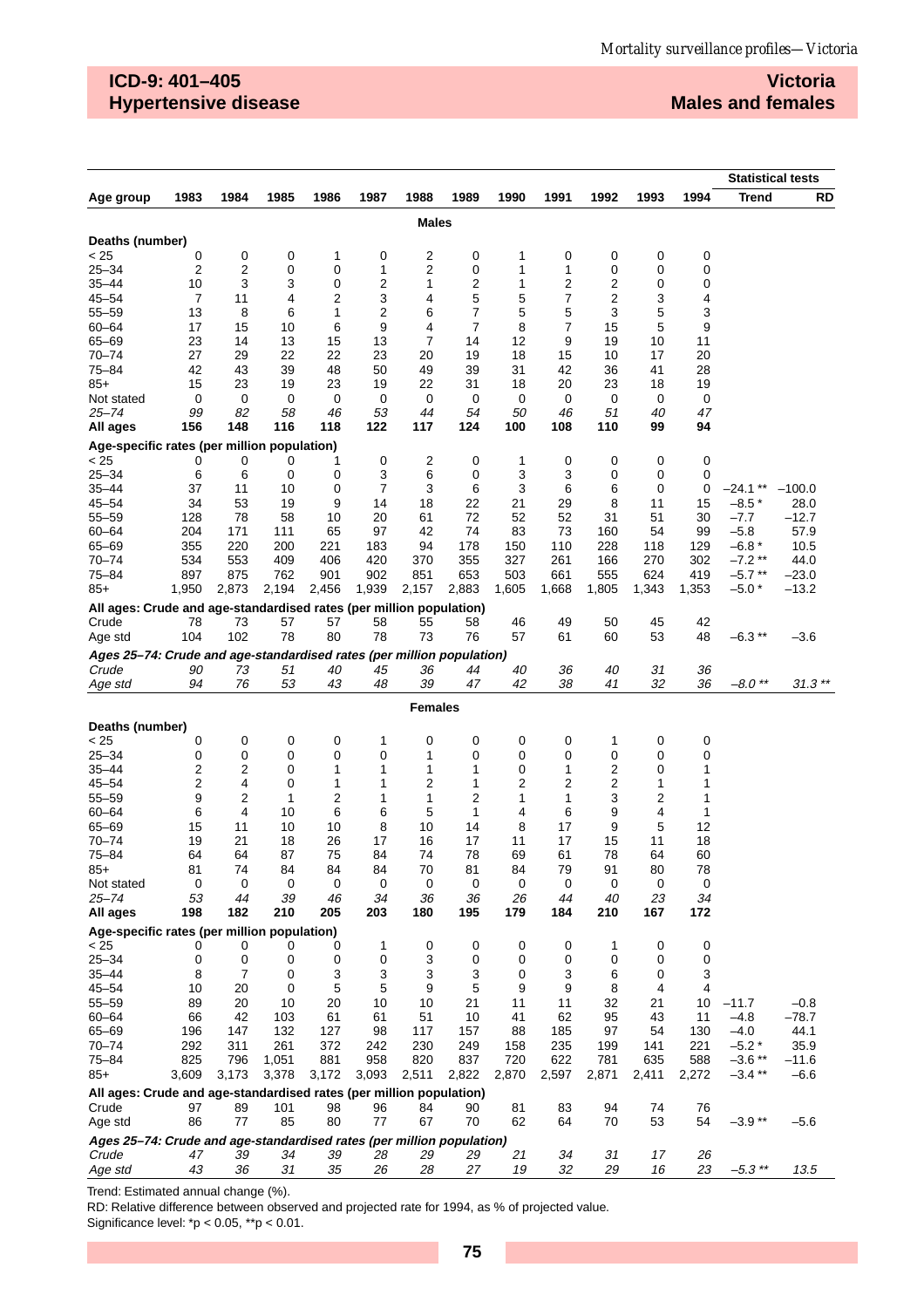## **ICD-9: 410 Acute myocardial infarction**

|                                                                                |                |                      |                                                                       |                |                |                |                |                |                |                |                                                                                     |                | <b>Statistical tests</b> |                  |
|--------------------------------------------------------------------------------|----------------|----------------------|-----------------------------------------------------------------------|----------------|----------------|----------------|----------------|----------------|----------------|----------------|-------------------------------------------------------------------------------------|----------------|--------------------------|------------------|
| Age group                                                                      | 1983           | 1984                 | 1985                                                                  | 1986           | 1987           | 1988           | 1989           | 1990           | 1991           | 1992           | 1993                                                                                | 1994           | <b>Trend</b>             | RD               |
|                                                                                |                |                      |                                                                       |                |                | <b>Males</b>   |                |                |                |                |                                                                                     |                |                          |                  |
| Deaths (number)                                                                |                |                      |                                                                       |                |                |                |                |                |                |                |                                                                                     |                |                          |                  |
| < 25                                                                           | 0              | 0                    | 2                                                                     | 2              | 0              | 0              | 0              | 2              | 2              | 1              | 0                                                                                   | 0              |                          |                  |
| 25–34                                                                          | 8              | 7                    | 8                                                                     | 5              | 7              | 6              | 5              | 1              | 3              | 7              | 1                                                                                   | 1              |                          |                  |
| 35–44                                                                          | 67             | 60                   | 40                                                                    | 58             | 44             | 52             | 37             | 48             | 39             | 25             | 23                                                                                  | 20             |                          |                  |
| 45–54                                                                          | 216            | 181                  | 197                                                                   | 180            | 145            | 125            | 131            | 105            | 86             | 102            | 102                                                                                 | 107            |                          |                  |
| 55-59                                                                          | 274            | 283                  | 241                                                                   | 216            | 185            | 141            | 156            | 141            | 141            | 107            | 101                                                                                 | 82             |                          |                  |
| 60-64                                                                          | 394            | 421                  | 377                                                                   | 393            | 315            | 265            | 286            | 267            | 229            | 245            | 198                                                                                 | 162            |                          |                  |
| 65-69                                                                          | 464            | 457                  | 505                                                                   | 455            | 409            | 376            | 436            | 397            | 341            | 342            | 303                                                                                 | 346            |                          |                  |
| 70-74                                                                          | 589            | 666                  | 617                                                                   | 532            | 550            | 478            | 485            | 457            | 461            | 433            | 438                                                                                 | 429            |                          |                  |
| 75–84                                                                          | 957            | 977                  | 1,037                                                                 | 998            | 1,002          | 920            | 972            | 966            | 972            | 957            | 946                                                                                 | 908            |                          |                  |
| 85+                                                                            | 242            | 278                  | 298                                                                   | 290            | 290            | 278            | 362            | 327            | 350            | 394            | 361                                                                                 | 397            |                          |                  |
| Not stated                                                                     | 0              | 2                    | 1                                                                     | 1              | 0              | 0              | 0              | 0              | 0              | 0              | 0                                                                                   | 0              |                          |                  |
| $25 - 74$                                                                      | 2,012          | 2,075                | 1,985                                                                 | 1,839          | 1,655          | 1,443          | 1,536          | 1,416          | 1,300          | 1,261          | 1,166                                                                               | 1,147          |                          |                  |
| All ages                                                                       | 3,211          | 3,332                | 3,323                                                                 | 3,130          | 2,947          | 2,641          | 2,870          | 2,711          | 2,624          | 2,613          | 2,473                                                                               | 2,452          |                          |                  |
| Age-specific rates (per million population)                                    |                |                      |                                                                       |                |                |                |                |                |                |                |                                                                                     |                |                          |                  |
| < 25<br>$25 - 34$                                                              | 0              | 0                    | 2                                                                     | 2              | 0              | 0              | 0              | 2              | 2              | 1              | 0                                                                                   | 0              |                          |                  |
|                                                                                | 25<br>250      | 21                   | 24                                                                    | 15             | 20             | 17             | 14             | 3<br>147       | 8              | 19<br>75       | 3<br>69                                                                             | 3              | $-12.6**$                | –60.1<br>$-20.8$ |
| $35 - 44$<br>$45 - 54$                                                         | 1,045          | 216<br>871           | 139<br>941                                                            | 196<br>847     | 145<br>669     | 166            | 116<br>577     | 448            | 117            | 403            |                                                                                     | 60             | $-10.4**$<br>$-9.9**$    | 27.9             |
| $55 - 59$                                                                      | 2,697          | 2,770                | 2,342                                                                 | 2,114          | 1,839          | 566<br>1,427   | 1,600          | 1,471          | 355<br>1,475   | 1,109          | 389<br>1,028                                                                        | 396<br>817     | $-9.7**$                 | –14.4            |
|                                                                                |                |                      |                                                                       |                |                | 2,803          |                |                |                |                |                                                                                     |                | $-8.2**$                 | $-9.9$           |
| 60-64<br>65-69                                                                 | 4,731<br>7,157 | 4,797<br>7,172       | 4,181<br>7,779                                                        | 4,279<br>6,706 | 3,392<br>5,762 | 5,051          | 3,006<br>5,557 | 2,785<br>4,947 | 2,404<br>4,158 | 2,615<br>4,099 | 2,158<br>3,563                                                                      | 1,789<br>4,052 | $-6.7**$                 | 15.2             |
| 70–74                                                                          |                | 11,647 12,703 11,476 |                                                                       |                | 9,814 10,052   | 8,849          | 9,071          | 8,313          | 8,016          | 7,192          | 6,957                                                                               | 6,467          | $-5.7**$                 | $-1.5$           |
| 75–84                                                                          |                |                      |                                                                       |                |                |                |                |                |                |                | 20,428 19,890 20,274 18,730 18,072 15,979 16,276 15,669 15,295 14,756 14,402 13,597 |                | $-3.8**$                 | 0.2              |
| 85+                                                                            |                |                      |                                                                       |                |                |                |                |                |                |                | 31,461 34,728 34,415 30,963 29,598 27,263 33,671 29,163 29,193 30,924 26,930 28,260 |                | $-1.5*$                  | 1.1              |
|                                                                                |                |                      |                                                                       |                |                |                |                |                |                |                |                                                                                     |                |                          |                  |
| All ages: Crude and age-standardised rates (per million population)<br>Crude   |                |                      |                                                                       |                |                |                |                |                |                |                |                                                                                     |                |                          |                  |
| Age std                                                                        | 1,603<br>2,105 | 1,647<br>2,132       | 1,625<br>2,080                                                        | 1,515<br>1,898 | 1,410<br>1,755 | 1,248<br>1,544 | 1,338<br>1,648 | 1,248<br>1,513 | 1,197<br>1,431 | 1,184<br>1,393 | 1,118<br>1,286                                                                      | 1,106<br>1,246 | $-5.1**$                 | 1.6              |
|                                                                                |                |                      |                                                                       |                |                |                |                |                |                |                |                                                                                     |                |                          |                  |
| Ages 25-74: Crude and age-standardised rates (per million population)<br>Crude | 1,828          | 1,851                | 1,739                                                                 | 1,582          | 1,397          | 1,195          |                | 1,131          | 1,025          | 983            | 902                                                                                 | 880            |                          |                  |
| Age std                                                                        | 1,891          | 1,917                | 1,811                                                                 | 1,641          | 1,457          | 1,259          | 1,249<br>1,320 | 1,195          | 1,075          | 1,020          | 924                                                                                 | 888            | $-7.3$ **                | 2.3              |
|                                                                                |                |                      |                                                                       |                |                |                |                |                |                |                |                                                                                     |                |                          |                  |
| <b>Females</b>                                                                 |                |                      |                                                                       |                |                |                |                |                |                |                |                                                                                     |                |                          |                  |
| Deaths (number)                                                                |                |                      |                                                                       |                |                |                |                |                |                |                |                                                                                     |                |                          |                  |
| < 25                                                                           | 0              | 0                    | 2                                                                     | 0              | 0              | 0              | 1              | 1              | 0              | 0              | 1                                                                                   | 0              |                          |                  |
| 25–34                                                                          | 0              | 2                    | 0                                                                     | 1              | 1              | 3              | 4              | 0              | 1              | 1              | 2                                                                                   | 1              |                          |                  |
| $35 - 44$                                                                      | 10             | 5                    | 6                                                                     | 5              | 6              | 3              | 4              | 11             | 6              | 7              | 5                                                                                   | 7              |                          |                  |
| 45–54                                                                          | 50             | 65                   | 29                                                                    | 32             | 25             | 20             | 14             | 21             | 22             | 25             | 16                                                                                  | 18             |                          |                  |
| 55-59                                                                          | 75             | 54                   | 44                                                                    | 55             | 40<br>112      | 30             | 33             | 34             | 36             | 41             | 31                                                                                  | 26             |                          |                  |
| $60 - 64$<br>65-69                                                             | 121<br>230     | 151<br>231           | 121<br>212                                                            | 130<br>209     | 223            | 86<br>183      | 91<br>164      | 95<br>190      | 54<br>152      | 61<br>160      | 55<br>141                                                                           | 50<br>146      |                          |                  |
| 70–74                                                                          | 372            | 371                  | 371                                                                   | 333            | 327            | 289            | 328            | 308            | 291            | 259            | 252                                                                                 | 243            |                          |                  |
| 75–84                                                                          | 891            | 942                  | 999                                                                   | 986            | 980            | 938            | 985            | 976            | 996            | 1,050          | 821                                                                                 | 916            |                          |                  |
| $85+$                                                                          | 575            | 561                  | 634                                                                   | 655            | 630            | 622            | 709            | 709            | 678            | 779            | 731                                                                                 | 773            |                          |                  |
| Not stated                                                                     | 0              | 0                    | 0                                                                     | 0              | 0              | 0              | 0              | 0              | 0              | 0              | 0                                                                                   | 0              |                          |                  |
| 25–74                                                                          | 858            | 879                  | 783                                                                   | 765            | 734            | 614            | 638            | 659            | 562            | 554            | 502                                                                                 | 491            |                          |                  |
| All ages                                                                       | 2,324          | 2,382                | 2,418                                                                 | 2,406          | 2,344          | 2,174          | 2,333          | 2,345          | 2,236          | 2,383          | 2,055                                                                               | 2,180          |                          |                  |
| Age-specific rates (per million population)                                    |                |                      |                                                                       |                |                |                |                |                |                |                |                                                                                     |                |                          |                  |
| < 25                                                                           | 0              | 0                    | 2                                                                     | 0              | 0              | 0              | 1              | 1              | 0              | 0              | 1                                                                                   | 0              |                          |                  |
| $25 - 34$                                                                      | 0              | 6                    | 0                                                                     | 3              | 3              | 9              | 11             | 0              | 3              | 3              | 6                                                                                   | 3              |                          |                  |
| $35 - 44$                                                                      | 38             | 19                   | 21                                                                    | 17             | 20             | 10             | 13             | 34             | 18             | 21             | 15                                                                                  | 21             | $-2.7$                   | 27.4             |
| $45 - 54$                                                                      | 252            | 326                  | 144                                                                   | 157            | 120            | 94             | 64             | 93             | 94             | 102            | 63                                                                                  | 68             | $-13.0**$                | 33.1             |
| $55 - 59$                                                                      | 743            | 535                  | 438                                                                   | 557            | 412            | 313            | 347            | 361            | 384            | 431            | 319                                                                                 | 262            | $-6.7$ **                | -9.4             |
| 60-64                                                                          | 1,331          | 1,591                | 1,251                                                                 | 1,331          | 1,145          | 878            | 931            | 976            | 558            | 643            | 594                                                                                 | 547            | $-9.1**$                 | $-0.7$           |
| 65-69                                                                          | 3,011          | 3,082                | 2,791                                                                 | 2,660          | 2,724          | 2,140          | 1,833          | 2,085          | 1,653          | 1,730          | 1,516                                                                               | 1,577          | $-6.8**$                 | 10.1             |
| 70–74                                                                          | 5,724          | 5,486                | 5,371                                                                 | 4,761          | 4,659          | 4,159          | 4,803          | 4,433          | 4,014          | 3,442          | 3,224                                                                               | 2,980          | $-5.3$ **                | $-9.7$           |
| $75 - 84$                                                                      |                |                      | 11,486 11,717 12,063 11,584 11,175 10,393 10,564 10,179 10,156 10,518 |                |                |                |                |                |                |                | 8,143                                                                               | 8,982          | $-2.7$ **<br>$-1.0*$     | $-1.5$           |
| 85+                                                                            |                |                      |                                                                       |                |                |                |                |                |                |                | 25,617 24,057 25,493 24,736 23,197 22,314 24,705 24,224 22,289 24,577 22,027 22,517 |                |                          | -0.4             |
| All ages: Crude and age-standardised rates (per million population)            |                |                      |                                                                       |                |                |                |                |                |                |                |                                                                                     |                |                          |                  |
| Crude                                                                          | 1,143          | 1,160                | 1,165                                                                 | 1,148          | 1,105          | 1,013          | 1,072          | 1,063          | 1,003          | 1,062          | 912                                                                                 | 965            |                          |                  |
| Age std                                                                        | 1,041          | 1,037                | 1,011                                                                 | 973            | 927            | 835            | 871            | 859            | 791            | 816            | 685                                                                                 | 704            | $-3.6**$                 | $-1.3$           |
| Ages 25-74: Crude and age-standardised rates (per million population)          |                |                      |                                                                       |                |                |                |                |                |                |                |                                                                                     |                |                          |                  |
| Crude                                                                          | 768<br>705     | 773<br>711           | 677<br>620                                                            | 650<br>596     | 612            | 503            | 513<br>482     | 520            | 437<br>409     | 425<br>397     | 382                                                                                 | 370<br>338     | $-6.7$ **                | $-1.0$           |
| Age std                                                                        |                |                      |                                                                       |                | 565            | 467            |                | 492            |                |                | 352                                                                                 |                |                          |                  |

Trend: Estimated annual change (%).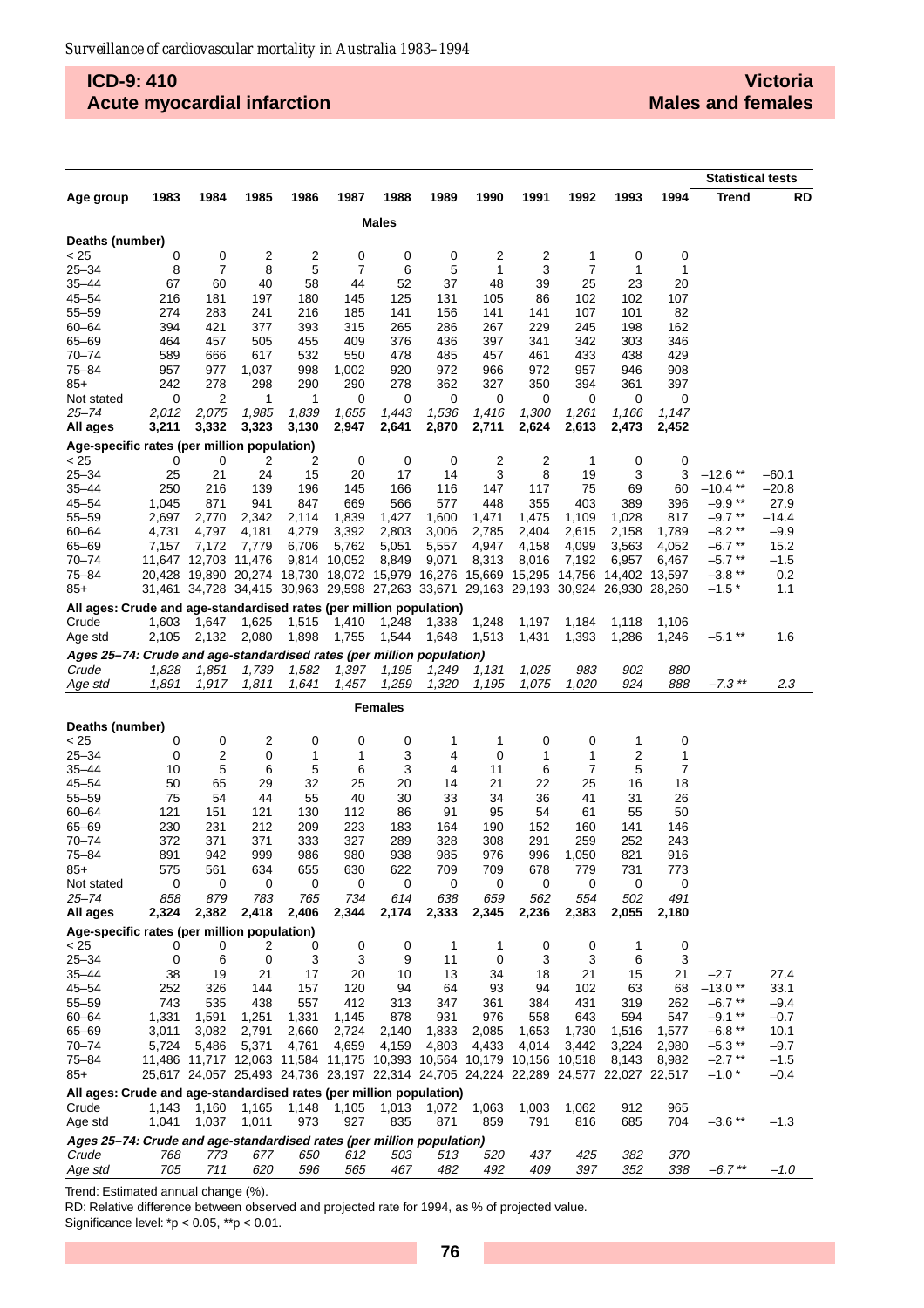## **ICD-9: 411–414 Other ischaemic heart disease**

**Victoria Males and females**

|                                                                              |                |                |                |                |                |                                                                              |                |                |                |                |                | <b>Statistical tests</b> |                       |              |
|------------------------------------------------------------------------------|----------------|----------------|----------------|----------------|----------------|------------------------------------------------------------------------------|----------------|----------------|----------------|----------------|----------------|--------------------------|-----------------------|--------------|
| Age group                                                                    | 1983           | 1984           | 1985           | 1986           | 1987           | 1988                                                                         | 1989           | 1990           | 1991           | 1992           | 1993           | 1994                     | <b>Trend</b>          | RD           |
|                                                                              |                |                |                |                |                | <b>Males</b>                                                                 |                |                |                |                |                |                          |                       |              |
|                                                                              |                |                |                |                |                |                                                                              |                |                |                |                |                |                          |                       |              |
| Deaths (number)<br>< 25                                                      | 1              | 0              | 0              | 1              | 2              | 0                                                                            | 1              | 1              | 1              | 0              | 0              | 2                        |                       |              |
| $25 - 34$                                                                    | 11             | 7              | 8              | 1              | 4              | 5                                                                            | 9              | 4              | 9              | 3              | 7              | 6                        |                       |              |
| 35–44                                                                        | 36             | 34             | 33             | 29             | 41             | 52                                                                           | 37             | 39             | 40             | 37             | 22             | 30                       |                       |              |
| $45 - 54$                                                                    | 136            | 118            | 108            | 112            | 124            | 101                                                                          | 115            | 105            | 99             | 113            | 105            | 79                       |                       |              |
| 55–59                                                                        | 146            | 143            | 146            | 117            | 116            | 117                                                                          | 86             | 101            | 102            | 87             | 83             | 69                       |                       |              |
| 60-64                                                                        | 177            | 152            | 166            | 168            | 184            | 154                                                                          | 172            | 155            | 161            | 135            | 137            | 111                      |                       |              |
| 65-69                                                                        | 221            | 205            | 184            | 180            | 196            | 206                                                                          | 218            | 200            | 207            | 204            | 198            | 195                      |                       |              |
| $70 - 74$                                                                    | 216            | 206            | 234            | 240            | 225            | 221                                                                          | 263            | 225            | 239            | 262            | 257            | 243                      |                       |              |
| 75–84                                                                        | 405            | 370            | 439            | 433            | 462            | 432                                                                          | 501            | 458            | 512            | 500            | 507            | 485                      |                       |              |
| $85+$                                                                        | 142            | 163            | 173            | 164            | 183            | 185                                                                          | 188            | 202            | 225            | 272            | 247            | 305                      |                       |              |
| Not stated                                                                   | 0              | 2              | 1              | 1              | 3              | 0                                                                            | 0              | 0              | 0              | 0              | 0              | 0                        |                       |              |
| 25–74                                                                        | 943            | 865            | 879            | 847            | 890            | 856                                                                          | 900            | 829            | 857            | 841            | 809            | 733                      |                       |              |
| All ages                                                                     | 1,491          | 1,400          | 1,492          | 1,446          | 1,540          | 1,473                                                                        | 1,590          | 1,490          | 1,595          | 1,613          | 1,563          | 1,525                    |                       |              |
| Age-specific rates (per million population)                                  |                |                |                |                |                |                                                                              |                |                |                |                |                |                          |                       |              |
| < 25                                                                         | 1              | 0              | 0              | 1              | $\overline{2}$ | 0                                                                            | 1              | $\mathbf{1}$   | 1              | 0              | 0              | 2                        |                       |              |
| $25 - 34$                                                                    | 34             | 21             | 24             | 3              | 12             | 14                                                                           | 25             | 11             | 25             | 8              | 19             | 17                       | -3.6                  | 24.7         |
| 35–44                                                                        | 134            | 122            | 115            | 98             | 135            | 166                                                                          | 116            | 119            | 120            | 111            | 66             | 90                       | $-3.1*$               | $-10.1$      |
| 45–54                                                                        | 658            | 568            | 516            | 527            | 572            | 457                                                                          | 506            | 448            | 408            | 446            | 400            | 292                      | $-5.0$ **             | $-24.2$      |
| $55 - 59$                                                                    | 1,437          | 1,400          | 1,419          | 1,145          | 1,153          | 1,184                                                                        | 882            | 1,054          | 1,067          | 902            | 845            | 688                      | $-5.6**$              | $-16.0$      |
| 60-64                                                                        | 2,125          | 1,732          | 1,841          | 1,829          | 1,982          | 1,629                                                                        | 1,808          | 1,617          | 1,690          | 1,441          | 1,493          | 1,226                    | $-3.3**$<br>$-3.1$ ** | –16.6        |
| 65-69<br>$70 - 74$                                                           | 3,409<br>4,271 | 3,217<br>3,929 | 2,834<br>4,352 | 2,653<br>4,427 | 2,761<br>4,112 | 2,767<br>4,091                                                               | 2,779<br>4,919 | 2,492<br>4,093 | 2,524<br>4,156 | 2,445<br>4,352 | 2,329<br>4,082 | 2,284<br>3,663           | $-0.6$                | 1.2<br>–14.0 |
| 75–84                                                                        | 8,645          | 7,533          | 8,583          | 8,126          | 8,332          | 7,503                                                                        | 8,389          | 7,429          | 8,057          | 7,710          | 7,719          | 7,263                    | $-1.0$ *              | $-4.9$       |
| $85+$                                                                        | 18,461         |                |                |                |                | 20,362 19,979 17,510 18,677 18,143 17,487 18,015 18,767 21,348               |                |                |                |                | 18,426 21,711  |                          | 0.8                   | 14.4         |
|                                                                              |                |                |                |                |                |                                                                              |                |                |                |                |                |                          |                       |              |
| All ages: Crude and age-standardised rates (per million population)<br>Crude |                |                |                |                |                |                                                                              |                |                | 728            | 731            | 707            | 688                      |                       |              |
| Age std                                                                      | 744<br>983     | 692<br>913     | 730<br>943     | 700<br>884     | 737<br>913     | 696<br>856                                                                   | 741<br>901     | 686<br>827     | 862            | 856            | 806            | 778                      | $-1.6$ **             | $-3.7**$     |
|                                                                              |                |                |                |                |                |                                                                              |                |                |                |                |                |                          |                       |              |
| Ages 25-74: Crude and age-standardised rates (per million population)        |                |                |                |                |                |                                                                              |                |                |                |                |                |                          |                       |              |
| Crude                                                                        | 857<br>877     | 772<br>793     | 770<br>788     | 729<br>751     | 751<br>774     | 709<br>736                                                                   | 732<br>769     | 662<br>692     | 675<br>701     | 655<br>675     | 626<br>637     | 562<br>566               | $-2.9**$              | -11.4 **     |
| Age std                                                                      |                |                |                |                |                |                                                                              |                |                |                |                |                |                          |                       |              |
|                                                                              | <b>Females</b> |                |                |                |                |                                                                              |                |                |                |                |                |                          |                       |              |
| Deaths (number)                                                              |                |                |                |                |                |                                                                              |                |                |                |                |                |                          |                       |              |
| < 25                                                                         | 0              | 0              | 0              | 0              | 0              | 0                                                                            | 0              | 0              | 0              | 0              | 0              | 0                        |                       |              |
| $25 - 34$                                                                    | 0              | 2              | 4              | 2              | 2              | 1                                                                            | 1              | 1              | 0              | 2              | 1              | 0                        |                       |              |
| 35–44                                                                        | 7              | 9              | 8              | 3              | 3              | 5                                                                            | 6              | 4              | 1              | 6              | 5              | 6                        |                       |              |
| $45 - 54$                                                                    | 29             | 17             | 24             | 22             | 20             | 19                                                                           | 17             | 16             | 15             | 18             | 23             | 20                       |                       |              |
| $55 - 59$                                                                    | 33             | 23             | 30             | 26             | 26             | 22                                                                           | 22             | 13             | 21             | 17             | 21             | 23                       |                       |              |
| $60 - 64$                                                                    | 51             | 53             | 60             | 45             | 55             | 37                                                                           | 36             | 55             | 36             | 35             | 35             | 28                       |                       |              |
| 65-69                                                                        | 83             | 70             | 84             | 113            | 92             | 58                                                                           | 98             | 79             | 88             | 84             | 74             | 60                       |                       |              |
| $70 - 74$                                                                    | 140            | 125            | 140            | 155            | 148            | 134                                                                          | 137            | 108            | 118            | 123            | 131            | 104                      |                       |              |
| 75-84<br>$85+$                                                               | 385<br>322     | 416<br>404     | 435<br>421     | 416<br>421     | 475<br>468     | 412<br>449                                                                   | 527<br>504     | 417<br>465     | 405<br>489     | 493<br>565     | 415<br>534     | 429<br>621               |                       |              |
| Not stated                                                                   | 2              | 0              | 1              | 0              | 0              | 0                                                                            | 0              | 0              | 0              | 0              | 0              | 0                        |                       |              |
| $25 - 74$                                                                    | 343            | 299            | 350            | 366            | 346            | 276                                                                          | 317            | 276            | 279            | 285            | 290            | 241                      |                       |              |
| All ages                                                                     | 1,052          | 1,119          | 1,207          | 1,203          | 1,289          | 1,137                                                                        | 1,348          | 1,158          | 1,173          | 1,343          | 1,239          | 1,291                    |                       |              |
| Age-specific rates (per million population)                                  |                |                |                |                |                |                                                                              |                |                |                |                |                |                          |                       |              |
| < 25                                                                         | 0              | 0              | 0              | 0              | 0              | 0                                                                            | 0              | $\mathbf 0$    | 0              | 0              | 0              | 0                        |                       |              |
| $25 - 34$                                                                    | 0              | 6              | 12             | 6              | 6              | 3                                                                            | 3              | 3              | 0              | 5              | 3              | 0                        |                       |              |
| $35 - 44$                                                                    | 27             | 33             | 29             | 10             | 10             | 16                                                                           | 19             | 12             | 3              | 18             | 15             | 18                       | $-6.8$                | 88.4         |
| $45 - 54$                                                                    | 146            | 85             | 119            | 108            | 96             | 90                                                                           | 78             | 71             | 64             | 73             | 90             | 76                       | $-4.9*$               | 15.6         |
| $55 - 59$                                                                    | 327            | 228            | 299            | 264            | 268            | 230                                                                          | 231            | 138            | 224            | 179            | 216            | 232                      | -3.7                  | 32.7         |
| $60 - 64$                                                                    | 561            | 559            | 620            | 461            | 562            | 378                                                                          | 368            | 565            | 372            | 369            | 378            | 307                      | $-5.0**$              | $-13.2$      |
| 65-69                                                                        | 1,087          | 934            | 1,106          | 1,438          | 1,124          | 678                                                                          | 1,096          | 867            | 957            | 908            | 796            | 648                      | $-3.7**$              | $-22.2$      |
| $70 - 74$                                                                    | 2,154          | 1,848          | 2,027          | 2,216          | 2,109          | 1,928                                                                        | 2,006          | 1,554          | 1,628          | 1,635          | 1,676          | 1,275                    | $-3.5**$              | $-19.6$      |
| $75 - 84$                                                                    | 4,963          | 5,175          | 5,253          | 4,887          | 5,416          | 4,565                                                                        | 5,652          | 4,349          | 4,130          | 4,939          | 4,116          | 4,207                    | $-1.9**$              | $-3.3$       |
| $85+$                                                                        |                |                |                |                |                | 14,346 17,324 16,928 15,899 17,232 16,108 17,562 15,887 16,075 17,826 16,091 |                |                |                |                |                | 18,089                   | 0.7                   | 7.1          |
| All ages: Crude and age-standardised rates (per million population)          |                |                |                |                |                |                                                                              |                |                |                |                |                |                          |                       |              |
| Crude                                                                        | 518            | 545            | 582            | 574            | 608            | 530                                                                          | 620            | 525            | 526            | 598            | 550            | 571                      |                       |              |
| Age std                                                                      | 466            | 475            | 497            | 480            | 498            | 425                                                                          | 494            | 413            | 406            | 449            | 404            | 403                      | $-1.7$ **             | $-2.3$       |
| Ages 25-74: Crude and age-standardised rates (per million population)        |                |                |                |                |                |                                                                              |                |                |                |                |                |                          |                       |              |
| Crude                                                                        | 307            | 263            | 302            | 311            | 289            | 226                                                                          | 255            | 218            | 217            | 219            | 220            | 181                      |                       |              |
| Age std                                                                      | 283            | 242            | 280            | 288            | 267            | 211                                                                          | 241            | 207            | 204            | 205            | 205            | 168                      | $-4.0$ **             | $-12.3$ **   |

Trend: Estimated annual change (%).

RD: Relative difference between observed and projected rate for 1994, as % of projected value.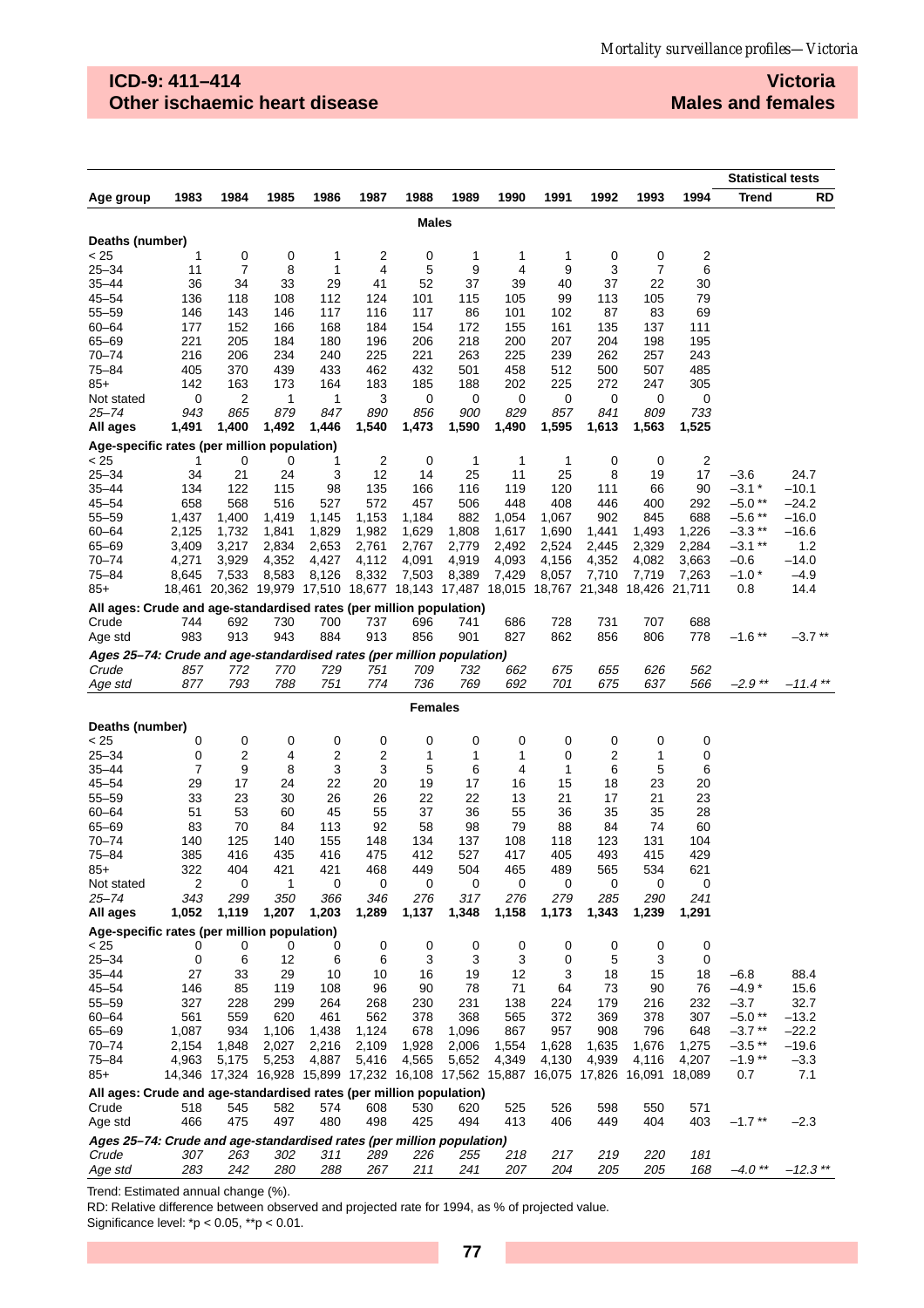**ICD-9: 428 Heart failure**

|                                                                       |        |                      |                                                                       |        |                            |                |                |        |        |              |        | <b>Statistical tests</b> |              |          |
|-----------------------------------------------------------------------|--------|----------------------|-----------------------------------------------------------------------|--------|----------------------------|----------------|----------------|--------|--------|--------------|--------|--------------------------|--------------|----------|
| Age group                                                             | 1983   | 1984                 | 1985                                                                  | 1986   | 1987                       | 1988           | 1989           | 1990   | 1991   | 1992         | 1993   | 1994                     | <b>Trend</b> | RD       |
|                                                                       |        |                      |                                                                       |        |                            | Males          |                |        |        |              |        |                          |              |          |
|                                                                       |        |                      |                                                                       |        |                            |                |                |        |        |              |        |                          |              |          |
| Deaths (number)                                                       |        |                      |                                                                       |        |                            |                |                |        |        |              |        |                          |              |          |
| < 25                                                                  | 2      | 1                    | 3                                                                     | 1      | 0                          | 0              | 1              | 0      | 0      | 0            | 0      | 1                        |              |          |
| $25 - 34$                                                             | 0      | 2                    | 0                                                                     | 1      | 1                          | 0              | 0              | 0      | 0      | 0            | 1      | 0                        |              |          |
| $35 - 44$<br>$45 - 54$                                                | 0<br>6 | 0<br>2               | 0<br>2                                                                | 1<br>2 | 2<br>6                     | 1<br>0         | 3<br>1         | 1<br>3 | 2<br>2 | 0<br>1       | 3<br>1 | 1<br>4                   |              |          |
| $55 - 59$                                                             | 1      | 6                    | 3                                                                     | 2      | 6                          | 6              | 5              | 2      | 5      | 3            | 4      | 0                        |              |          |
| $60 - 64$                                                             | 5      | 3                    | 13                                                                    | 6      | 2                          | 5              | 5              | 7      | 2      | 4            | 5      | 8                        |              |          |
| $65 - 69$                                                             | 15     | 16                   | 18                                                                    | 13     | 17                         | 9              | 25             | 11     | 8      | 10           | 15     | 20                       |              |          |
| $70 - 74$                                                             | 30     | 24                   | 28                                                                    | 25     | 31                         | 19             | 27             | 18     | 16     | 28           | 37     | 16                       |              |          |
| 75-84                                                                 | 124    | 106                  | 141                                                                   | 131    | 138                        | 130            | 116            | 113    | 134    | 137          | 119    | 127                      |              |          |
| $85+$                                                                 | 86     | 84                   | 98                                                                    | 93     | 113                        | 105            | 118            | 95     | 115    | 132          | 129    | 117                      |              |          |
| Not stated                                                            | 0      | 0                    | 0                                                                     | 0      | 0                          | 0              | 0              | 0      | 0      | 0            | 0      | 0                        |              |          |
| 25–74                                                                 | 57     | 53                   | 64                                                                    | 50     | 65                         | 40             | 66             | 42     | 35     | 46           | 66     | 49                       |              |          |
| All ages                                                              | 269    | 244                  | 306                                                                   | 275    | 316                        | 275            | 301            | 250    | 284    | 315          | 314    | 294                      |              |          |
| Age-specific rates (per million population)                           |        |                      |                                                                       |        |                            |                |                |        |        |              |        |                          |              |          |
| < 25                                                                  | 2      | 1                    | 4                                                                     | 1      | 0                          | 0              | 1              | 0      | 0      | 0            | 0      | 1                        |              |          |
| $25 - 34$                                                             | 0      | 6                    | 0                                                                     | 3      | 3                          | 0              | 0              | 0      | 0      | 0            | 3      | 0                        |              |          |
| 35–44                                                                 | 0      | 0                    | 0                                                                     | 3      | 7                          | 3              | 9              | 3      | 6      | 0            | 9      | 3                        |              |          |
| $45 - 54$                                                             | 29     | 10                   | 10                                                                    | 9      | 28                         | 0              | $\overline{4}$ | 13     | 8      | 4            | 4      | 15                       | $-8.6$       | 274.6    |
| $55 - 59$                                                             | 10     | 59                   | 29                                                                    | 20     | 60                         | 61             | 51             | 21     | 52     | 31           | 41     | 0                        | $-2.1$       | $-100.0$ |
| $60 - 64$                                                             | 60     | 34                   | 144                                                                   | 65     | 22                         | 53             | 53             | 73     | 21     | 43           | 54     | 88                       | $-1.8$       | 116.9    |
| $65 - 69$                                                             | 231    | 251                  | 277                                                                   | 192    | 240                        | 121            | 319            | 137    | 98     | 120          | 176    | 234                      | $-3.9$       | 79.1     |
| $70 - 74$                                                             | 593    | 458                  | 521                                                                   | 461    | 567                        | 352            | 505            | 327    | 278    | 465          | 588    | 241                      | $-3.5$       | $-42.3$  |
| 75-84                                                                 | 2,647  | 2,158                | 2,757                                                                 | 2,459  | 2,489                      | 2,258          | 1,942          | 1,833  | 2,109  | 2,112        | 1,812  | 1,902                    | $-3.1***$    | 4.5      |
| $85+$                                                                 |        | 11,180 10,493 11,318 |                                                                       |        | 9,930 11,533 10,297 10,976 |                |                | 8,472  |        | 9,592 10,360 | 9,623  | 8,329                    | $-2.0*$      | $-11.9$  |
| All ages: Crude and age-standardised rates (per million population)   |        |                      |                                                                       |        |                            |                |                |        |        |              |        |                          |              |          |
| Crude                                                                 | 134    | 121                  | 150                                                                   | 133    | 151                        | 130            | 140            | 115    | 130    | 143          | 142    | 133                      |              |          |
| Age std                                                               | 230    | 202                  | 239                                                                   | 207    | 228                        | 195            | 202            | 163    | 180    | 191          | 181    | 164                      | $-2.7**$     | -4.4     |
| Ages 25-74: Crude and age-standardised rates (per million population) |        |                      |                                                                       |        |                            |                |                |        |        |              |        |                          |              |          |
| Crude                                                                 | 52     | 47                   | 56                                                                    | 43     | 55                         | 33             | 54             | 34     | 28     | 36           | 51     | 38                       |              |          |
| Age std                                                               | 57     | 51                   | 60                                                                    | 46     | 59                         | 35             | 58             | 36     | 29     | 38           | 53     | 38                       | $-3.4$ **    | 0.2      |
|                                                                       |        |                      |                                                                       |        |                            |                |                |        |        |              |        |                          |              |          |
|                                                                       |        |                      |                                                                       |        |                            | <b>Females</b> |                |        |        |              |        |                          |              |          |
| Deaths (number)                                                       |        |                      |                                                                       |        |                            |                |                |        |        |              |        |                          |              |          |
| < 25                                                                  | 0      | 1                    | 1                                                                     | 1      | 0                          | 1              | 0              | 0      | 0      | 0            | 0      | 0                        |              |          |
| $25 - 34$                                                             | 0      | 0                    | 0                                                                     | 0      | 1                          | 1              | 0              | 0      | 0      | 0            | 0      | 0                        |              |          |
| $35 - 44$                                                             | 2      | 0                    | 0                                                                     | 0      | 1                          | 0              | 2              | 0      | 0      | 0            | 0      | 0                        |              |          |
| $45 - 54$<br>$55 - 59$                                                | 2<br>4 | 0<br>1               | 1<br>2                                                                | 2<br>1 | 0<br>0                     | 0<br>2         | 1<br>1         | 0<br>3 | 2<br>1 | 0<br>1       | 1<br>4 | 1<br>1                   |              |          |
| $60 - 64$                                                             | 5      | 3                    | 5                                                                     | 9      | 2                          | 6              | 9              | 3      | 1      | 5            | 1      | 4                        |              |          |
| 65-69                                                                 | 17     | 11                   | 15                                                                    | 9      | 12                         | 9              | 17             | 8      | 6      | 7            | 8      | 12                       |              |          |
| $70 - 74$                                                             | 33     | 25                   | 33                                                                    | 37     | 22                         | 21             | 24             | 20     | 22     | 23           | 30     | 24                       |              |          |
| 75-84                                                                 | 150    | 175                  | 150                                                                   | 163    | 175                        | 179            | 175            | 163    | 145    | 170          | 137    | 176                      |              |          |
| $85+$                                                                 | 240    | 244                  | 278                                                                   | 289    | 305                        | 293            | 343            | 296    | 321    | 332          | 308    | 344                      |              |          |
| Not stated                                                            | 0      | 0                    | 0                                                                     | 0      | 0                          | 0              | 0              | 0      | 0      | 0            | 0      | 0                        |              |          |
| $25 - 74$                                                             | 63     | 40                   | 56                                                                    | 58     | 38                         | 39             | 54             | 34     | 32     | 36           | 44     | 42                       |              |          |
| All ages                                                              | 453    | 460                  | 485                                                                   | 511    | 518                        | 512            | 572            | 493    | 498    | 538          | 489    | 562                      |              |          |
| Age-specific rates (per million population)                           |        |                      |                                                                       |        |                            |                |                |        |        |              |        |                          |              |          |
| < 25                                                                  | 0      | 1                    | 1                                                                     | 1      | 0                          | 1              | 0              | 0      | 0      | 0            | 0      | 0                        |              |          |
| $25 - 34$                                                             | 0      | 0                    | 0                                                                     | 0      | 3                          | 3              | 0              | 0      | 0      | 0            | 0      | 0                        |              |          |
| $35 - 44$                                                             | 8      | 0                    | 0                                                                     | 0      | 3                          | 0              | 6              | 0      | 0      | 0            | 0      | 0                        |              |          |
| $45 - 54$                                                             | 10     | 0                    | 5                                                                     | 10     | 0                          | 0              | 5              | 0      | 9      | 0            | 4      | 4                        |              |          |
| $55 - 59$                                                             | 40     | 10                   | 20                                                                    | 10     | 0                          | 21             | 11             | 32     | 11     | 11           | 41     | 10                       |              |          |
| $60 - 64$                                                             | 55     | 32                   | 52                                                                    | 92     | 20                         | 61             | 92             | 31     | 10     | 53           | 11     | 44                       | $-4.9$       | 39.0     |
| $65 - 69$                                                             | 223    | 147                  | 197                                                                   | 115    | 147                        | 105            | 190            | 88     | 65     | 76           | 86     | 130                      | $-7.1*$      | 86.6     |
| $70 - 74$                                                             | 508    | 370                  | 478                                                                   | 529    | 313                        | 302            | 351            | 288    | 303    | 306          | 384    | 294                      | $-4.2*$      | 2.4      |
| $75 - 84$                                                             | 1,934  | 2,177                | 1,811                                                                 | 1,915  | 1,996                      | 1,983          | 1,877          | 1,700  | 1,479  | 1,703        | 1,359  | 1,726                    | $-2.6$ **    | 16.5     |
| $85+$                                                                 |        |                      | 10,692 10,463 11,178 10,914 11,230 10,511 11,952 10,113 10,553 10,475 |        |                            |                |                |        |        |              | 9,281  | 10,020                   | $-1.0$       | $-0.5$   |
| All ages: Crude and age-standardised rates (per million population)   |        |                      |                                                                       |        |                            |                |                |        |        |              |        |                          |              |          |
| Crude                                                                 | 223    | 224                  | 234                                                                   | 244    | 244                        | 239            | 263            | 223    | 223    | 240          | 217    | 249                      |              |          |
| Age std                                                               | 192    | 188                  | 189                                                                   | 190    | 187                        | 181            | 196            | 164    | 159    | 167          | 147    | 164                      | $-2.1$ **    | $5.9*$   |
| Ages 25-74: Crude and age-standardised rates (per million population) |        |                      |                                                                       |        |                            |                |                |        |        |              |        |                          |              |          |
| Crude                                                                 | 56     | 35                   | 48                                                                    | 49     | 32                         | 32             | 43             | 27     | 25     | 28           | 33     | 32                       |              |          |
| Age std                                                               | 52     | 32                   | 44                                                                    | 44     | 29                         | 29             | 41             | 25     | 23     | 25           | 30     | 29                       | $-5.2$ **    | $22.2*$  |

Trend: Estimated annual change (%).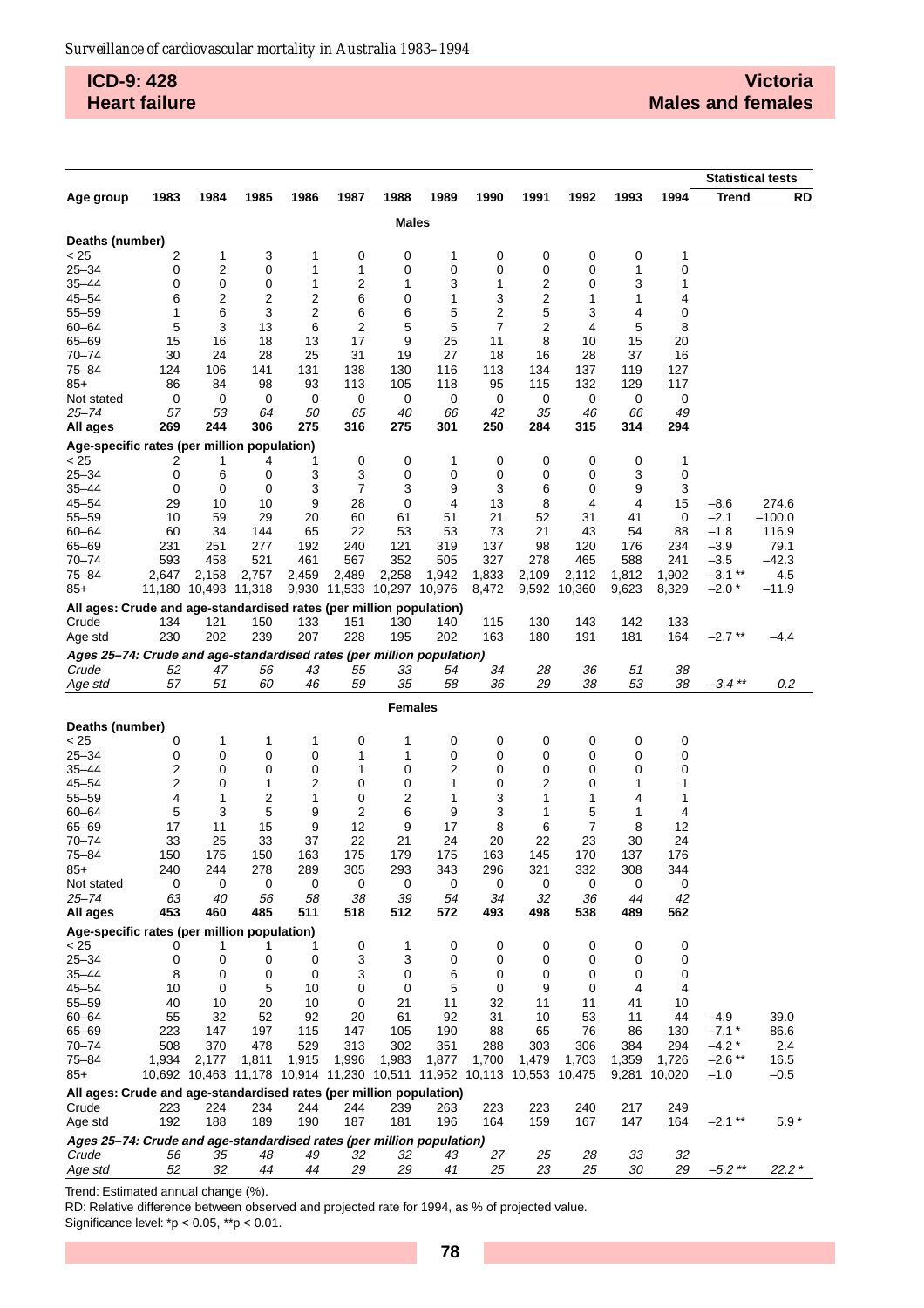# **ICD-9: 428.0 Congestive heart failure**

**Victoria Males and females**

|                                                                       |           |                |           |           |           |              |           |           |           |           |           |           |            | <b>Statistical tests</b> |
|-----------------------------------------------------------------------|-----------|----------------|-----------|-----------|-----------|--------------|-----------|-----------|-----------|-----------|-----------|-----------|------------|--------------------------|
| Age group                                                             | 1983      | 1984           | 1985      | 1986      | 1987      | 1988         | 1989      | 1990      | 1991      | 1992      | 1993      |           | 1994 Trend | <b>RD</b>                |
|                                                                       |           |                |           |           |           | <b>Males</b> |           |           |           |           |           |           |            |                          |
|                                                                       |           |                |           |           |           |              |           |           |           |           |           |           |            |                          |
| Deaths (number)<br>< 25                                               | 1         | 0              | 2         | 1         | 0         | 0            | 0         | 0         | 0         | 0         | 0         | 0         |            |                          |
| $25 - 34$                                                             | 0         | 1              | 0         | 1         | 0         | 0            | 0         | 0         | 0         | 0         | 0         | 0         |            |                          |
| 35–44                                                                 | 0         | 0              | 0         | 1         | 0         | 1            | 2         | 0         | 0         | 0         | 1         | 1         |            |                          |
| $45 - 54$                                                             | 4         | 2              | 2         | 1         | 5         | 0            | 1         | 2         | 2         | 0         | 0         | 2         |            |                          |
| 55-59                                                                 | 0         | $\overline{2}$ | 3         | 1         | 6         | 2            | 4         | 1         | 4         | 3         | 2         | 0         |            |                          |
| $60 - 64$                                                             | 5         | 3              | 10        | 3         | 0         | 3            | 2         | 5         | 1         | 2         | 4         | 5         |            |                          |
| 65-69                                                                 | 10        | 11             | 12        | 11        | 16        | 6            | 18        | 8         | 5         | 9         | 6         | 15        |            |                          |
| $70 - 74$                                                             | 27        | 20             | 21        | 20        | 27        | 18           | 20        | 14        | 14        | 25        | 23        | 11        |            |                          |
| 75-84                                                                 | 89        | 70             | 103       | 101       | 102       | 87           | 82        | 67        | 84        | 75        | 61        | 79        |            |                          |
| 85+                                                                   | 60        | 60             | 70        | 67        | 89        | 63           | 73        | 60        | 73        | 100       | 78        | 80        |            |                          |
| Not stated                                                            | 0         | 0              | 0         | 0         | 0         | 0            | 0         | 0         | 0         | 0         | 0         | 0         |            |                          |
| 25–74                                                                 | 46        | 39             | 48        | 38        | 54        | 30           | 47        | 30        | 26        | 39        | 36        | 34        |            |                          |
| All ages                                                              | 196       | 169            | 223       | 207       | 245       | 180          | 202       | 157       | 183       | 214       | 175       | 193       |            |                          |
| Age-specific rates (per million population)                           |           |                |           |           |           |              |           |           |           |           |           |           |            |                          |
| < 25                                                                  | 1         | 0              | 2         | 1         | 0         | 0            | 0         | 0         | 0         | 0         | 0         | 0         |            |                          |
| $25 - 34$                                                             | 0         | 3              | 0         | 3<br>3    | 0         | 0            | 0<br>6    | 0         | 0<br>0    | 0         | 0<br>3    | 0         |            |                          |
| 35–44<br>$45 - 54$                                                    | 0<br>19   | 0<br>10        | 0<br>10   | 5         | 0<br>23   | 3<br>0       | 4         | 0<br>9    | 8         | 0<br>0    | 0         | 3<br>7    |            |                          |
| 55-59                                                                 | 0         | 20             | 29        | 10        | 60        | 20           | 41        | 10        | 42        | 31        | 20        | 0         | 0.8        | $-100.0$                 |
| $60 - 64$                                                             | 60        | 34             | 111       | 33        | 0         | 32           | 21        | 52        | 10        | 21        | 44        | 55        | -4.9       | 162.4                    |
| 65-69                                                                 | 154       | 173            | 185       | 162       | 225       | 81           | 229       | 100       | 61        | 108       | 71        | 176       | -4.7       | 108.1                    |
| $70 - 74$                                                             | 534       | 381            | 391       | 369       | 493       | 333          | 374       | 255       | 243       | 415       | 365       | 166       | $-5.1$ *   | –45.9                    |
| $75 - 84$                                                             | 1,900     | 1,425          | 2,014     | 1,896     | 1,840     | 1,511        | 1,373     | 1,087     | 1,322     | 1,156     | 929       | 1,183     | $-5.6**$   | 18.3                     |
| 85+                                                                   | 7,800     | 7,495          | 8,084     | 7,154     | 9,083     | 6,178        | 6,790     | 5,351     | 6,089     | 7,849     | 5,819     | 5,695     | $-2.8*$    | $-5.4$                   |
| All ages: Crude and age-standardised rates (per million population)   |           |                |           |           |           |              |           |           |           |           |           |           |            |                          |
| Crude                                                                 | 98        | 84             | 109       | 100       | 117       | 85           | 94        | 72        | 83        | 97        | 79        | 87        |            |                          |
| Age std                                                               | 165       | 140            | 174       | 155       | 177       | 126          | 135       | 102       | 116       | 131       | 102       | 108       | -4.3 **    | 3.1                      |
| Ages 25-74: Crude and age-standardised rates (per million population) |           |                |           |           |           |              |           |           |           |           |           |           |            |                          |
| Crude                                                                 | 42        | 35             | 42        | 33        | 46        | 25           | 38        | 24        | 20        | 30        | 28        | 26        |            |                          |
| Age std                                                               | 46        | 38             | 44        | 36        | 49        | 27           | 42        | 26        | 22        | 32        | 29        | 27        | $-4.9**$   | 3.5                      |
| <b>Females</b>                                                        |           |                |           |           |           |              |           |           |           |           |           |           |            |                          |
|                                                                       |           |                |           |           |           |              |           |           |           |           |           |           |            |                          |
| Deaths (number)<br>< 25                                               |           |                |           |           |           | 1            |           |           |           |           |           |           |            |                          |
| $25 - 34$                                                             | 0<br>0    | 1<br>0         | 1<br>0    | 0<br>0    | 0<br>1    | 0            | 0<br>0    | 0<br>0    | 0<br>0    | 0<br>0    | 0<br>0    | 0<br>0    |            |                          |
| 35–44                                                                 | 0         | 0              | 0         | 0         | 1         | 0            | 1         | 0         | 0         | 0         | 0         | 0         |            |                          |
| $45 - 54$                                                             | 2         | 0              | 1         | 1         | 0         | 0            | 1         | 0         | 1         | 0         | 0         | 0         |            |                          |
| $55 - 59$                                                             | 3         | 1              | 1         | 0         | 0         | 2            | 1         | 2         | 1         | 1         | 1         | 0         |            |                          |
| $60 - 64$                                                             | 5         | $\overline{2}$ | 5         | 8         | 1         | 5            | 4         | 2         | 1         | 5         | 0         | 4         |            |                          |
| 65-69                                                                 | 14        | 8              | 10        | 9         | 9         | 7            | 14        | 6         | 4         | 5         | 5         | 8         |            |                          |
| 70-74                                                                 | 31        | 23             | 25        | 29        | 19        | 20           | 20        | 13        | 19        | 20        | 21        | 16        |            |                          |
| 75-84                                                                 | 112       | 120            | 101       | 118       | 124       | 126          | 120       | 104       | 82        | 102       | 67        | 98        |            |                          |
| $85+$                                                                 | 177       | 185            | 216       | 219       | 225       | 189          | 244       | 197       | 212       | 232       | 177       | 197       |            |                          |
| Not stated                                                            | 0         | 0              | 0         | 0         | 0         | 0            | 0         | 0         | 0         | 0         | 0         | 0         |            |                          |
| $25 - 74$<br>All ages                                                 | 55<br>344 | 34<br>340      | 42<br>360 | 47<br>384 | 31<br>380 | 34<br>350    | 41<br>405 | 23<br>324 | 26<br>320 | 31<br>365 | 27<br>271 | 28<br>323 |            |                          |
|                                                                       |           |                |           |           |           |              |           |           |           |           |           |           |            |                          |
| Age-specific rates (per million population)                           |           |                |           |           |           |              |           |           |           |           |           |           |            |                          |
| < 25<br>$25 - 34$                                                     | 0<br>0    | 1<br>0         | 1<br>0    | 0<br>0    | 0<br>3    | 1<br>0       | 0<br>0    | 0<br>0    | 0<br>0    | 0<br>0    | 0<br>0    | 0<br>0    |            |                          |
| $35 - 44$                                                             | 0         | 0              | 0         | 0         | 3         | 0            | 3         | 0         | 0         | 0         | 0         | 0         |            |                          |
| $45 - 54$                                                             | 10        | 0              | 5         | 5         | 0         | 0            | 5         | 0         | 4         | 0         | 0         | 0         |            |                          |
| 55-59                                                                 | 30        | 10             | 10        | 0         | 0         | 21           | 11        | 21        | 11        | 11        | 10        | 0         |            |                          |
| $60 - 64$                                                             | 55        | 21             | 52        | 82        | 10        | 51           | 41        | 21        | 10        | 53        | 0         | 44        | $-6.1$     | 122.4                    |
| 65-69                                                                 | 183       | 107            | 132       | 115       | 110       | 82           | 157       | 66        | 44        | 54        | 54        | 86        | $-8.6*$    | 77.1                     |
| $70 - 74$                                                             | 477       | 340            | 362       | 415       | 271       | 288          | 293       | 187       | 262       | 266       | 269       | 196       | $-6.0**$   | $-8.7$                   |
| 75–84                                                                 | 1,444     | 1,493          | 1,220     | 1,386     | 1,414     | 1,396        | 1,287     | 1,085     | 836       | 1,022     | 665       | 961       | $-5.3**$   | 16.5                     |
| $85+$                                                                 | 7,886     | 7,933          | 8,685     | 8,270     | 8,285     | 6,780        | 8,502     | 6,731     | 6,969     | 7,320     | 5,333     | 5,738     | $-3.3**$   | $-8.3$                   |
| All ages: Crude and age-standardised rates (per million population)   |           |                |           |           |           |              |           |           |           |           |           |           |            |                          |
| Crude                                                                 | 169       | 166            | 173       | 183       | 179       | 163          | 186       | 147       | 144       | 163       | 120       | 143       |            |                          |
| Age std                                                               | 146       | 139            | 140       | 143       | 137       | 125          | 139       | 108       | 102       | 113       | 81        | 95        | $-4.4$ **  | 0.4                      |
| Ages 25-74: Crude and age-standardised rates (per million population) |           |                |           |           |           |              |           |           |           |           |           |           |            |                          |
| Crude                                                                 | 49        | 30             | 36        | 40        | 26        | 28           | 33        | 18        | 20        | 24        | 21        | 21        |            |                          |
| Age std                                                               | 45        | 27             | 33        | 36        | 24        | 26           | 31        | 17        | 19        | 22        | 18        | 19        | $-7.0$ **  | 16.1                     |

Trend: Estimated annual change (%).

RD: Relative difference between observed and projected rate for 1994, as % of projected value.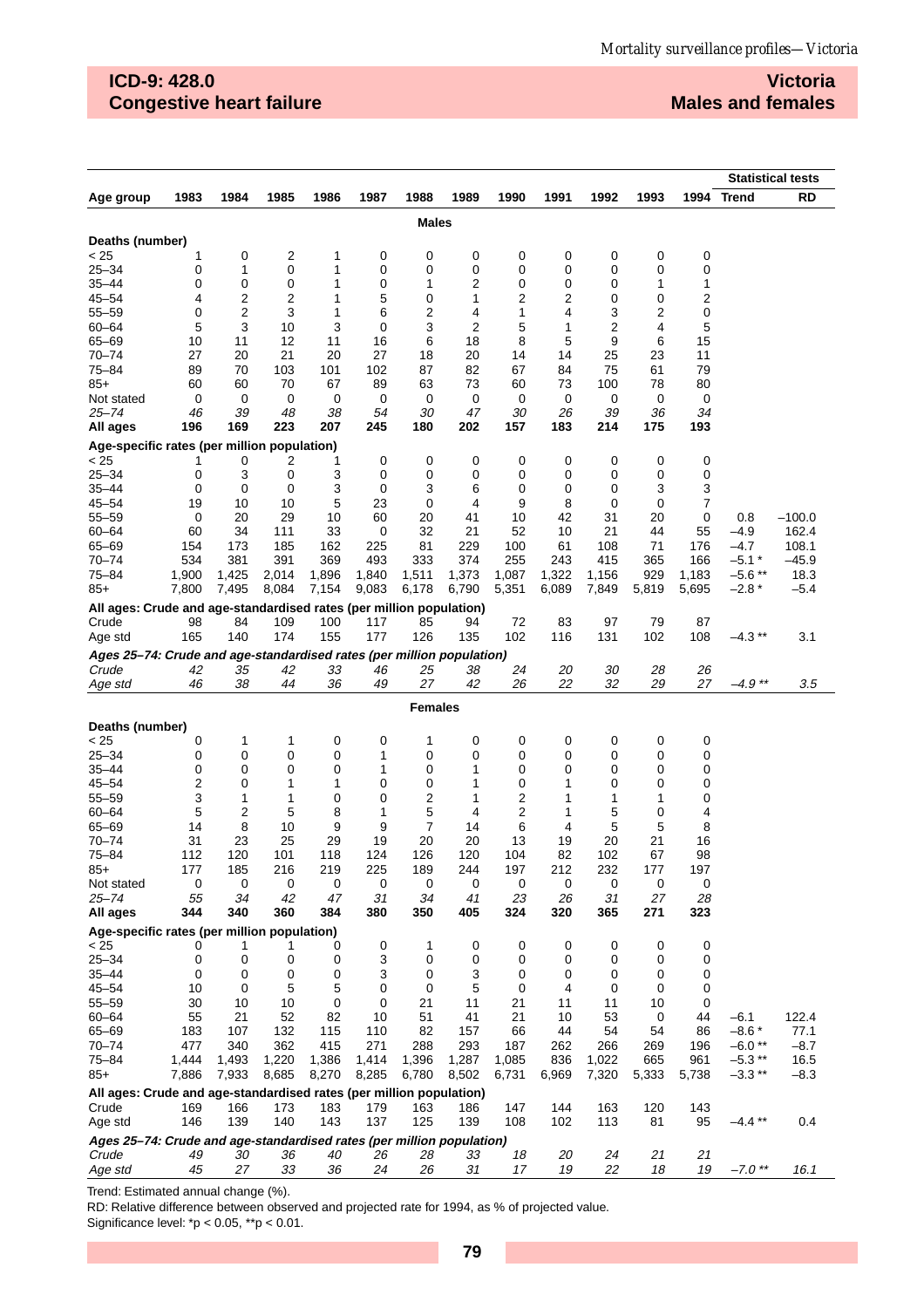## **ICD-9: 440 Atherosclerosis**

|                                                                       |                  |             |                      |             |           |                  |                |           |           |           |                |          | <b>Statistical tests</b> |                    |
|-----------------------------------------------------------------------|------------------|-------------|----------------------|-------------|-----------|------------------|----------------|-----------|-----------|-----------|----------------|----------|--------------------------|--------------------|
| Age group                                                             | 1983             | 1984        | 1985                 | 1986        | 1987      | 1988             | 1989           | 1990      | 1991      | 1992      | 1993           | 1994     | <b>Trend</b>             | RD                 |
|                                                                       |                  |             |                      |             |           | <b>Males</b>     |                |           |           |           |                |          |                          |                    |
| Deaths (number)                                                       |                  |             |                      |             |           |                  |                |           |           |           |                |          |                          |                    |
| < 25                                                                  | 0                | 0           | 0                    | 0           | 0         | 0                | 0              | 0         | 0         | 0         | 0              | 0        |                          |                    |
| $25 - 34$                                                             | 0                | 0           | 0                    | $\mathbf 0$ | 0         | 0                | 0              | 0         | 0         | 0         | 0              | 0        |                          |                    |
| $35 - 44$                                                             | 0                | $\mathbf 0$ | 1                    | 0           | 0         | 0                | 0              | 0         | 0         | 0         | 0              | 1        |                          |                    |
| $45 - 54$                                                             | $\mathbf 0$      | 1           | 0                    | 0           | 1         | 0                | 0              | 1         | 0         | 0         | 0              | 0        |                          |                    |
| $55 - 59$                                                             | 3                | 3           | 1                    | 4           | 2         | 1                | 2              | 0         | 2         | 0         | 2              | 1        |                          |                    |
| $60 - 64$                                                             | 10               | 4           | 4                    | 3           | 5         | 5                | $\overline{c}$ | 6         | 2         | 1         | 3              | 3        |                          |                    |
| 65-69<br>$70 - 74$                                                    | 8<br>18          | 8<br>13     | $\overline{c}$<br>13 | 7<br>10     | 4<br>6    | 6<br>16          | 5<br>12        | 6<br>5    | 3<br>8    | 2<br>8    | 3<br>10        | 5<br>15  |                          |                    |
| 75-84                                                                 | 60               | 73          | 62                   | 52          | 28        | 50               | 37             | 42        | 35        | 42        | 23             | 19       |                          |                    |
| 85+                                                                   | 74               | 63          | 61                   | 47          | 46        | 46               | 37             | 33        | 30        | 45        | 53             | 46       |                          |                    |
| Not stated                                                            | 0                | $\mathbf 0$ | 0                    | 0           | 0         | 0                | 0              | 0         | 0         | 0         | 0              | 0        |                          |                    |
| 25–74                                                                 | 39               | 29          | 21                   | 24          | 18        | 28               | 21             | 18        | 15        | 11        | 18             | 25       |                          |                    |
| All ages                                                              | 173              | 165         | 144                  | 123         | 92        | 124              | 95             | 93        | 80        | 98        | 94             | 90       |                          |                    |
| Age-specific rates (per million population)                           |                  |             |                      |             |           |                  |                |           |           |           |                |          |                          |                    |
| < 25                                                                  | 0                | 0           | 0                    | 0           | 0         | 0                | 0              | 0         | 0         | 0         | 0              | 0        |                          |                    |
| $25 - 34$                                                             | 0                | 0           | 0                    | 0           | 0         | 0                | 0              | 0         | 0         | 0         | 0              | 0        |                          |                    |
| $35 - 44$<br>$45 - 54$                                                | 0<br>$\mathbf 0$ | 0<br>5      | 3<br>0               | 0<br>0      | 0<br>5    | 0<br>0           | 0<br>0         | 0<br>4    | 0<br>0    | 0<br>0    | 0<br>0         | 3<br>0   |                          |                    |
| $55 - 59$                                                             | 30               | 29          | 10                   | 39          | 20        | 10               | 21             | 0         | 21        | 0         | 20             | 10       |                          |                    |
| $60 - 64$                                                             | 120              | 46          | 44                   | 33          | 54        | 53               | 21             | 63        | 21        | 11        | 33             | 33       | $-10.4*$                 | 69.4               |
| 65-69                                                                 | 123              | 126         | 31                   | 103         | 56        | 81               | 64             | 75        | 37        | 24        | 35             | 59       | $-9.3*$                  | 88.9               |
| $70 - 74$                                                             | 356              | 248         | 242                  | 184         | 110       | 296              | 224            | 91        | 139       | 133       | 159            | 226      | $-5.3$                   | 94.4               |
| $75 - 84$                                                             | 1,281            | 1,486       | 1,212                | 976         | 505       | 868              | 620            | 681       | 551       | 648       | 350            | 285      | $-11.7**$                | $-26.8$            |
| 85+                                                                   | 9,620            | 7,870       | 7,045                | 5,018       | 4,695     | 4,511            | 3,442          | 2,943     | 2,502     | 3,532     | 3,954          | 3,274    | $-9.7**$                 | 37.6               |
| All ages: Crude and age-standardised rates (per million population)   |                  |             |                      |             |           |                  |                |           |           |           |                |          |                          |                    |
| Crude                                                                 | 86               | 82          | 70                   | 60          | 44        | 59               | 44             | 43        | 36        | 44        | 43             | 41       |                          |                    |
| Age std                                                               | 156              | 142         | 119                  | 94          | 69        | 86               | 64             | 59        | 50        | 60        | 56             | 50       | $-10.6**$                | 27.5**             |
| Ages 25-74: Crude and age-standardised rates (per million population) |                  |             |                      |             |           |                  |                |           |           |           |                |          |                          |                    |
| Crude                                                                 | 35<br>38         | 26<br>28    | 18<br>19             | 21<br>22    | 15<br>16  | 23<br>25         | 17<br>19       | 14<br>15  | 12<br>13  | 9<br>9    | 14<br>14       | 19<br>20 | $-7.6$ **                | $93.0**$           |
| Age std                                                               |                  |             |                      |             |           |                  |                |           |           |           |                |          |                          |                    |
|                                                                       |                  |             |                      |             |           | <b>Females</b>   |                |           |           |           |                |          |                          |                    |
| Deaths (number)                                                       |                  |             |                      |             |           |                  |                |           |           |           |                |          |                          |                    |
| < 25                                                                  | 0                | 0           | 1                    | 0           | 0         | 0                | 0              | 0         | 0         | 0         | 0              | 1        |                          |                    |
| $25 - 34$                                                             | 0                | 0           | 0                    | 1<br>0      | 0         | 0<br>$\mathbf 0$ | 0              | 0<br>0    | 0         | 0         | 0<br>0         | 0        |                          |                    |
| 35–44<br>$45 - 54$                                                    | 0<br>$\mathbf 0$ | 0<br>0      | 1<br>1               | 1           | 0<br>0    | 0                | 0<br>0         | 0         | 0<br>1    | 0<br>0    | 0              | 1<br>0   |                          |                    |
| $55 - 59$                                                             | 3                | 0           | 0                    | 0           | 0         | 0                | $\mathbf 0$    | 0         | 1         | 0         | 1              | 0        |                          |                    |
| $60 - 64$                                                             | 1                | 3           | 2                    | 1           | 2         | 0                | 1              | 1         | 1         | 0         | $\overline{2}$ | 1        |                          |                    |
| 65-69                                                                 | 4                | 2           | $\overline{2}$       | 3           | 4         | 8                | 1              | 6         | 3         | 7         | 2              | 1        |                          |                    |
| $70 - 74$                                                             | 17               | 17          | 11                   | 20          | 5         | 10               | 10             | 4         | 11        | 8         | 10             | 5        |                          |                    |
| $75 - 84$                                                             | 98               | 93          | 93                   | 75          | 74        | 68               | 67             | 76        | 42        | 44        | 50             | 39       |                          |                    |
| 85+                                                                   | 191              | 217         | 217                  | 186         | 193       | 167              | 172            | 156       | 146       | 135       | 123            | 134      |                          |                    |
| Not stated                                                            | 0                | 0           | 0                    | 0           | 0         | 0                | 0              | 0         | 0         | 0         | 0              | 0        |                          |                    |
| $25 - 74$<br>All ages                                                 | 25<br>314        | 22<br>332   | 17<br>328            | 26<br>287   | 11<br>278 | 18<br>253        | 12<br>251      | 11<br>243 | 17<br>205 | 15<br>194 | 15<br>188      | 8<br>182 |                          |                    |
| Age-specific rates (per million population)                           |                  |             |                      |             |           |                  |                |           |           |           |                |          |                          |                    |
| < 25                                                                  | 0                | 0           | 1                    | 0           | 0         | 0                | 0              | 0         | 0         | 0         | 0              | 1        |                          |                    |
| $25 - 34$                                                             | 0                | 0           | 0                    | 3           | 0         | 0                | 0              | 0         | 0         | 0         | 0              | 0        |                          |                    |
| $35 - 44$                                                             | 0                | 0           | 4                    | 0           | 0         | 0                | 0              | 0         | 0         | 0         | 0              | 3        |                          |                    |
| $45 - 54$                                                             | 0                | 0           | 5                    | 5           | 0         | 0                | $\mathbf 0$    | 0         | 4         | 0         | 0              | 0        |                          |                    |
| $55 - 59$                                                             | 30               | 0           | 0                    | 0           | 0         | 0                | 0              | 0         | 11        | 0         | 10             | 0        |                          |                    |
| $60 - 64$                                                             | 11               | 32          | 21                   | 10          | 20        | 0                | 10             | 10        | 10        | 0         | 22             | 11       |                          |                    |
| 65-69<br>$70 - 74$                                                    | 52<br>262        | 27<br>251   | 26<br>159            | 38<br>286   | 49<br>71  | 94<br>144        | 11<br>146      | 66<br>58  | 33<br>152 | 76<br>106 | 22<br>128      | 11<br>61 | $-2.2$<br>$-9.8**$       | $-77.8$<br>$-30.2$ |
| 75-84                                                                 | 1,263            | 1,157       | 1,123                | 881         | 844       | 753              | 719            | 793       | 428       | 441       | 496            | 382      | $-10.1**$                | $-6.5$             |
| 85+                                                                   | 8,509            | 9,305       | 8,725                | 7,024       | 7,106     | 5,991            | 5,993          | 5,330     | 4,800     | 4,259     | 3,706          | 3,903    | $-8.2**$                 | 6.9                |
| All ages: Crude and age-standardised rates (per million population)   |                  |             |                      |             |           |                  |                |           |           |           |                |          |                          |                    |
| Crude                                                                 | 154              | 162         | 158                  | 137         | 131       | 118              | 115            | 110       | 92        | 86        | 83             | 81       |                          |                    |
| Age std                                                               | 131              | 133         | 125                  | 105         | 98        | 87               | 84             | 80        | 65        | 59        | 56             | 52       | $-8.7**$                 | $-0.1$             |
| Ages 25-74: Crude and age-standardised rates (per million population) |                  |             |                      |             |           |                  |                |           |           |           |                |          |                          |                    |
| Crude                                                                 | 22               | 19          | 15                   | 22          | 9         | 15               | 10             | 9         | 13        | 12        | 11             | 6        |                          |                    |
| Age std                                                               | 20               | 17          | 13                   | 20          | 8         | 14               | 9              | 8         | 12        | 11        | 10             | 5        | $-7.8$ **                | $-33.9*$           |

Trend: Estimated annual change (%).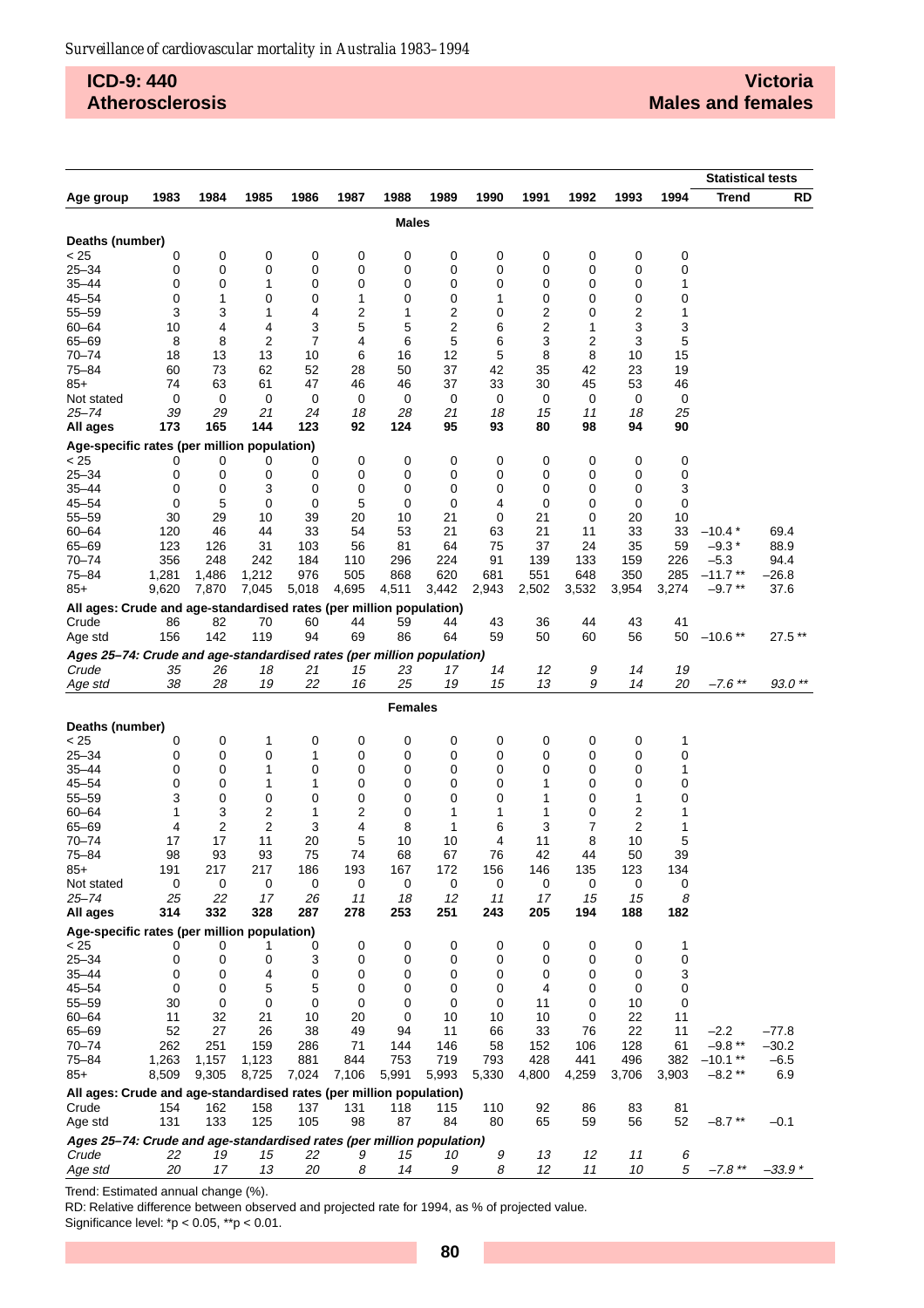## **ICD-9: 441–444 Peripheral vascular disease**

**Victoria Males and females**

|                                                                              |              |              |              |              |              |                |              |              |              |              |              | <b>Statistical tests</b> |                  |                    |
|------------------------------------------------------------------------------|--------------|--------------|--------------|--------------|--------------|----------------|--------------|--------------|--------------|--------------|--------------|--------------------------|------------------|--------------------|
| Age group                                                                    | 1983         | 1984         | 1985         | 1986         | 1987         | 1988           | 1989         | 1990         | 1991         | 1992         | 1993         | 1994                     | <b>Trend</b>     | RD                 |
|                                                                              |              |              |              |              |              | <b>Males</b>   |              |              |              |              |              |                          |                  |                    |
| Deaths (number)                                                              |              |              |              |              |              |                |              |              |              |              |              |                          |                  |                    |
| < 25                                                                         | 0            | 2            | 0            | 1            | 0            | 0              | 0            | 1            | 0            | 0            | 0            | 0                        |                  |                    |
| $25 - 34$                                                                    | 0            | 0            | 0            | 1            | 0            | 1              | 0            | 2            | 1            | 0            | 0            | 1                        |                  |                    |
| 35–44                                                                        | 2            | 4            | 4            | 2            | 1            | 0              | 1            | 4            | 1            | 5            | 1            | 1                        |                  |                    |
| $45 - 54$                                                                    | 4            | 4            | 3            | 7            | 7            | 5              | 8            | 9            | 4            | 4            | 4            | 1                        |                  |                    |
| 55–59                                                                        | 8            | 6            | 14           | 14           | 10           | 10             | 12           | 7            | 4            | 11           | 6            | 5                        |                  |                    |
| 60-64                                                                        | 23           | 17           | 22           | 23           | 21           | 16             | 21           | 29           | 30           | 27           | 16           | 13                       |                  |                    |
| 65-69<br>$70 - 74$                                                           | 41<br>51     | 36<br>55     | 27<br>50     | 50<br>51     | 45<br>67     | 36<br>50       | 34           | 39<br>60     | 46<br>58     | 40<br>65     | 34<br>48     | 35<br>51                 |                  |                    |
| 75–84                                                                        | 91           | 96           | 101          | 97           | 129          | 109            | 56<br>121    | 129          | 120          | 130          | 107          | 94                       |                  |                    |
| $85+$                                                                        | 25           | 28           | 37           | 39           | 37           | 38             | 32           | 46           | 42           | 65           | 49           | 45                       |                  |                    |
| Not stated                                                                   | 0            | 0            | 0            | 0            | 0            | 1              | 0            | 0            | 0            | 0            | 0            | 0                        |                  |                    |
| 25–74                                                                        | 129          | 122          | 120          | 148          | 151          | 118            | 132          | 150          | 144          | 152          | 109          | 107                      |                  |                    |
| All ages                                                                     | 245          | 248          | 258          | 285          | 317          | 266            | 285          | 326          | 306          | 347          | 265          | 246                      |                  |                    |
| Age-specific rates (per million population)                                  |              |              |              |              |              |                |              |              |              |              |              |                          |                  |                    |
| < 25                                                                         | 0            | 2            | 0            | 1            | 0            | 0              | 0            | 1            | 0            | 0            | 0            | 0                        |                  |                    |
| $25 - 34$                                                                    | 0            | 0            | 0            | 3            | 0            | 3              | 0            | 6            | 3            | 0            | 0            | 3                        |                  |                    |
| 35–44<br>$45 - 54$                                                           | 7            | 14           | 14           | 7<br>33      | 3<br>32      | 0<br>23        | 3            | 12           | 3            | 15           | 3            | 3                        | $-6.2$<br>$-4.6$ | $-46.1$<br>$-83.3$ |
| $55 - 59$                                                                    | 19<br>79     | 19<br>59     | 14<br>136    | 137          | 99           | 101            | 35<br>123    | 38<br>73     | 16<br>42     | 16<br>114    | 15<br>61     | 4<br>50                  | $-3.8$           | $-38.0$            |
| $60 - 64$                                                                    | 276          | 194          | 244          | 250          | 226          | 169            | 221          | 302          | 315          | 288          | 174          | 144                      | $-1.0$           | $-43.4$            |
| 65-69                                                                        | 632          | 565          | 416          | 737          | 634          | 484            | 433          | 486          | 561          | 479          | 400          | 410                      | $-3.3*$          | $-6.2$             |
| $70 - 74$                                                                    | 1,009        | 1,049        | 930          | 941          | 1,225        | 926            | 1,047        | 1,091        | 1,008        | 1,080        | 762          | 769                      | -1.6             | $-19.8$            |
| 75–84                                                                        | 1,942        | 1,954        | 1,975        | 1,820        | 2,327        | 1,893          | 2,026        | 2,092        | 1,888        | 2,005        | 1,629        | 1,408                    | $-1.8$           | $-24.8*$           |
| $85+$                                                                        | 3,250        | 3,498        | 4,273        | 4,164        | 3,776        | 3,727          | 2,976        | 4,102        | 3,503        | 5,102        | 3,655        | 3,203                    | 0.2              | $-22.1$            |
| All ages: Crude and age-standardised rates (per million population)          |              |              |              |              |              |                |              |              |              |              |              |                          |                  |                    |
| Crude                                                                        | 122          | 123          | 126          | 138          | 152          | 126            | 133          | 150          | 140          | 157          | 120          | 111                      |                  |                    |
| Age std                                                                      | 172          | 170          | 172          | 181          | 196          | 163            | 166          | 186          | 168          | 189          | 141          | 127                      | $-1.5**$         | $-24.1$ **         |
| Ages 25-74: Crude and age-standardised rates (per million population)        |              |              |              |              |              |                |              |              |              |              |              |                          |                  |                    |
| Crude                                                                        | 117          | 109          | 105          | 127          | 127          | 98             | 107          | 120          | 113          | 118          | 84           | 82                       | $-2.2**$         |                    |
| Age std                                                                      | 126          | 118          | 110          | 135          | 136          | 105            | 115          | 128          | 120          | 124          | 87           | 84                       |                  | –23.8 **           |
|                                                                              |              |              |              |              |              | <b>Females</b> |              |              |              |              |              |                          |                  |                    |
| Deaths (number)                                                              |              |              |              |              |              |                |              |              |              |              |              |                          |                  |                    |
| < 25                                                                         | 0            | 0            | 1            | 1            | 2            | 0              | 0            | 0            | 0            | 0            | 0            | 0                        |                  |                    |
| $25 - 34$                                                                    | 0            | 0            | 0            | 0            | 1            | 1              | 0            | 0            | 0            | 0            | 0            | 0                        |                  |                    |
| 35–44<br>$45 - 54$                                                           | 0            | 0            | 0            | 0<br>3       | 2<br>3       | 1              | 3<br>3       | 2            | 1            | 1            | 0            | $\overline{c}$           |                  |                    |
| $55 - 59$                                                                    | 1<br>2       | 3<br>5       | 1<br>1       | 1            | 4            | 1<br>1         | 0            | 1<br>2       | 0<br>0       | 2<br>5       | 0<br>3       | 0<br>1                   |                  |                    |
| $60 - 64$                                                                    | 3            | 6            | 3            | 6            | 9            | 5              | 8            | 4            | 5            | 4            | 6            | 7                        |                  |                    |
| $65 - 69$                                                                    | 10           | 12           | 8            | 13           | 9            | 7              | 12           | 13           | 9            | 13           | 20           | 9                        |                  |                    |
| $70 - 74$                                                                    | 17           | 14           | 22           | 17           | 26           | 23             | 29           | 11           | 17           | 31           | 12           | 32                       |                  |                    |
| 75-84                                                                        | 56           | 51           | 72           | 49           | 73           | 67             | 71           | 77           | 71           | 82           | 59           | 80                       |                  |                    |
| $85+$                                                                        | 43           | 53           | 67           | 59           | 55           | 75             | 73           | 82           | 79           | 92           | 82           | 73                       |                  |                    |
| Not stated                                                                   | 0            | 0            | 0            | 0            | 0            | 0              | 0            | 0            | 0            | 0            | 0            | 0                        |                  |                    |
| $25 - 74$<br>All ages                                                        | 33<br>132    | 40<br>144    | 35<br>175    | 40<br>149    | 54<br>184    | 39<br>181      | 55<br>199    | 33<br>192    | 32<br>182    | 56<br>230    | 41<br>182    | 51<br>204                |                  |                    |
|                                                                              |              |              |              |              |              |                |              |              |              |              |              |                          |                  |                    |
| Age-specific rates (per million population)<br>< 25                          | 0            | 0            | 1            | 1            | 2            | 0              | 0            | 0            | 0            | 0            | 0            | 0                        |                  |                    |
| $25 - 34$                                                                    | 0            | 0            | 0            | 0            | 3            | 3              | $\mathbf 0$  | 0            | 0            | 0            | 0            | 0                        |                  |                    |
| $35 - 44$                                                                    | 0            | 0            | 0            | 0            | 7            | 3              | 9            | 6            | 3            | 3            | 0            | 6                        |                  |                    |
| $45 - 54$                                                                    | 5            | 15           | 5            | 15           | 14           | 5              | 14           | 4            | 0            | 8            | 0            | 0                        |                  |                    |
| $55 - 59$                                                                    | 20           | 50           | 10           | 10           | 41           | 10             | 0            | 21           | 0            | 53           | 31           | 10                       | $-1.7$           | $-56.8$            |
| $60 - 64$                                                                    | 33           | 63           | 31           | 61           | 92           | 51             | 82           | 41           | 52           | 42           | 65           | 77                       | 2.4              | 26.8               |
| 65-69                                                                        | 131          | 160          | 105          | 165          | 110          | 82             | 134          | 143          | 98           | 141          | 215          | 97                       | 0.6              | $-36.8$            |
| $70 - 74$                                                                    | 262          | 207          | 318          | 243          | 370          | 331            | 425          | 158          | 235          | 412          | 154          | 392                      | 1.2              | 42.8               |
| 75-84<br>85+                                                                 | 722<br>1,916 | 634<br>2,273 | 869<br>2,694 | 576<br>2,228 | 832<br>2,025 | 742<br>2,691   | 761<br>2,544 | 803<br>2,802 | 724<br>2,597 | 821<br>2,903 | 585<br>2,471 | 784<br>2,126             | 0.2<br>1.2       | 7.4<br>$-24.9$     |
|                                                                              |              |              |              |              |              |                |              |              |              |              |              |                          |                  |                    |
| All ages: Crude and age-standardised rates (per million population)<br>Crude | 65           | 70           | 84           | 71           | 87           | 84             | 91           | 87           | 82           | 102          | 81           | 90                       |                  |                    |
| Age std                                                                      | 58           | 61           | 71           | 59           | 72           | 67             | 73           | 68           | 62           | 77           | 59           | 66                       | $0.7*$           | $-5.0$             |
| Ages 25-74: Crude and age-standardised rates (per million population)        |              |              |              |              |              |                |              |              |              |              |              |                          |                  |                    |
| Crude                                                                        | 30           | 35           | 30           | 34           | 45           | 32             | 44           | 26           | 25           | 43           | 31           | 38                       |                  |                    |
| Age std                                                                      | 27           | 32           | 27           | 32           | 41           | 30             | 42           | 25           | 23           | 40           | 29           | 35                       | 0.7              | 6.4                |

Trend: Estimated annual change (%).

RD: Relative difference between observed and projected rate for 1994, as % of projected value.